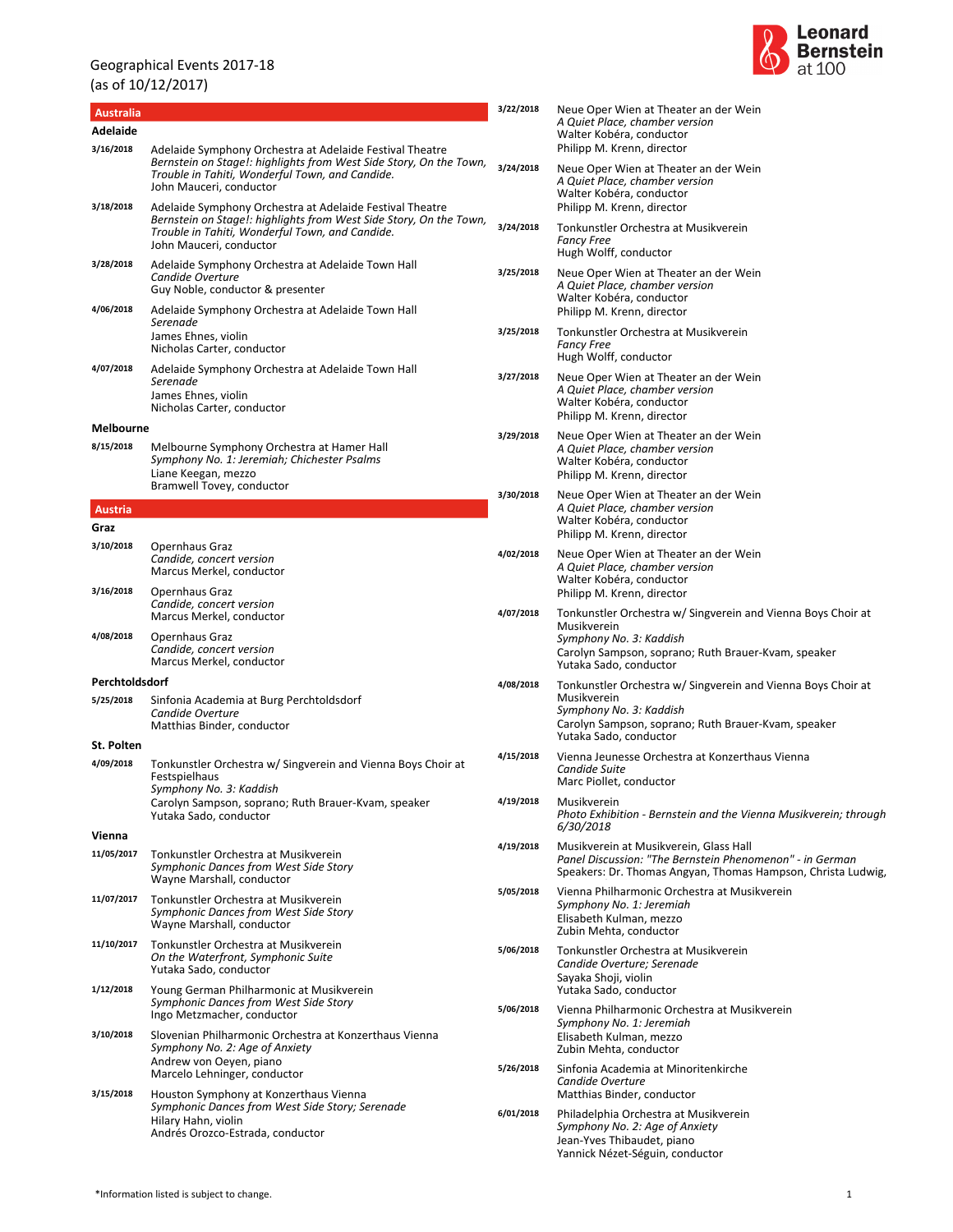**6/06/2018** Musikverein at Musikverein, Glass Hall

(as of 10/12/2017)



|  | Kitchner |  |
|--|----------|--|
|  |          |  |

| Musikverein at Musikverein, Glass Hall                                                                                                                                                                      | Kitchner                |                                                                                                                                                                              |
|-------------------------------------------------------------------------------------------------------------------------------------------------------------------------------------------------------------|-------------------------|------------------------------------------------------------------------------------------------------------------------------------------------------------------------------|
| Bernstein Symposium: Young People's Concerts<br>Will include Symposium for specialist publication, a panel<br>discussion, a visit from Cornelius Meister, and possible Young<br>People's Concert screenings | 10/21/2017              | Grand Philharmonic Choir at Centre in the Square<br>Candide, selections<br>Mark Vuorinen, conductor                                                                          |
| ORF Vienna Radio Symphony Orchestra at Musikverein                                                                                                                                                          | Toronto                 |                                                                                                                                                                              |
| Chichester Psalms; Symphonic Dances from West Side Story<br>Cornelius Meister, conductor                                                                                                                    | 4/26/2018               | Toronto Symphony Orchestra<br>Candide, concert version<br>Bramwell Tovey, conductor                                                                                          |
| Antwerp Symphony Orchestra at Koningin Elisabethzaal<br>Symphonic Dances from West Side Story                                                                                                               | 4/27/2018               | Amici Chamber Ensemble at Royal Conservatory<br>Arias & Barcarolles; Candide Suite; West Side Story, selections<br>Mezzo, Baritone, and Pianists TBD<br><b>Conductor TBD</b> |
| Elim Chan, conductor<br>Chamber Orchestra of Europe at De Singel<br>Serenade                                                                                                                                | 4/28/2018               | Toronto Symphony Orchestra<br>Candide, concert version<br>Bramwell Tovey, conductor                                                                                          |
| Renaud Capuçon, violin<br>Jaap van Zweden, conductor                                                                                                                                                        | 6/13/2018               | Toronto Symphony Orchestra<br>Fancy Free, Three Dances from<br>Peter Oundjian, conductor                                                                                     |
| Antwerp Symphony Orchestra at Koningin Elisabethzaal<br>On the Waterfront, Symphonic Suite<br>Martyn Brabbins, conductor                                                                                    | 6/14/2018               | Toronto Symphony Orchestra<br>Fancy Free, Three Dances from                                                                                                                  |
| Flanders Symphony Orchestra at De Singel                                                                                                                                                                    |                         | Peter Oundjian, conductor                                                                                                                                                    |
| Candide Suite; Divertimento for Orchestra; Candide Overture<br>Dirk Brossé                                                                                                                                  | Vancouver               |                                                                                                                                                                              |
| deFilharmonie at Concertgebouw                                                                                                                                                                              | 3/17/2018               | Vancouver Symphony Orchestra at Orpheum Theatre<br><b>Chichester Psalms</b><br>Bramwell Tovey, conductor                                                                     |
| Symphonic Dances from West Side Story<br>Elim Chan, conductor<br>Flanders Symphony Orchestra at Concertgebouw                                                                                               | 3/19/2018               | Vancouver Symphony Orchestra at Orpheum Theatre<br>Serenade<br>Augustin Hadelich, violin                                                                                     |
| Candide Suite; Divertimento for Orchestra; Candide Overture                                                                                                                                                 |                         | Bramwell Tovey, conductor                                                                                                                                                    |
| Dirk Brossé<br>Brussels Philharmonic Orchestra at Bozar                                                                                                                                                     | 3/24/2018               | Vancouver Symphony Orchestra at Orpheum Theatre<br>Symphonic Dances from West Side Story<br>Augustin Hadelich, violin                                                        |
| Serenade; Chichester Psalms; Symphonic Dances from West Side                                                                                                                                                |                         | Bramwell Tovey, conductor                                                                                                                                                    |
| Story; On the Town, Three Dance Episodes                                                                                                                                                                    | <b>Chile</b>            |                                                                                                                                                                              |
| Liza Ferschtman, violin<br>Stéphane Denève, conductor                                                                                                                                                       | Santiago                |                                                                                                                                                                              |
| Flanders Symphony Orchestra at Muziekcentrum de Bijloke                                                                                                                                                     | 5/09/2018               | National Opera of Chile at Municipal Theater of Santiago<br><b>Three Meditations from Mass</b><br>Juan Pablo Izquierdo, conductor                                            |
| Candide Suite; Divertimento for Orchestra; Candide Overture<br>Dirk Brossé                                                                                                                                  | 5/10/2018               | National Opera of Chile at Municipal Theater of Santiago<br><b>Three Meditations from Mass</b>                                                                               |
| n-Berg                                                                                                                                                                                                      |                         | Juan Pablo Izquierdo, conductor                                                                                                                                              |
| Flanders Symphony Orchestra at CC Zwaneberg<br>Candide Suite; Divertimento for Orchestra; Candide Overture<br>Dirk Brossé                                                                                   | China<br><b>Beijing</b> |                                                                                                                                                                              |
|                                                                                                                                                                                                             | 4/04/2018               | China Philharmonic Orchestra                                                                                                                                                 |
| Orchestre Philharmonique de Liège at Salle Philharmonique<br>West Side Story, selections                                                                                                                    |                         | Candide Overture; Serenade<br>Ning Feng, violin<br>David Stern, conductor                                                                                                    |
| Emanuele, Arciuli, pianist<br>Flanders Symphony Orchestra at De Spil                                                                                                                                        | 4/14/2018               | China Philharmonic Orchestra<br>Candide Overture; Serenade<br>Ning Feng, violin                                                                                              |
| Candide Suite; Divertimento for Orchestra; Candide Overture                                                                                                                                                 |                         | David Stern, conductor                                                                                                                                                       |
| Dirk Brossé                                                                                                                                                                                                 | 5/04/2018               | China Philharmonic Orchestra at Beijing University, Centennial<br>Hall<br>Symphonic Dances from West Side Story                                                              |
|                                                                                                                                                                                                             |                         | Long Yu, conductor                                                                                                                                                           |
| Edmonton Symphony Orchestra at Winspear Centre for Music<br>On the Town, Three Dance Episodes<br>William Eddins, conductor                                                                                  | 5/05/2018               | China Philharmonic Orchestra at Poly Theatre<br>Symphonic Dances from West Side Story; Symphony No. 2: Age of<br>Anxiety                                                     |
| Edmonton Symphony Orchestra at Winspear Centre for Music<br>Fancy Free, Three Dance Variations; Serenade; Candide Suite for                                                                                 |                         | Jean-Yves Thibaudet, piano<br>Long Yu, conductor                                                                                                                             |
| Orchestra<br>Andrew Wan, violin                                                                                                                                                                             | <b>Hong Kong</b>        |                                                                                                                                                                              |
| William Eddins, conductor                                                                                                                                                                                   | 6/08/2018               | Hong Kong Philharmonic at Cultural Center                                                                                                                                    |
| Edmonton Symphony Orchestra at Winspear Centre for Music<br>Fancy Free, Three Dance Variations; Serenade; Candide Suite for<br>Orchestra                                                                    |                         | Serenade<br>James Ehnes, violin<br>Jaap van Zweden, conductor                                                                                                                |
| Andrew Wan, violin<br>William Eddins, conductor                                                                                                                                                             | 6/09/2018               | Hong Kong Philharmonic at Cultural Center<br>Serenade<br>James Ehnes, violin<br>Jaap van Zweden, conductor                                                                   |

### People's Concert screenings *Chichester Psalms; Symphonic Dances from West Side Story* Cornelius Meister, conductor **6/07/2018** ORF Vienna Radio Symphony Orchestra at Musikverein **Belgium**

### **Antwerp**

| יונייכוף          |                                                                                                                                                                                                               |
|-------------------|---------------------------------------------------------------------------------------------------------------------------------------------------------------------------------------------------------------|
| 11/19/2017        | Antwerp Symphony Orchestra at Koningin Elisabethzaal<br>Symphonic Dances from West Side Story<br>Elim Chan, conductor                                                                                         |
| 11/29/2017        | Chamber Orchestra of Europe at De Singel<br>Serenade<br>Renaud Capuçon, violin<br>Jaap van Zweden, conductor                                                                                                  |
| 12/09/2017        | Antwerp Symphony Orchestra at Koningin Elisabethzaal<br>On the Waterfront, Symphonic Suite<br>Martyn Brabbins, conductor                                                                                      |
| 1/14/2018         | Flanders Symphony Orchestra at De Singel<br>Candide Suite; Divertimento for Orchestra; Candide Overture<br>Dirk Brossé                                                                                        |
| <b>Bruges</b>     |                                                                                                                                                                                                               |
| 11/18/2017        | deFilharmonie at Concertgebouw<br>Symphonic Dances from West Side Story<br>Elim Chan, conductor                                                                                                               |
| 1/11/2018         | Flanders Symphony Orchestra at Concertgebouw<br>Candide Suite; Divertimento for Orchestra; Candide Overture<br>Dirk Brossé                                                                                    |
| <b>Brussels</b>   |                                                                                                                                                                                                               |
| 5/30/2018         | Brussels Philharmonic Orchestra at Bozar<br>Serenade; Chichester Psalms; Symphonic Dances from West Side<br>Story; On the Town, Three Dance Episodes<br>Liza Ferschtman, violin<br>Stéphane Denève, conductor |
| Ghent             |                                                                                                                                                                                                               |
| 1/21/2018         | Flanders Symphony Orchestra at Muziekcentrum de Bijloke<br>Candide Suite; Divertimento for Orchestra; Candide Overture<br>Dirk Brossé                                                                         |
| Heist-op-den-Berg |                                                                                                                                                                                                               |
| 1/13/2018         | Flanders Symphony Orchestra at CC Zwaneberg<br>Candide Suite; Divertimento for Orchestra; Candide Overture<br>Dirk Brossé                                                                                     |
| Liège             |                                                                                                                                                                                                               |
| 1/17/2018         | Orchestre Philharmonique de Liège at Salle Philharmonique<br>West Side Story, selections<br>Emanuele, Arciuli, pianist                                                                                        |
| Roeselare         |                                                                                                                                                                                                               |
| 1/28/2018         | Flanders Symphony Orchestra at De Spil<br>Candide Suite; Divertimento for Orchestra; Candide Overture<br>Dirk Brossé                                                                                          |
| Canada            |                                                                                                                                                                                                               |
| Edmonton          |                                                                                                                                                                                                               |
| 1/21/2018         | Edmonton Symphony Orchestra at Winspear Centre for Music<br>On the Town, Three Dance Episodes<br>William Eddins, conductor                                                                                    |
| 3/09/2018         | Edmonton Symphony Orchestra at Winspear Centre for Music<br>Fancy Free, Three Dance Variations; Serenade; Candide Suite for<br>Orchestra<br>Andrew Wan, violin<br>William Eddins, conductor                   |
| 3/10/2018         | Edmonton Symphony Orchestra at Winspear Centre for Music<br>Fancy Free, Three Dance Variations; Serenade; Candide Suite for<br>Orchestra<br>Andrew Wan, violin<br>William Eddins, conductor                   |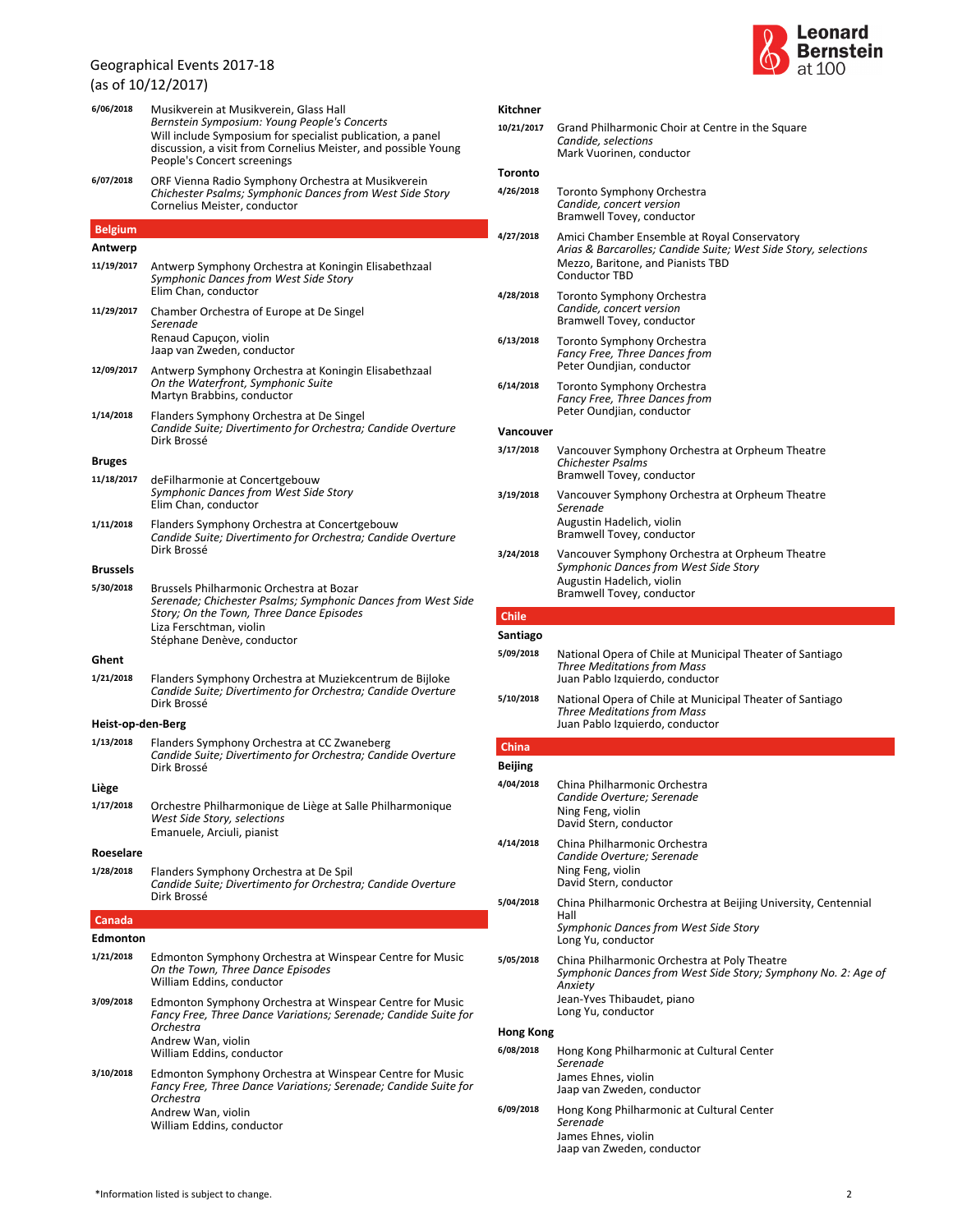(as of 10/12/2017)



| 6/17/2018  | Chinese University of Hong Kong Chorus at City Hall Concert Hall<br>Psalm 149; Simchu na; Yigdal; Choruses from Candide & Mass;<br>Trouble in Tahiti                                                                                                                            | 11/17/2018              | Shenzhen S<br>Serenade<br>Elina Vähäl                                          |
|------------|---------------------------------------------------------------------------------------------------------------------------------------------------------------------------------------------------------------------------------------------------------------------------------|-------------------------|--------------------------------------------------------------------------------|
| 6/29/2018  | Hong Kong Philharmonic at Cultural Center<br>West Side Story, Film with Live Orchestra                                                                                                                                                                                          | <b>Czech Republic</b>   | <b>Eivind Gullb</b>                                                            |
|            | Jayce Ogren, conductor                                                                                                                                                                                                                                                          | Prague                  |                                                                                |
| 6/30/2018  | Hong Kong Philharmonic at Cultural Center<br>West Side Story, Film with Live Orchestra<br>Jayce Ogren, conductor                                                                                                                                                                | 11/01/2017              | <b>Czech Philh</b><br>Serenade<br>Vadim Gluz                                   |
| 7/06/2018  | Hong Kong Philharmonic at Cultural Center<br>Bernstein: On Stage & Screen; Selections from On the Town,<br>Wonderful Town, On the Waterfront, Candide, 1600 Pennsylvania<br>Avenue, Trouble in Tahiti, and West Side Story<br><b>Four Singers TBD</b><br>John Wilson, conductor | 11/02/2017              | Jiří Bělohláv<br><b>Czech Philh</b><br>Serenade<br>Vadim Gluz<br>Jiří Bělohláv |
| 7/07/2018  | Hong Kong Philharmonic at Cultural Center<br>Bernstein: On Stage & Screen; Selections from On the Town,<br>Wonderful Town, On the Waterfront, Candide, 1600 Pennsylvania<br>Avenue, Trouble in Tahiti, and West Side Story<br><b>Four Singers TBD</b>                           | 11/03/2017              | <b>Czech Philh</b><br>Serenade<br>Vadim Gluz<br>Jiří Bělohláv                  |
| Shanghai   | John Wilson, conductor                                                                                                                                                                                                                                                          | 1/17/2018               | Prague Sym<br>Obecni Dur<br>Chichester                                         |
| 11/23/2017 | Brenner Tours at Culture Square                                                                                                                                                                                                                                                 |                         | Elli Jaffe, co                                                                 |
|            | West Side Story<br>Donald Chan, conductor                                                                                                                                                                                                                                       | 1/18/2018               | Prague Sym<br>Chichester<br>Elli Jaffe, co                                     |
| 11/24/2017 | Brenner Tours at Culture Square<br><b>West Side Story</b><br>Donald Chan, conductor                                                                                                                                                                                             | 1/18/2018               | Prague Sym<br>Obecni Dur<br>Chichester                                         |
| 11/25/2017 | Brenner Tours at Culture Square<br><b>West Side Story</b><br>Donald Chan, conductor                                                                                                                                                                                             | 6/06/2018               | Elli Jaffe, co<br>Czech Philh                                                  |
| 11/26/2017 | Brenner Tours at Culture Square<br><b>West Side Story</b><br>Donald Chan, conductor                                                                                                                                                                                             |                         | Symphony<br>Martin Kasi<br>Jakub Hrus                                          |
| 11/28/2017 | Brenner Tours at Culture Square<br>West Side Story<br>Donald Chan, conductor                                                                                                                                                                                                    | 6/07/2018               | <b>Czech Philh</b><br>، Symphony<br>Martin Kasi<br>Jakub Hrus                  |
| 11/29/2017 | Brenner Tours at Culture Square<br>West Side Story<br>Donald Chan, conductor                                                                                                                                                                                                    | 6/08/2018               | Czech Philh<br>Symphony<br><b>Martin Kasi</b>                                  |
| 11/30/2017 | Brenner Tours at Culture Square<br>West Side Story<br>Donald Chan, conductor                                                                                                                                                                                                    | <b>Denmark</b>          | Jakub Hrus                                                                     |
| 12/01/2017 | Brenner Tours at Culture Square                                                                                                                                                                                                                                                 | Copenhagen              |                                                                                |
|            | West Side Story<br>Donald Chan, conductor                                                                                                                                                                                                                                       | 1/25/2018               | Copenhage<br>On the Wat                                                        |
| 12/02/2017 | Brenner Tours at Culture Square<br><b>West Side Story</b><br>Donald Chan, conductor                                                                                                                                                                                             | 1/26/2018               | Olga Kern,<br>Stefan Ashl                                                      |
| 12/03/2017 | Brenner Tours at Culture Square<br><b>West Side Story</b><br>Donald Chan, conductor                                                                                                                                                                                             |                         | Copenhage<br>On the Wat<br>Olga Kern,<br>Stefan Ashl                           |
| 12/05/2017 | Brenner Tours at Culture Square                                                                                                                                                                                                                                                 | <b>England</b>          |                                                                                |
|            | <b>West Side Story</b><br>Donald Chan, conductor                                                                                                                                                                                                                                | <b>Birmingham</b>       |                                                                                |
| 12/06/2017 | Brenner Tours at Culture Square<br><b>West Side Story</b>                                                                                                                                                                                                                       | 6/06/2018               | Orchestra c<br>Candide Ov                                                      |
|            | Donald Chan, conductor                                                                                                                                                                                                                                                          | <b>Bognor Regis</b>     |                                                                                |
| 4/01/2018  | Shanghai Symphony at Symphony Hall<br><b>Chichester Psalms</b><br>With the Echo Choirs; Liu Shen, boy soprano                                                                                                                                                                   | 3/15/2018               | University o<br>On the Tow                                                     |
|            | Yang Yang, conductor                                                                                                                                                                                                                                                            | 3/16/2018               | University o<br>On the Tow                                                     |
| 4/02/2018  | Shanghai Symphony at Symphony Hall<br><b>Chichester Psalms</b>                                                                                                                                                                                                                  | Cambridge               |                                                                                |
|            | With the Echo Choirs; Liu Shen, boy soprano<br>Yang Yang, conductor                                                                                                                                                                                                             | 3/17/2018               | Fairhaven S<br>Chichester<br>Ralph Woo                                         |
| Shenzhen   |                                                                                                                                                                                                                                                                                 |                         |                                                                                |
| 2/02/2018  | Shenzhen Symphony Orchestra<br>Serenade<br>Mengla Huang, violin<br>Yang Yang, conductor                                                                                                                                                                                         | Canterbury<br>3/18/2018 | University o<br>On the Tow                                                     |
|            |                                                                                                                                                                                                                                                                                 |                         |                                                                                |

| 11/17/2018            | Shenzhen Symphony Orchestra at Shenzhen Concert Hall<br>Serenade<br>Elina Vähälä, violin<br>Eivind Gullberg Jensen, conductor               |
|-----------------------|---------------------------------------------------------------------------------------------------------------------------------------------|
| <b>Czech Republic</b> |                                                                                                                                             |
| Prague                |                                                                                                                                             |
| 11/01/2017            | Czech Philharmonic at Rudolfinum<br>Serenade<br>Vadim Gluzman, violin<br>Jiří Bělohlávek, conductor                                         |
| 11/02/2017            | Czech Philharmonic at Rudolfinum<br>Serenade<br>Vadim Gluzman, violin<br>Jiří Bělohlávek, conductor                                         |
| 11/03/2017            | Czech Philharmonic at Rudolfinum<br>Serenade<br>Vadim Gluzman, violin<br>Jiří Bělohlávek, conductor                                         |
| 1/17/2018             | Prague Symphony Orchestra and the Prague Philharmonic Choir at<br>Obecni Dum<br>Chichester Psalms<br>Elli Jaffe, conductor                  |
| 1/18/2018             | Prague Symphony Orchestra and the Prague Philharmonic Choir<br><b>Chichester Psalms</b><br>Elli Jaffe, conductor                            |
| 1/18/2018             | Prague Symphony Orchestra and the Prague Philharmonic Choir at<br>Obecni Dum<br><b>Chichester Psalms</b><br>Elli Jaffe, conductor           |
| 6/06/2018             | Czech Philharmonic at Rudolfinum<br>Symphony No. 2: Age of Anxiety<br>Martin Kasik, piano<br>Jakub Hrusa, conductor                         |
| 6/07/2018             | Czech Philharmonic at Rudolfinum<br>Symphony No. 2: Age of Anxiety<br>Martin Kasik, piano<br>Jakub Hrusa, conductor                         |
| 6/08/2018             | Czech Philharmonic at Rudolfinum<br>Symphony No. 2: Age of Anxiety<br>Martin Kasik, piano<br>Jakub Hrusa, conductor                         |
| <b>Denmark</b>        |                                                                                                                                             |
| Copenhagen            |                                                                                                                                             |
| 1/25/2018             | Copenhagen Philharmonic<br>On the Waterfront, Symphonic Suite; Symph No. 2: Age of Anxiety<br>Olga Kern, piano<br>Stefan Ashbury, conductor |
| 1/26/2018             | Copenhagen Philharmonic<br>On the Waterfront, Symphonic Suite; Symph No. 2: Age of Anxiety<br>Olga Kern, piano<br>Stefan Ashbury, conductor |
| <b>England</b>        |                                                                                                                                             |
| Birmingham            |                                                                                                                                             |
| 6/06/2018             | Orchestra of Welsh National Opera at Hippodrome                                                                                             |
|                       | Candide Overture                                                                                                                            |

| 3/15/2018 | University of Chichester at The Alexandra Theatre<br>On the Town |
|-----------|------------------------------------------------------------------|
| 3/16/2018 | University of Chichester at The Alexandra Theatre<br>On the Town |
| Cambridge |                                                                  |

*Chichester Psalms* dward, conductor **3/17/2018** Fairhaven Singers at St John's College Chapel

*On the Town* of Chichester at Gulbenkian Theatre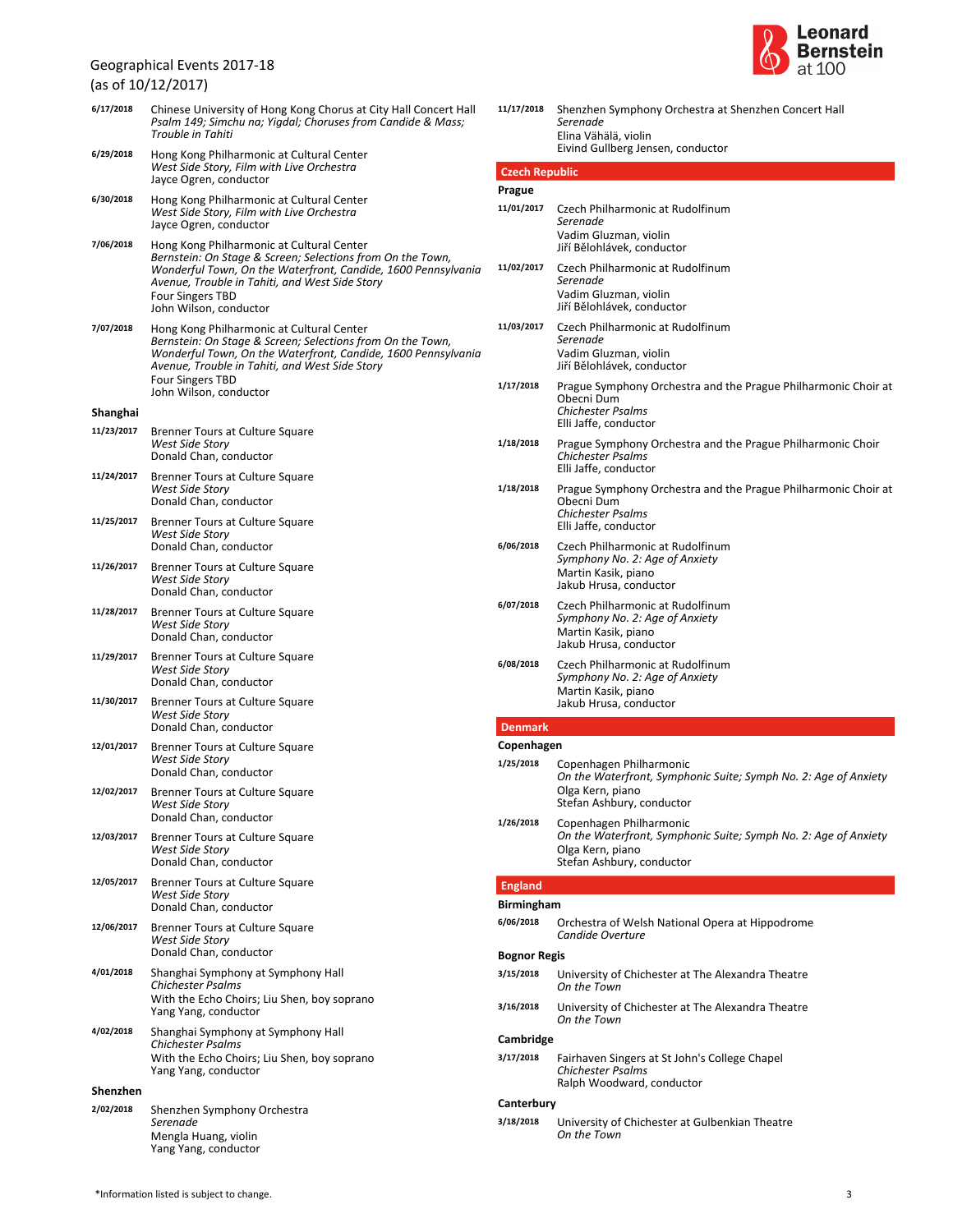### (as of 10/12/2017) **Eastbourne** *On the Town* **3/23/2018** University of Chichester at Devonshire Park Theatre **Hereford** *Thirteen Anniversaries* **4/17/2018** Hereford Cathedral School/Chetham's School of Music at Hereford Cathedral School **Huddersfield** *Symphonic Dances from West Side Story* Dalia Stasevka, conductor **3/29/2018** Opera North Orchestra at Huddersfield Town Hall **Hull** *Trouble in Tahiti* Tobias Ringborg, conductor Quirijn de Lang, Sam; Wallis Giunta, Dinah; Fflur Wyn, Joseph Shovelton, Nicholas Butterfield, Trio; Charlie Southby, Junior Matthew Eberhardt, director **10/27/2017** Opera North at New Theatre **Kent** *Symphonic Dances from West Side Story* Peter Bassano, conductor **5/12/2018** City of Rochester Symphony Orchestra at Central Theatre, Chatham **Leeds** *Trouble in Tahiti* Tobias Ringborg, conductor Quirijn de Lang, Sam; Wallis Giunta, Dinah; Fflur Wyn, Joseph Shovelton, Nicholas Butterfield, Trio; Charlie Southby, Junior Matthew Eberhardt, director **10/13/2017** Opera North at Grand Theatre *Trouble in Tahiti* Tobias Ringborg, conductor Quirijn de Lang, Sam; Wallis Giunta, Dinah; Fflur Wyn, Joseph Shovelton, Nicholas Butterfield, Trio; Charlie Southby, Junior Matthew Eberhardt, director **10/14/2017** Opera North at Grand Theatre *Trouble in Tahiti* Tobias Ringborg, conductor Quirijn de Lang, Sam; Wallis Giunta, Dinah; Fflur Wyn, Joseph Shovelton, Nicholas Butterfield, Trio; Charlie Southby, Junior Matthew Eberhardt, director **10/19/2017** Opera North at Grand Theatre *Trouble in Tahiti* Tobias Ringborg, conductor Quirijn de Lang, Sam; Wallis Giunta, Dinah; Fflur Wyn, Joseph Shovelton, Nicholas Butterfield, Trio; Charlie Southby, Junior Matthew Eberhardt, director **10/21/2017** Opera North at Grand Theatre *Candide (finale)* Simon Wright, conductor **12/09/2017** Leeds Festival Chorus w/ Opera North Orchestra at Leeds Town Hall *Symphonic Dances from West Side Story* Dalia Stasevka, conductor **4/07/2018** Opera North Orchestra at Leeds Town Hall **Liverpool** *On the Waterfront, Symphonic Suite* James Feddeck, conductor with the Ladies of the Royal Liverpool Philharmonic Choir **10/19/2017** Royal Liverpool Philharmonic Orchestra at Philharmonic Hall *Symphonic Dances from West Side Story* **11/12/2017** Liverpool Philharmonic Youth Orchestra at Philharmonic Hall **London** *West Side Story Suite* Nigel Black, conductor **10/14/2017** RCM Brass Ensemble at Royal College of Music *Family Concert: Celebrating Bernstein; CBS Music* Marin Alsop, conductor **11/04/2017** London Symphony Orchestra at Barbican



|           | 11/05/2017 | London Symphony Orchestra at Barbican<br>Halil; Symphony No. 3: Kaddish<br>Adam Walker, flute; Laura Claycomb, soprano; Speaker TBD<br>Marin Alsop, conductor                                                                                                               |
|-----------|------------|-----------------------------------------------------------------------------------------------------------------------------------------------------------------------------------------------------------------------------------------------------------------------------|
|           | 11/08/2017 | London Symphony Orchestra at Barbican<br>Symphony No. 1: Jeremiah<br>Jamie Barton, mezzo<br>Marin Alsop, conductor                                                                                                                                                          |
|           | 11/25/2017 | Amati Orchestra at St James Church<br>Symphonic Dances from West Side Story<br>Leo Patsalides, conductor                                                                                                                                                                    |
|           | 11/29/2017 | Haringey Young Musicians at Hornsey School for Girls<br>Symphonic Dances from West Side Story<br>Peter Desmond, conductor                                                                                                                                                   |
|           | 12/16/2017 | London Symphony Orchestra at the Barbican<br>Symphony No. 2: Age of Anxiety; Wonderful Town, concert version<br>Krystian Zimerman, piano<br>Simon Rattle, conductor                                                                                                         |
|           | 12/21/2017 | London Symphony Orchestra at the Barbican<br>Wonderful Town, concert version<br>Simon Rattle, conductor                                                                                                                                                                     |
| 1/18/2018 |            | Parnassius Piano Duo at St John Smith's Square<br>Music for Two Pianos                                                                                                                                                                                                      |
| 1/27/2018 |            | BBC Singers at St Giles' Cripplegate<br>Total Immersion: BBC Singers Perform Leonard Bernstein;<br>Hashkiveinu; Simchu Na; The Lark; Chichester Psalms<br>Ragnar Bohlin, conductor                                                                                          |
| 1/27/2018 |            | BBC Symphony Orchestra at Barbican<br>Candide Overture; Serenade; Songfest<br>Vadim Gluzman, violin; Sophia Burgos, soprano; J'Nai Bridges,<br>mezzo; Fleur Barron; alto, Nicky Spence, tenor; Nmon Ford,<br>baritone<br>David Charles Abell, conductor                     |
| 1/27/2018 |            | BBC Symphony Orchestra & Chorus at Barbican Centre, Fountain<br>Room<br>Total Immersion Leonard Bernstein: The Man and the Music (talk)                                                                                                                                     |
|           | 1/27/2018  | Guildhall School of Music & Drama at Milton Court<br>Arias & Barcarolles; Sonata for Clarinet and Piano; Touches:<br>Chorale, Eight Variations and Coda; Prelude, Fugue & Riffs                                                                                             |
| 1/27/2018 |            | Total Immersion: Leonard Bernstein w/ BBC Singers at Barbican<br>Hashkiveinu; Missa Brevis; Simchu Na; The Lark; Chichester Psalms<br>Ragnar Bohlin, conductor                                                                                                              |
| 1/28/2018 |            | The Barbican at St Luke's Church<br>Bernstein Revealed: A Cabaret; cabaret evening of Bernstein's<br>music.                                                                                                                                                                 |
|           |            | Jason Carr, Sophie-Louise Dann, soloists<br>Edward Seckerson, host                                                                                                                                                                                                          |
| 2/17/2018 |            | Mozart Symphony Orchestra at Cadogan Hall<br>Symphonic Dances from West Side Story<br>Philip Mackenzie, conductor                                                                                                                                                           |
|           | 3/02/2018  | Orchestra Vitae: Americana '18 at St John Smith's Square<br>Candide Overture                                                                                                                                                                                                |
|           | 3/15/2018  | Royal Ballet at Covent Garden<br>Symphony No. 2: Age of Anxiety; Other Repertoire TBD<br>Koen Kessels, conductor<br>Liam Scarlett (Age of Anxiety), Christopher Wheeldon, and Wayne<br>McGregor, choreographers<br>Liam Scarlett, Christopher Wheeldon, and Wayne McGregor, |
| 3/17/2018 |            | Royal Ballet at Covent Garden<br>Symphony No. 2: Age of Anxiety; Other Repertoire TBD<br>Koen Kessels, conductor<br>Liam Scarlett (Age of Anxiety), Christopher Wheeldon, and Wayne<br>McGregor, choreographers<br>Liam Scarlett, Christopher Wheeldon, and Wayne McGregor, |
| 3/23/2018 |            | Royal Ballet at Covent Garden<br>Symphony No. 2: Age of Anxiety; Other Repertoire TBD<br>Koen Kessels, conductor<br>Liam Scarlett (Age of Anxiety), Christopher Wheeldon, and Wayne<br>McGregor, choreographers<br>Liam Scarlett, Christopher Wheeldon, and Wayne McGregor, |
|           | 3/24/2018  | London Philharmonic Orchestra at Royal Festival Hall<br>Chichester Psalms<br>Andrés Orozco-Estrada, conductor                                                                                                                                                               |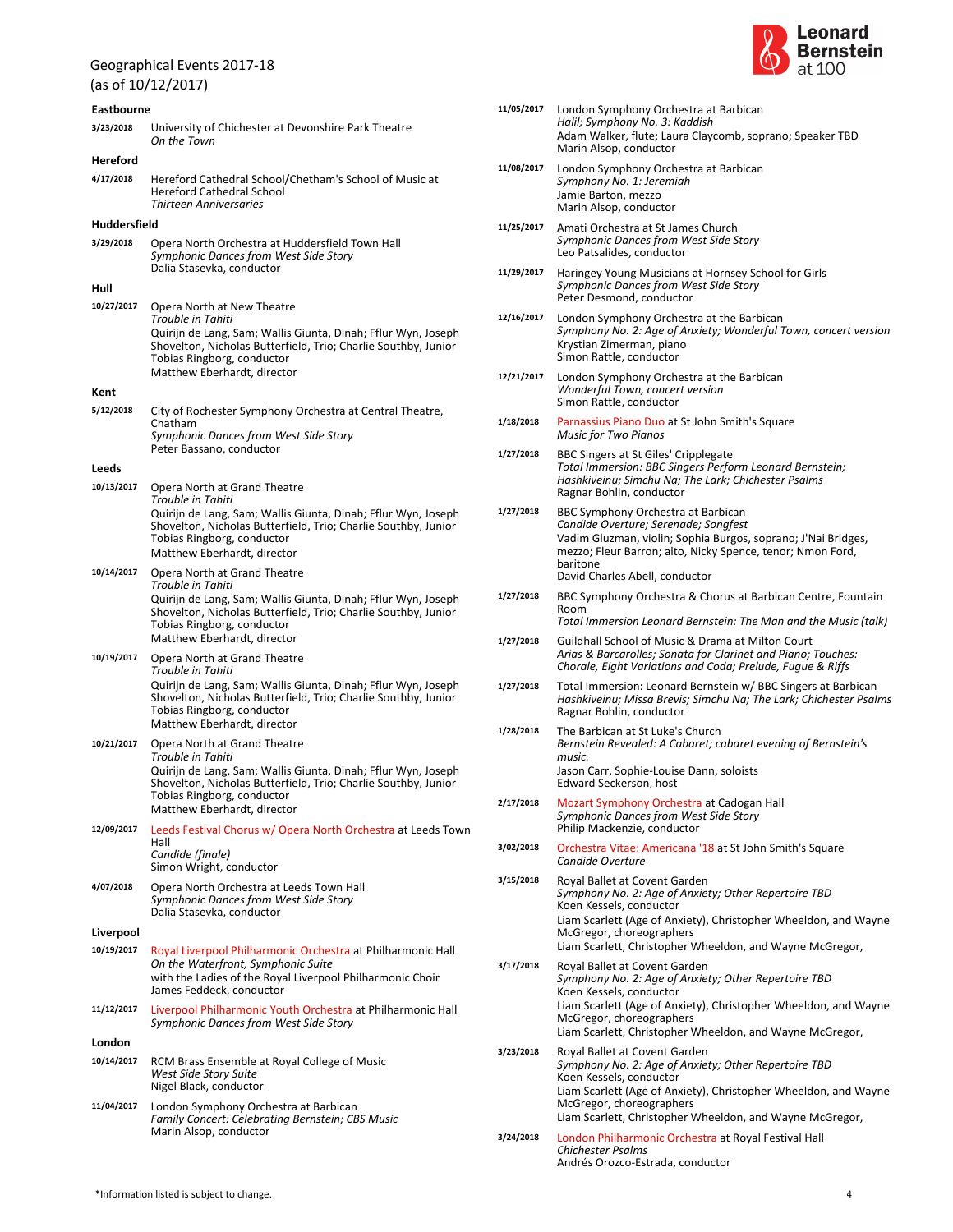### $(1, 2)$

|                  | (as of 10/12/2017)                                                                                                                                                                                                                                                                                                                    |
|------------------|---------------------------------------------------------------------------------------------------------------------------------------------------------------------------------------------------------------------------------------------------------------------------------------------------------------------------------------|
| 3/27/2018        | Royal Ballet at Covent Garden<br>Symphony No. 2: Age of Anxiety; Other Repertoire TBD; this<br>performance will be live streamed in UK cinemas.<br>Koen Kessels, conductor<br>Liam Scarlett (Age of Anxiety), Christopher Wheeldon, and Wayne<br>McGregor, choreographers<br>Liam Scarlett, Christopher Wheeldon, and Wayne McGregor, |
| 4/03/2018        | Royal Ballet at Covent Garden<br>Symphony No. 2: Age of Anxiety; Other Repertoire TBD<br>Koen Kessels, conductor<br>Liam Scarlett (Age of Anxiety), Christopher Wheeldon, and Wayne<br>McGregor, choreographers<br>Liam Scarlett, Christopher Wheeldon, and Wayne McGregor,                                                           |
| 4/06/2018        | National Youth Orchestra of Great Britain at Southbank Centre,<br>Royal Festival Hall<br>Mass<br>Marin Alsop, conductor<br>Jude Kelly, director                                                                                                                                                                                       |
| 4/06/2018        | Royal Ballet at Covent Garden<br>Symphony No. 2: Age of Anxiety; Other Repertoire TBD<br>Koen Kessels, conductor<br>Liam Scarlett (Age of Anxiety), Christopher Wheeldon, and Wayne<br>McGregor, choreographers<br>Liam Scarlett, Christopher Wheeldon, and Wayne McGregor,                                                           |
| 4/07/2018        | National Youth Orchestra of Great Britain at Southbank Centre,<br>Royal Festival Hall<br>Mass<br>Marin Alsop, conductor<br>Jude Kelly, director                                                                                                                                                                                       |
| 4/09/2018        | Royal Ballet at Covent Garden<br>Symphony No. 2: Age of Anxiety; Other Repertoire TBD<br>Koen Kessels, conductor<br>Liam Scarlett (Age of Anxiety), Christopher Wheeldon, and Wayne<br>McGregor, choreographers<br>Liam Scarlett, Christopher Wheeldon, and Wayne McGregor,                                                           |
| 5/04/2018        | Los Angeles Philharmonic w/ LA Master Chorale at the Barbican<br>Chichester Psalms<br>Gustavo Dudamel, conductor                                                                                                                                                                                                                      |
| 5/24/2018        | Organ Series, Americana '18 at St John Smith's Square<br>Candide<br>Philip Scriven, organ                                                                                                                                                                                                                                             |
| 5/31/2018        | Brussels Philharmonic Orchestra at Cadogan Hall<br>Serenade; Chichester Psalms; Symphonic Dances from West Side<br>Story; On the Town, Three Dance Episodes<br>Liza Ferschtman, violin<br>Stéphane Denève, conductor                                                                                                                  |
| 6/21/2018        | Lunchtime Concert, Americana '18 at St John Smith's Square<br>I Hate Music<br>Claire Booth, soprano; Andrew Matthews-Owen, piano                                                                                                                                                                                                      |
| Macclesfield     |                                                                                                                                                                                                                                                                                                                                       |
| 11/04/2017       | King Edward's Musical Society at St Michael's Church<br>Chichester Psalms; Candide Overture; Divertimento for Orchestra<br>Anthony Houghton, conductor                                                                                                                                                                                |
| <b>Newcastle</b> |                                                                                                                                                                                                                                                                                                                                       |
| 11/10/2017       | Opera North at Theater Royal, Newcastle<br>Trouble in Tahiti<br>Quirijn de Lang, Sam; Wallis Giunta, Dinah; Fflur Wyn, Joseph<br>Shovelton, Nicholas Butterfield, Trio; Charlie Southby, Junior<br>Tobias Ringborg, conductor<br>Matthew Eberhardt, director                                                                          |
| Nottingham       |                                                                                                                                                                                                                                                                                                                                       |
| 10/22/2017       | Lara Downes at Royal Theatre Concert Hall<br><b>Anniversaries Project</b>                                                                                                                                                                                                                                                             |
| 11/03/2017       | Opera North at Theater Royal, Nottingham<br>Trouble in Tahiti<br>Quirijn de Lang, Sam; Wallis Giunta, Dinah; Fflur Wyn, Joseph<br>Shovelton, Nicholas Butterfield, Trio; Charlie Southby, Junior<br>Tobias Ringborg, conductor<br>Matthew Eberhardt, director                                                                         |
| 1/27/2018        | Nottingham Philharmonic Orchestra at Royal Concert Hall<br>On the Town, Overture                                                                                                                                                                                                                                                      |



### **Oxford**

*Symphonic Dances from West Side Story* **11/22/2017** Oxford University Philharmonia at Sheldonian Theatre

### **Potters Bar**

*Symphonic Dances from West Side Story* **11/22/2017** Dame Alice Owen's Symphony Orchestra at Dame Alice Owen's School

Scott Wilson, conductor

### **Reading**

*Chichester Psalms* Andrew Taylor, conductor **10/14/2017** Aldworth Philharmonic Orchestra at University of Reading, The Great Hall

### **Rutland**

*Thirteen Anniversaries* **4/18/2018** Uppingham School/Chetham's School of Music at Uppingham School

### **Salford**

*Trouble in Tahiti* Tobias Ringborg, conductor Quirijn de Lang, Sam; Wallis Giunta, Dinah; Fflur Wyn, Joseph Shovelton, Nicholas Butterfield, Trio; Charlie Southby, Junior Matthew Eberhardt, director **11/17/2017** Opera North at The Lowry

#### **Southampton**

*Candide Overture* **10/17/2017** Orchestra of Welsh National Opera at Mayflower Halls

### **St Leonards on Sea**

*Chichester Psalms* John Langridge, conductor **11/25/2017** Battle Choral Society at St John the Evangelist's Church

# **Stockport**

*West Side Story: Concert Suite No. 1* Robert Chasey, conductor **12/09/2017** Stockport Symphony Orchestra at Stockport Town Hall

#### **Tunbridge Wells**

*On the Town* **3/21/2018** University of Chichester at Trinity Theatre

### **Wells**

- *Candide, selections; West Side Story, selections* Peter Harrison, conductor **10/19/2017** Wells Cathedral School at Cedars Hall
- *Candide, selections; West Side Story, selections* Peter Harrison, conductor **10/20/2017** Wells Cathedral School at Cedars Hall

### **Wigan**

*Symphonic Dances from West Side Story* Richard Waldock, conductor **12/14/2017** Wigan Youth Orchestra at St Stephen's Church, Whelley

#### **Winchester**

*On the Town* **3/23/2018** University of Chichester at Theatre Royal

#### **Woking**

*Symphonic Dances from West Side Story; On the Town, Three Dance Episodes* Roy Stratford, conductor **11/18/2017** Woking Symphony Orchestra at H.G. Wells Conference & Events **Centre** 

### **Worthing**

#### *Candide Overture; Symphonic Dances from West Side Story* Conductor TBD **2/02/2018** Worthing Symphony Orchestra at Assembly Hall

**Finland**

Mark Heron, conductor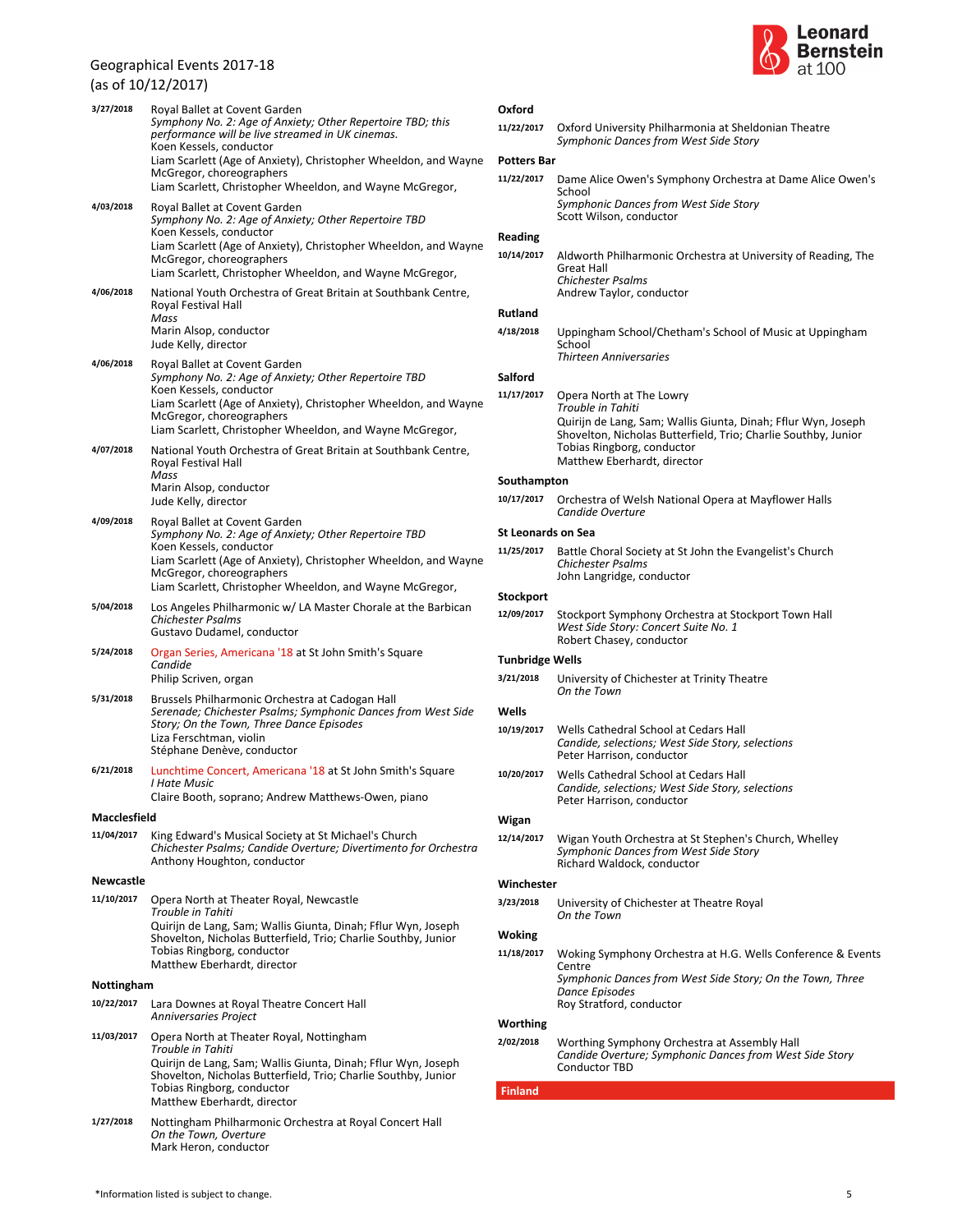# (as of 10/12/2017)

| Helsinki                |                                                                                                                                                                 | Pa |
|-------------------------|-----------------------------------------------------------------------------------------------------------------------------------------------------------------|----|
| 5/11/2018               | Finnish Radio Symphony at Helsinki Music Centre, Concert Hall<br>Candide Overture; Serenade; Symphony No. 1: Jeremiah;<br>Symphonic Dances from West Side Story | 10 |
|                         | Elina Vahala, violin; Jenny Carlstedt, mezzo<br>Leonard Slatkin, conductor                                                                                      | 10 |
| Lahti                   |                                                                                                                                                                 |    |
| 2/15/2018               | Lahti Symphony Orchestra at Sibelius Hall<br>Serenade                                                                                                           | 10 |
|                         | Augustin Hadelich, violin<br>Michael Nesterowicz, conductor                                                                                                     | 10 |
| <b>France</b>           |                                                                                                                                                                 |    |
| Armentières             |                                                                                                                                                                 | 10 |
| 11/01/2017              | Orchestre National de Lille at Le Vivat<br>Serenade; On the Town, Three Dance Episodes<br>Soloist TBD                                                           | 10 |
| 11/02/2017              | Alexandra Cravero, conductor<br>Orchestre National de Lille at Le Vivat                                                                                         |    |
|                         | Serenade; On the Town, Three Dance Episodes<br>Soloist TBD<br>Alexandra Cravero, conductor                                                                      | 10 |
| Bar-sur-Aube            |                                                                                                                                                                 | 10 |
| 12/11/2017              | Département de l'Aube<br>Symphonic Dances from West Side Story<br>M. Millière, conductor                                                                        | 10 |
| <b>Bordeaux</b>         |                                                                                                                                                                 |    |
| 5/04/2018               | Orchestre National de Bordeaux-Aquitaine at Auditorium de<br>l'Opéra<br>Symphonic Dances from West Side Story; On the Waterfront,<br>Symphonic Suite            | 10 |
|                         | James Gaffigan, conductor                                                                                                                                       | 10 |
| <b>Caloire et Cuire</b> |                                                                                                                                                                 |    |
| 4/07/2018               | Orchestre Symphonique Rhône-Alpes Auvergne<br>Symphonic Dances from West Side Story                                                                             | 10 |
| <b>Chaville</b>         |                                                                                                                                                                 |    |
| 11/26/2017              | Grand Paris Seine Ouest at Conservatoire<br>Halil                                                                                                               | 10 |
| Lille                   |                                                                                                                                                                 | 10 |
| 5/17/2018               | Orchestre de Picardie at Auditorium du Noveau Siècle<br>Wonderful Town, overture; Serenade<br>Tal Murray, violin<br>Arie van Beek, conductor                    | 10 |
|                         |                                                                                                                                                                 |    |
| Lyon<br>5/17/2018       | Orchestre National de Lyon at Auditorium<br>Symphony No. 2: Age of Anxiety<br>Jean-Yves Thibaudet, piano                                                        | 10 |
|                         | Long Yu, conductor                                                                                                                                              |    |
| 5/19/2018               | Orchestre National de Lyon at Auditorium<br>Symphony No. 2: Age of Anxiety<br>Jean-Yves Thibaudet, piano                                                        | 10 |
|                         | Long Yu, conductor                                                                                                                                              | 11 |
| 6/15/2018               | Orchestre National de Lyon at Auditorium<br>Chichester Psalms<br>With the Choeur d'oratorio de Lyon<br>Leonard Slatkin, conductor                               | 11 |
| 6/16/2018               | Orchestre National de Lyon at Auditorium<br><b>Chichester Psalms</b><br>With the Choeur d'oratorio de Lyon<br>Leonard Slatkin, conductor                        | 11 |
| Monte-Carlo             |                                                                                                                                                                 | 11 |
| 6/08/2018               | Orchestre Philharmonique de Monte-Carlo at Auditorium Rainier                                                                                                   |    |
|                         | Ш<br>Candide Overture; Serenade<br>Nicola Benedetti, violin<br>Stéphane Denève, conductor                                                                       | 11 |
| Mornant                 |                                                                                                                                                                 | 11 |
| 10/28/2017              | Orchestre Symphonique Rhône-Alpes Auvergne<br>Symphonic Dances from West Side Story                                                                             |    |



| Paris      |                                                                          |
|------------|--------------------------------------------------------------------------|
| 10/13/2017 | <b>Brenner Tours</b><br><b>West Side Story</b><br>Donald Chan, conductor |
| 10/14/2017 | <b>Brenner Tours</b><br>West Side Story<br>Donald Chan, conductor        |
| 10/15/2017 | <b>Brenner Tours</b><br>West Side Story<br>Donald Chan, conductor        |
| 10/16/2017 | <b>Brenner Tours</b><br>West Side Story<br>Donald Chan, conductor        |
| 10/18/2017 | <b>Brenner Tours</b><br><b>West Side Story</b><br>Donald Chan, conductor |
| 10/19/2017 | <b>Brenner Tours</b><br>West Side Story<br>Donald Chan, conductor        |
| 10/19/2017 | Lara Downes at Fondation des Etats-Unis<br><b>Anniversaries Project</b>  |
| 10/20/2017 | <b>Brenner Tours</b><br>West Side Story<br>Donald Chan, conductor        |
| 10/21/2017 | <b>Brenner Tours</b><br><b>West Side Story</b><br>Donald Chan, conductor |
| 10/22/2017 | <b>Brenner Tours</b><br>West Side Story<br>Donald Chan, conductor        |
| 10/24/2017 | <b>Brenner Tours</b><br>West Side Story<br>Donald Chan, conductor        |
| 10/25/2017 | <b>Brenner Tours</b><br>West Side Story<br>Donald Chan, conductor        |
| 10/26/2017 | <b>Brenner Tours</b><br>West Side Story<br>Donald Chan, conductor        |
| 10/27/2017 | <b>Brenner Tours</b><br><b>West Side Story</b><br>Donald Chan, conductor |
| 10/28/2017 | <b>Brenner Tours</b><br>West Side Story<br>Donald Chan, conductor        |
| 10/29/2017 | <b>Brenner Tours</b><br>west side story<br>Donald Chan, conductor        |
| 10/31/2017 | <b>Brenner Tours</b><br>West Side Story<br>Donald Chan, conductor        |
| 11/01/2017 | <b>Brenner Tours</b><br>West Side Story<br>Donald Chan, conductor        |
| 11/02/2017 | <b>Brenner Tours</b><br><b>West Side Story</b><br>Donald Chan, conductor |
| 11/03/2017 | <b>Brenner Tours</b><br>West Side Story<br>Donald Chan, conductor        |
| 11/04/2017 | <b>Brenner Tours</b><br>West Side Story<br>Donald Chan, conductor        |
| 11/05/2017 | <b>Brenner Tours</b><br>West Side Story<br>Donald Chan, conductor        |
| 11/07/2017 | <b>Brenner Tours</b><br><b>West Side Story</b><br>Donald Chan, conductor |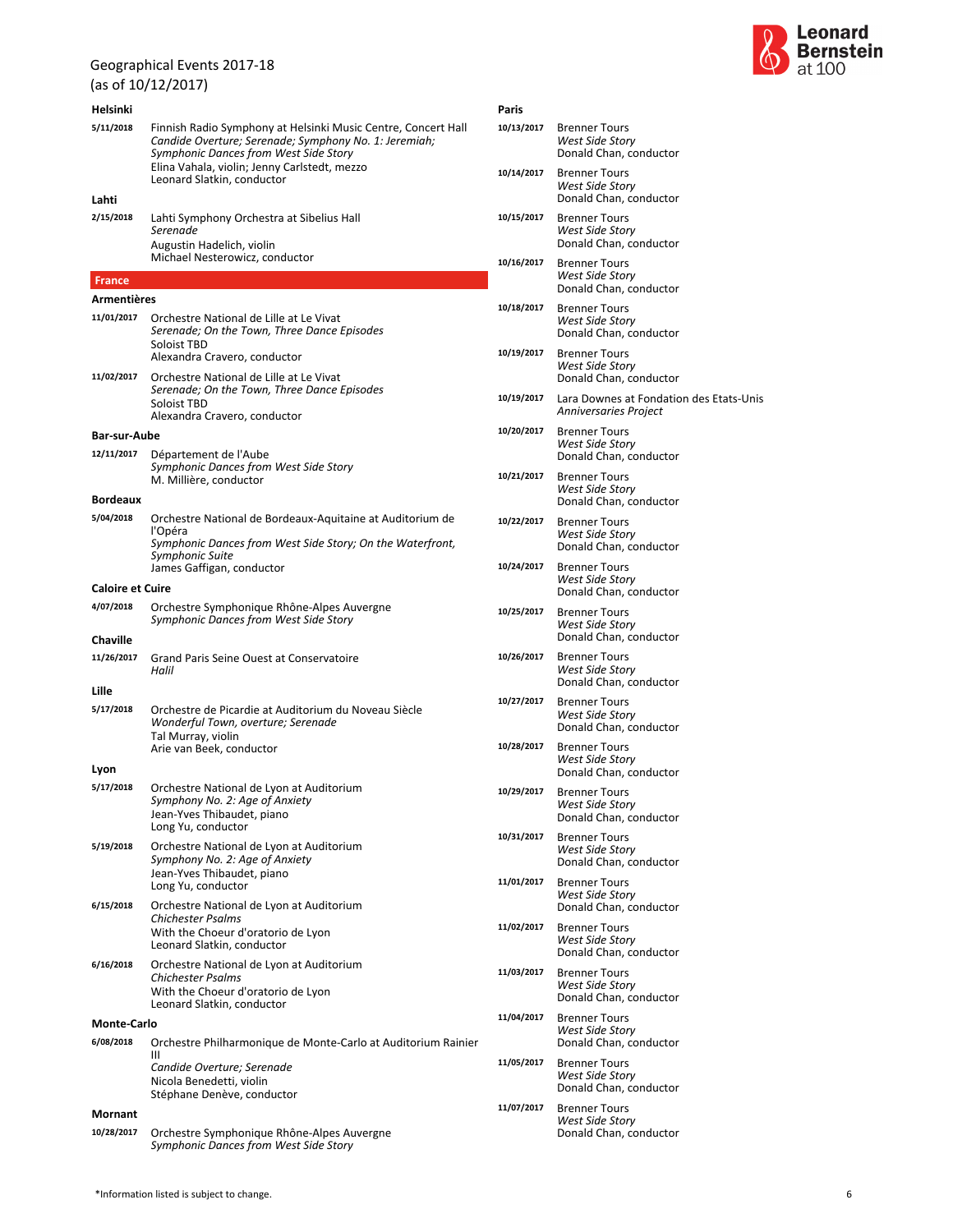|                   | <b>Brenner Tours</b>                                                                                                                                                              |
|-------------------|-----------------------------------------------------------------------------------------------------------------------------------------------------------------------------------|
| 11/08/2017        | West Side Story<br>Donald Chan, conductor                                                                                                                                         |
| 11/09/2017        | <b>Brenner Tours</b><br>West Side Story<br>Donald Chan, conductor                                                                                                                 |
| 11/10/2017        | <b>Brenner Tours</b><br>West Side Story<br>Donald Chan, conductor                                                                                                                 |
| 11/11/2017        | <b>Brenner Tours</b><br>West Side Story<br>Donald Chan, conductor                                                                                                                 |
| 11/12/2017        | <b>Brenner Tours</b><br>West Side Story<br>Donald Chan, conductor                                                                                                                 |
| 12/01/2017        | Chamber Orchestra of Europe at Philharmonie de Paris<br>Serenade<br>Renaud Capuçon, violin<br>Jaap van Zweden, conductor                                                          |
| 12/18/2017        | London Symphony Orchestra at Philharmonie de Paris<br>Symphony No. 2: Age of Anxiety<br>Krystian Zimerman, piano<br>Simon Rattle, conductor                                       |
| 2/13/2018         | Orchestre de Paris at Philharmonie de Paris<br>Swing Lenny: Pour Vivre Le Classique Autrement!<br>Lucas Macias Navarro, conductor<br>Emmanuelle Cordoliani, staging               |
| 3/18/2018         | Orchestre National d'Île-de-France at Auditorium de Radio France<br>Symphony No. 3: Kaddish<br>Kelley Nassief, soprano; Judith and Leah Pisar, speakers<br>Yutaka Sado, conductor |
| 3/21/2018         | Orchestre de Paris at Philharmonie de Paris<br>Mass<br>Jubilant Sykes, celebrant<br>Wayne Marshall, conductor                                                                     |
| 3/22/2018         | Orchestre de Paris at Philharmonie de Paris<br>Mass<br>Jubilant Sykes, celebrant<br>Wayne Marshall, conductor                                                                     |
| 3/23/2018         | L'Orchestre Philharmonique de Radio France at Maison de la<br>Radio<br>On the Town, Three Dance Episodes<br>Joshua Weilerstein, conductor                                         |
| 3/26/2018         | Bavarian Radio Symphony Orchestra at Théâtre des Champs-<br>Élysées<br>Divertimento for Orchestra<br>Mariss Jansons, conductor                                                    |
| 5/04/2018         | Sirba Octet<br>Bernstein, From Shtetl to New York: Take Care of This House,<br>Spring Will Come Again, Something's Coming<br>Isabelle Georges, singer                             |
| 5/06/2018         | Los Angeles Philharmonic w/ LA Master Chorale at Philharmonie<br>de Paris<br><b>Chichester Psalms</b><br>Gustavo Dudamel, conductor                                               |
| 5/06/2018         | Orchestre National d'Île-de-France at Cité de la Musique<br>On the Waterfront, Film with Live Orchestra<br>Ernst van Tiel, conductor                                              |
| <b>Strasbourg</b> |                                                                                                                                                                                   |
| 11/23/2017        | Strasbourg Philharmonic Orchestra at Palais de la musique et des<br>congrès<br>Serenade<br>Kolja Blacher, violin                                                                  |
| 11/24/2017        | Strasbourg Philharmonic Orchestra at Palais de la musique et des<br>congrès<br>Serenade<br>Kolja Blacher, violin                                                                  |
| <b>Toulon</b>     |                                                                                                                                                                                   |
| 1/26/2018         | Opera Toulon<br>Wonderful Town<br>Larry Blank, conductor                                                                                                                          |



| 1/28/2018            | Opera Toulon<br>Wonderful Town<br>Larry Blank, conductor<br>Olivier Benezech, director                                                                                                                         |
|----------------------|----------------------------------------------------------------------------------------------------------------------------------------------------------------------------------------------------------------|
| 1/30/2018            | Opera Toulon<br>Wonderful Town<br>Larry Blank, conductor<br>Olivier Benezech, director                                                                                                                         |
| <b>Toulouse</b>      |                                                                                                                                                                                                                |
| 12/02/2017           | Chamber Orchestra of Europe at Hall aux Grains<br>Serenade<br>Renaud Capucon, violin<br>Jaap van Zweden, conductor                                                                                             |
| <b>Troyes</b>        |                                                                                                                                                                                                                |
| 12/09/2017           | Département de l'Aube at Auditorium<br>Symphonic Dances from West Side Story<br>M. Millière, conductor                                                                                                         |
| 12/10/2017           | Département de l'Aube at Auditorium<br>Symphonic Dances from West Side Story<br>M. Millière, conductor                                                                                                         |
| <b>Villefontaine</b> |                                                                                                                                                                                                                |
| 3/25/2018            | Orchestre Symphonique Rhône-Alpes Auvergne<br>Symphonic Dances from West Side Story                                                                                                                            |
| Germany              |                                                                                                                                                                                                                |
| <b>Baden-Baden</b>   |                                                                                                                                                                                                                |
| 7/07/2018            | Münchner Rundfunkorchester at Festspielhaus<br>Happy Birthday, Lenny: Candide, selections; West Side Story,<br>selections; On the Town, selections; Trouble in Tahiti, selections<br>Wayne Marshall, conductor |
| <b>Berlin</b>        |                                                                                                                                                                                                                |
| 11/10/2017           | Konzerthausorchester Berlin at Konzerthaus Berlin<br>Slava! A Political Overture<br>Iván Fischer, conductor                                                                                                    |
| 11/12/2017           | Konzerthausorchester Berlin at Konzerthaus Berlin<br>Slava! A Political Overture<br>Iván Fischer, conductor                                                                                                    |
| 12/29/2017           | Berliner Philharmoniker at Philharmonie<br>On the Town, Three Dance Episodes; Take Care of This House<br>Krystian Zimerman, piano; Joyce Di Donato, mezzo<br>Simon Rattle, conductor                           |
| 12/30/2017           | Berliner Philharmoniker at Philharmonie<br>On the Town, Three Dance Episodes; Take Care of This House<br>Krystian Zimerman, piano; Joyce Di Donato, mezzo<br>Simon Rattle, conductor                           |
| 12/31/2017           | Berliner Philharmoniker at Philharmonie<br>On the Town, Three Dance Episodes; Take Care of This House<br>Krystian Zimerman, piano; Joyce Di Donato, mezzo<br>Simon Rattle, conductor                           |
| 2/02/2018            | Konzerthausorchester Berlin at Konzerthaus Berlin<br>Divertimento for Orchestra; Prelude, Fugue & Riffs; On the Town,<br><b>Three Dance Episodes</b><br>Yutaka Sado, conductor                                 |
| 2/03/2018            | Konzerthausorchester Berlin at Konzerthaus Berlin<br>Divertimento for Orchestra; Prelude, Fugue & Riffs; On the Town,<br>Three Dance Episodes<br>Yutaka Sado, conductor                                        |
| 3/12/2018            | Houston Symphony at Konzerthaus Berlin<br>Symphonic Dances from West Side Story; Serenade<br>Hilary Hahn, violin<br>Andrés Orozco-Estrada, conductor                                                           |
| 4/07/2018            | Deutsche Symphony Orchestra at Philharmonie<br>Symphony No. 2: Age of Anxiety<br>Misha Dichter, piano<br>David Zinman, conductor                                                                               |
| 5/13/2018            | Deutsche Symphony Orchestra at Philharmonie<br>Serenade<br>Midori, violin<br>Constantinos Carydis, conductor                                                                                                   |

Olivier Benezech, director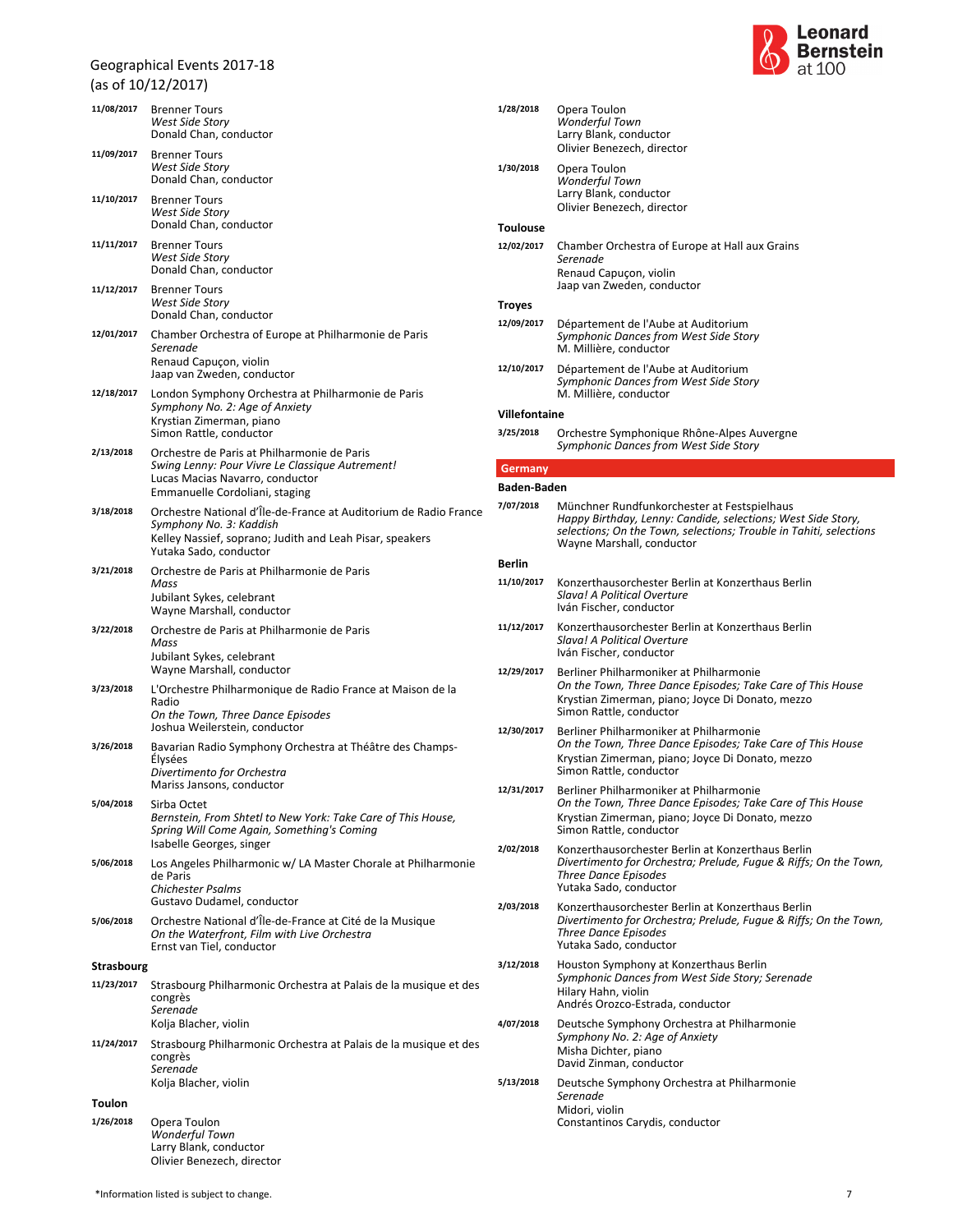

|                | (as ul 10/12/2017)                                                                                                                                                                                                 |
|----------------|--------------------------------------------------------------------------------------------------------------------------------------------------------------------------------------------------------------------|
| 06/14/2018     | Berliner Philharmoniker at Philharmonie<br>Symphony No. 2: Age of Anxiety<br>Krystian Zimerman, piano<br>Simon Rattle, conductor                                                                                   |
| 6/15/2018      | Berliner Philharmoniker at Philharmonie<br>Symphony No. 2: Age of Anxiety<br>Krystian Zimerman, piano<br>Simon Rattle, conductor                                                                                   |
| 6/16/2018      | Berliner Philharmoniker at Philharmonie<br>Symphony No. 2: Age of Anxiety<br>Krystian Zimerman, piano<br>Simon Rattle, conductor                                                                                   |
| <b>Bochum</b>  |                                                                                                                                                                                                                    |
| 2/22/2018      | Bochumer Symphoniker<br>All-Bernstein Birthday Program<br>Nils Landgren, trombone<br>Conductor TBD                                                                                                                 |
| <b>Boppard</b> |                                                                                                                                                                                                                    |
| 6/03/2018      | Mitglieder des Staatsorchesters Rheinische Philharmonie at<br>Stadthalle<br><b>West Side Story Suite</b><br>Thomas Clamor, conductor                                                                               |
| Cologne        |                                                                                                                                                                                                                    |
| 10/21/2017     | Gürzenich Orchestra Cologne at Staatenhaus<br>West Side Story, selections<br>Claude Schnitzler, conductor                                                                                                          |
| 10/25/2017     | Gürzenich Orchestra Cologne at Staatenhaus<br>West Side Story, selections<br>Claude Schnitzler, conductor                                                                                                          |
| 10/29/2017     | Gürzenich Orchestra Cologne at Staatenhaus<br>West Side Story, selections<br>Claude Schnitzler, conductor                                                                                                          |
| 11/18/2017     | <b>WDR Rundfunkorchester</b><br>Dream with Me from Peter Pan                                                                                                                                                       |
| 11/26/2017     | Luxembourg Philharmonie at Cologne Philharmonie<br>Symphony No. 2: Age of Anxiety<br>Krystian Zimerman, piano<br>Gustavo Gimeno, conductor                                                                         |
| 11/26/2017     | Luxembourg Philharmonie at Philharmonie<br>Symphony No. 2: Age of Anxiety<br>Krystian Zimerman, piano<br>Gustavo Gimeno, conductor                                                                                 |
| 1/09/2018      | <b>Brenner Tours at Musical Dome</b><br><b>West Side Story</b><br>Donald Chan, conductor                                                                                                                           |
| 1/10/2018      | <b>Brenner Tours at Musical Dome</b><br><b>West Side Story</b>                                                                                                                                                     |
|                | Donald Chan, conductor                                                                                                                                                                                             |
| 1/11/2018      | <b>Brenner Tours at Musical Dome</b><br><b>West Side Story</b><br>Donald Chan, conductor                                                                                                                           |
| 1/12/2018      | <b>Brenner Tours at Musical Dome</b><br>West Side Story<br>Donald Chan, conductor                                                                                                                                  |
| 1/13/2018      | <b>Brenner Tours at Musical Dome</b><br><b>West Side Story</b><br>Donald Chan, conductor                                                                                                                           |
| 1/14/2018      | <b>Brenner Tours at Musical Dome</b><br>West Side Story<br>Donald Chan, conductor                                                                                                                                  |
| 2/15/2018      | Münchner Rundfunkorchester at Prinzregentheater<br>Happy Birthday, Lenny: Candide, selections; West Side Story,<br>selections; On the Town, selections; Trouble in Tahiti, selections<br>Wayne Marshall, conductor |
| 2/17/2018      | Münchner Rundfunkorchester at Prinzregentheater<br>Happy Birthday, Lenny: Candide, selections; West Side Story,<br>selections; On the Town, selections; Trouble in Tahiti, selections<br>Wayne Marshall, conductor |
| 2/18/2018      | Münchner Rundfunkorchester at Prinzregentheater<br>Happy Birthday, Lenny: Candide, selections; West Side Story,<br>selections; On the Town, selections; Trouble in Tahiti, selections                              |



| 2/20/2018        | Münchner Rundfunkorchester at Prinzregentheater<br>Happy Birthday, Lenny: Candide, selections; West Side Story,<br>selections; On the Town, selections; Trouble in Tahiti, selections<br>Wayne Marshall, conductor |
|------------------|--------------------------------------------------------------------------------------------------------------------------------------------------------------------------------------------------------------------|
| Doetinchem       |                                                                                                                                                                                                                    |
| 2/03/2018        | Gelders Orchestra at Amphion<br>Serenade<br>Liza Ferschtman, violin<br>Christian Vázquez, conductor                                                                                                                |
| Dortmund         |                                                                                                                                                                                                                    |
| 12/20/2017       | London Symphony Orchestra at Konzerthaus Dortmund<br>Symphony No. 2: Age of Anxiety<br>Krystian Zimerman, piano<br>Simon Rattle, conductor                                                                         |
| <b>Dresden</b>   |                                                                                                                                                                                                                    |
| 10/13/2017       | Semperoper Dresden at Semperoper, Semper Zwei<br>Trouble in Tahiti<br>Franz Brochhagen, conductor<br>Anne Gerber, director                                                                                         |
| 10/14/2017       | Semperoper Dresden at Semperoper, Semper Zwei<br>Trouble in Tahiti<br>Franz Brochhagen, conductor<br>Anne Gerber, director                                                                                         |
| 11/10/2017       | Dresden Philharmonic at Kulturpalast<br>Symphonic Dances from West Side Story<br>Nicholas Collon, conductor                                                                                                        |
| 11/11/2017       | Dresden Philharmonic at Kulturpalast<br>Symphonic Dances from West Side Story<br>Nicholas Collon, conductor                                                                                                        |
| 3/02/2018        | Academy of Music Carl Maria von Weber Chorus and Orchestra<br><b>Chichester Psalms</b>                                                                                                                             |
| 3/03/2018        | Academy of Music Carl Maria von Weber Chorus and Orchestra<br><b>Chichester Psalms</b>                                                                                                                             |
| 3/04/2018        | Academy of Music Carl Maria von Weber Chorus and Orchestra<br><b>Chichester Psalms</b>                                                                                                                             |
| Essen            |                                                                                                                                                                                                                    |
| 3/11/2018        | Houston Symphony at Philharmonie Essen<br>Symphonic Dances from West Side Story; Serenade<br>Hilary Hahn, violin<br>Andrés Orozco-Estrada, conductor                                                               |
| 4/12/2018        | Essen Philharmonic at Philharmonie Essen, Alfried Krupp Saal<br>Divertimento for Orchestra<br>Tomas Netopil, conductor                                                                                             |
| 4/13/2018        | Essen Philharmonic at Philharmonie Essen, Alfried Krupp Saal<br>Divertimento for Orchestra<br>Tomas Netopil, conductor                                                                                             |
| 5/17/2018        | Essen Philharmonic at Philharmonie Essen<br>On the Waterfront, Symphonic Suite<br>Daniel Hope, violin<br>John Axelrod, conductor                                                                                   |
| 5/18/2018        | Essen Philharmonic at Philharmonie Essen<br>On the Waterfront, Symphonic Suite<br>Daniel Hope, violin<br>John Axelrod, conductor                                                                                   |
| 7/05/2018        | Essen Philharmonic at Philharmonie Essen<br>Candide Suite<br>Daniel Hope, violin<br>John Axelrod, conductor                                                                                                        |
| 7/06/2018        | Essen Philharmonic at Philharmonie Essen<br>Candide Suite<br>Daniel Hope, violin<br>John Axelrod, conductor                                                                                                        |
| <b>Frankfurt</b> |                                                                                                                                                                                                                    |
| 12/03/2017       | Main Kammerorchester at Clara Schumann-Saal, Dr. Hochs<br>Konservatorium<br>Serenade<br>Mark Johnston, violin                                                                                                      |

*Trouble in Tahiti* **2/03/2018** Frankfurt University of Music and Performing Arts

Jan Polivka, conductor

Wayne Marshall, conductor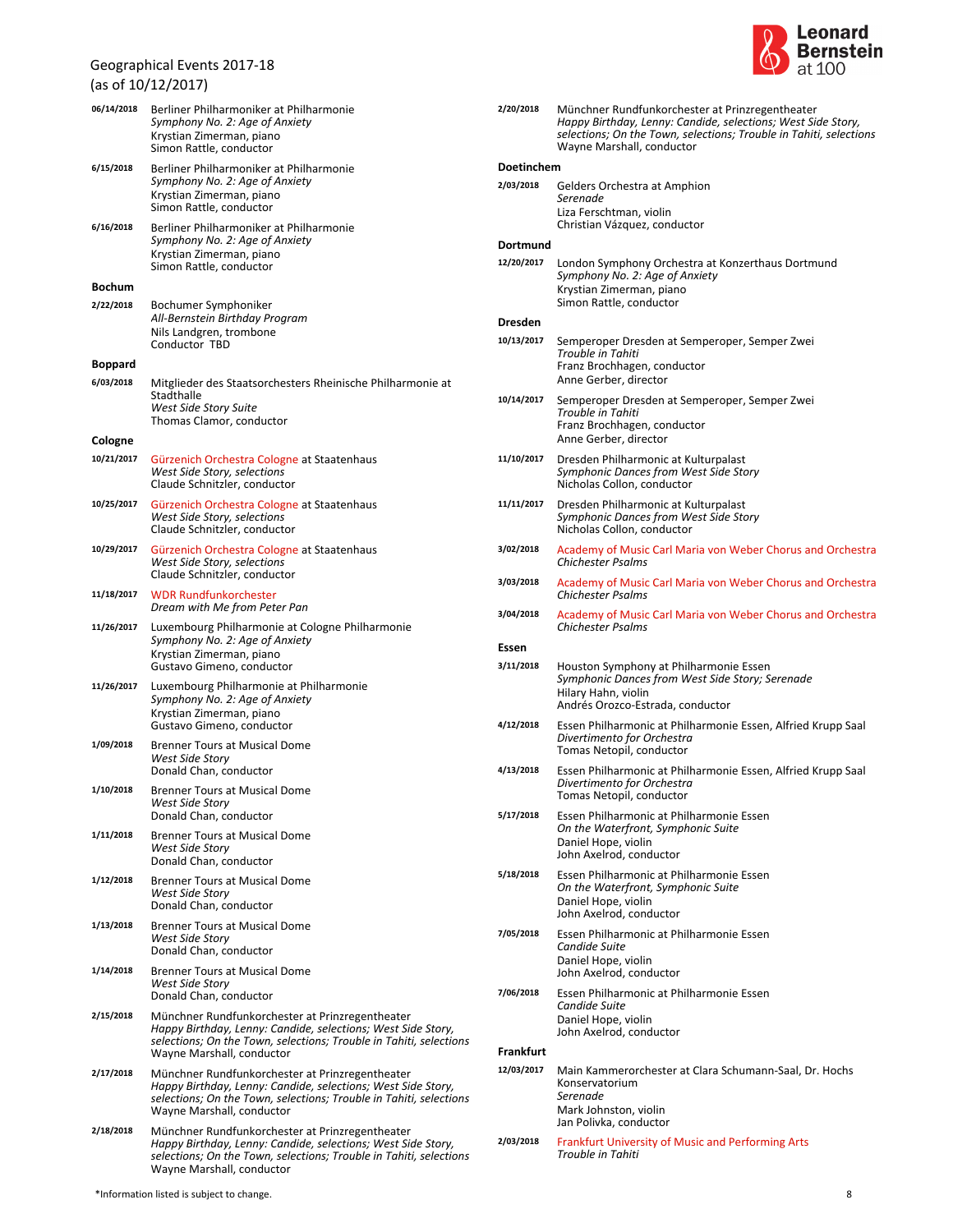(as of 10/12/2017)

| 2/05/2018    | <b>Frankfurt University of Music and Performing Arts</b><br>Trouble in Tahiti                                                                                                                            |  |  |
|--------------|----------------------------------------------------------------------------------------------------------------------------------------------------------------------------------------------------------|--|--|
| Halle        |                                                                                                                                                                                                          |  |  |
| 11/4/2017    | Staatskapelle Halle at Opernhaus<br>On the Town, Three Dance Episodes<br>Bernd Ruf, conductor                                                                                                            |  |  |
| Hamburg      |                                                                                                                                                                                                          |  |  |
| 3/17/2018    | Houston Symphony at Elbphilharmonie<br>Symphonic Dances from West Side Story; Serenade<br>Hilary Hahn, violin<br>Andrés Orozco-Estrada, conductor                                                        |  |  |
|              | Ingelheim am Rhein                                                                                                                                                                                       |  |  |
| 10/14/2017   | Klanglabor at kING Kultur & Kongress<br>Serenade<br>Daniel Hope, violin<br>Daniel Geiss, conductor                                                                                                       |  |  |
| Jena         |                                                                                                                                                                                                          |  |  |
| 10/20/2017   | Jenaer Philharmonie at Volkshaus<br><b>Fancy Free, Three Dance Variations</b><br>Bernd Ruf, conductor                                                                                                    |  |  |
| Johannisberg |                                                                                                                                                                                                          |  |  |
| 6/30/2018    | Münchner Rundfunkorchester at Schloss<br>Happy Birthday, Lenny: Candide, selections; West Side Story,<br>selections; On the Town, selections; Trouble in Tahiti, selections<br>Wayne Marshall, conductor |  |  |
| Koblenz      |                                                                                                                                                                                                          |  |  |
| 5/27/2018    | Mitglieder des Staatsorchesters Rheinische Philharmonie at<br>Görres-Haus<br>West Side Story Suite<br>Thomas Clamor, conductor                                                                           |  |  |
| Leipzig      |                                                                                                                                                                                                          |  |  |
| 10/22/2017   | MDR Leipzig Radio Symphony Orchestra<br>Candide Overture; Songfest; Waltz from Divertimento; Three<br>Meditations from Mass<br>Maximilian Hornung, cello<br>Kristjan Jarvi, conductor                    |  |  |
| Munich       |                                                                                                                                                                                                          |  |  |
| 1/02/2018    | Münchner Rundfunkorchester<br>Chichester Psalms<br>With the Bavarian Radio Symphony Choir<br>Ivan Repušić, conductor                                                                                     |  |  |
| 2/05/2018    | Munich Symphony Orchestra at Philharmonie<br>West Side Story Overture; West Side Story: Concert No. 1                                                                                                    |  |  |
| 3/22/2018    | Bavarian Radio Symphony Orchestra<br>Divertimento for Orchestra<br>Mariss Jansons, conductor                                                                                                             |  |  |
| 5/12/2018    | Bavarian Radio Symphony Orchestra at Prinzregentheater<br>Missa Brevis; Chichester Psalms<br>Klaas Stok, conductor                                                                                       |  |  |
| 6/01/2018    | Bavarian Radio Symphony Orchestra at Philharmonie<br>Symphony No. 2: Age of Anxiety; this will be a workshop.<br>Kirill Gerstein, piano<br>Antonio Pappano, conductor                                    |  |  |
| 6/13/2018    | Bavarian Radio Symphony Orchestra at Philharmonie<br>Symphony No. 2: Age of Anxiety; this will be a moderated rehearsal<br>for school children.<br>Kirill Gerstein, piano<br>Antonio Pappano, conductor  |  |  |
| 6/14/2018    | Bavarian Radio Symphony Orchestra at Philharmonie<br>Symphony No. 2: Age of Anxiety<br>Kirill Gerstein, piano<br>Antonio Pappano, conductor                                                              |  |  |
| 6/15/2018    | Bavarian Radio Symphony Orchestra at Philharmonie<br>Symphony No. 2: Age of Anxiety<br>Kirill Gerstein, piano<br>Antonio Pappano, conductor                                                              |  |  |
| 6/16/2018    | Bavarian Radio Symphony Orchestra at Philharmonie<br>Symphony No. 2: Age of Anxiety<br>Kirill Gerstein, piano<br>Antonio Pappano, conductor                                                              |  |  |
|              |                                                                                                                                                                                                          |  |  |



| Nijmegen        |                                                                                                            |
|-----------------|------------------------------------------------------------------------------------------------------------|
| 2/02/2018       | Gelders Orchestra at De Vereeniging<br>Serenade                                                            |
|                 | Liza Ferschtman, violin                                                                                    |
|                 | Christian Vázquez, conductor                                                                               |
| Siegburg        |                                                                                                            |
| 3/03/2018       | Lucian Plessner at Stadtmuseum Siegburg<br>Anniversaries; Mass, selections; Candide, selections; West Side |
|                 | Story, selections                                                                                          |
| Stuttgart       |                                                                                                            |
| 6/13/2018       | Stuttgarter Kammerorchester at Theaterhaus, T1<br>Serenade                                                 |
|                 | Alexandra Conunova, violin                                                                                 |
|                 | Matthias Foremny, conductor                                                                                |
| Weimar          |                                                                                                            |
| 10/15/2017      | Weimar, Deutsches Nationaltheater<br>Candide                                                               |
|                 | Dominik Beykirch, conductor                                                                                |
|                 | Martin G. Berger, director                                                                                 |
| 11/03/2017      | Weimar, Deutsches Nationaltheater<br>Candide                                                               |
|                 | Dominik Beykirch, conductor                                                                                |
|                 | Martin G. Berger, director                                                                                 |
| 11/19/2017      | Weimar, Deutsches Nationaltheater<br>Candide                                                               |
|                 | Dominik Beykirch, conductor                                                                                |
|                 | Martin G. Berger, director                                                                                 |
| 12/10/2017      | Weimar, Deutsches Nationaltheater<br>Candide                                                               |
|                 | Dominik Beykirch, conductor                                                                                |
|                 | Martin G. Berger, director                                                                                 |
| 12/16/2017      | Weimar, Deutsches Nationaltheater<br>Candide                                                               |
|                 | Dominik Beykirch, conductor                                                                                |
|                 | Martin G. Berger, director                                                                                 |
| 1/12/2018       | Weimar, Deutsches Nationaltheater<br>Candide                                                               |
|                 | Dominik Beykirch, conductor                                                                                |
| Wilhelmshaven   | Martin G. Berger, director                                                                                 |
| 1/30/2018       | Gelders Orchestra                                                                                          |
|                 | Serenade                                                                                                   |
|                 | Liza Ferschtman, violin<br>Christian Vázquez, conductor                                                    |
| Wurzburg        |                                                                                                            |
| 7/05/2018       | Münchner Rundfunkorchester at Landesgartenschau                                                            |
|                 | Happy Birthday, Lenny: Candide, selections; West Side Story,                                               |
|                 | selections; On the Town, selections; Trouble in Tahiti, selections<br>Wayne Marshall, conductor            |
| <b>Hungary</b>  |                                                                                                            |
| <b>Budapest</b> |                                                                                                            |
| 2/04/2018       | <b>Budapest Festival Orchestra</b>                                                                         |
|                 | <b>Bernstein Marathon</b><br>Iván Fischer, artistic director                                               |
| 4/09/2018       | Neue Oper Wien at Budapest Spring Festival                                                                 |
|                 | A Quiet Place, chamber version<br>Walter Kobéra, conductor                                                 |
|                 | Philipp M. Krenn, director                                                                                 |
| 4/10/2018       | Neue Oper Wien at Budapest Spring Festival                                                                 |
|                 | A Quiet Place, chamber version<br>Walter Kobéra, conductor                                                 |
|                 | Philipp M. Krenn, director                                                                                 |
| 6/21/2018       | Hungarian National Philharmonic and Chorus at Dohany Street                                                |
|                 | Synagogue                                                                                                  |
|                 | Symphony No. 3: Kaddish<br>Soloist and Speaker TBD                                                         |
|                 | Zsolt Hamar, conductor                                                                                     |
| Iran            |                                                                                                            |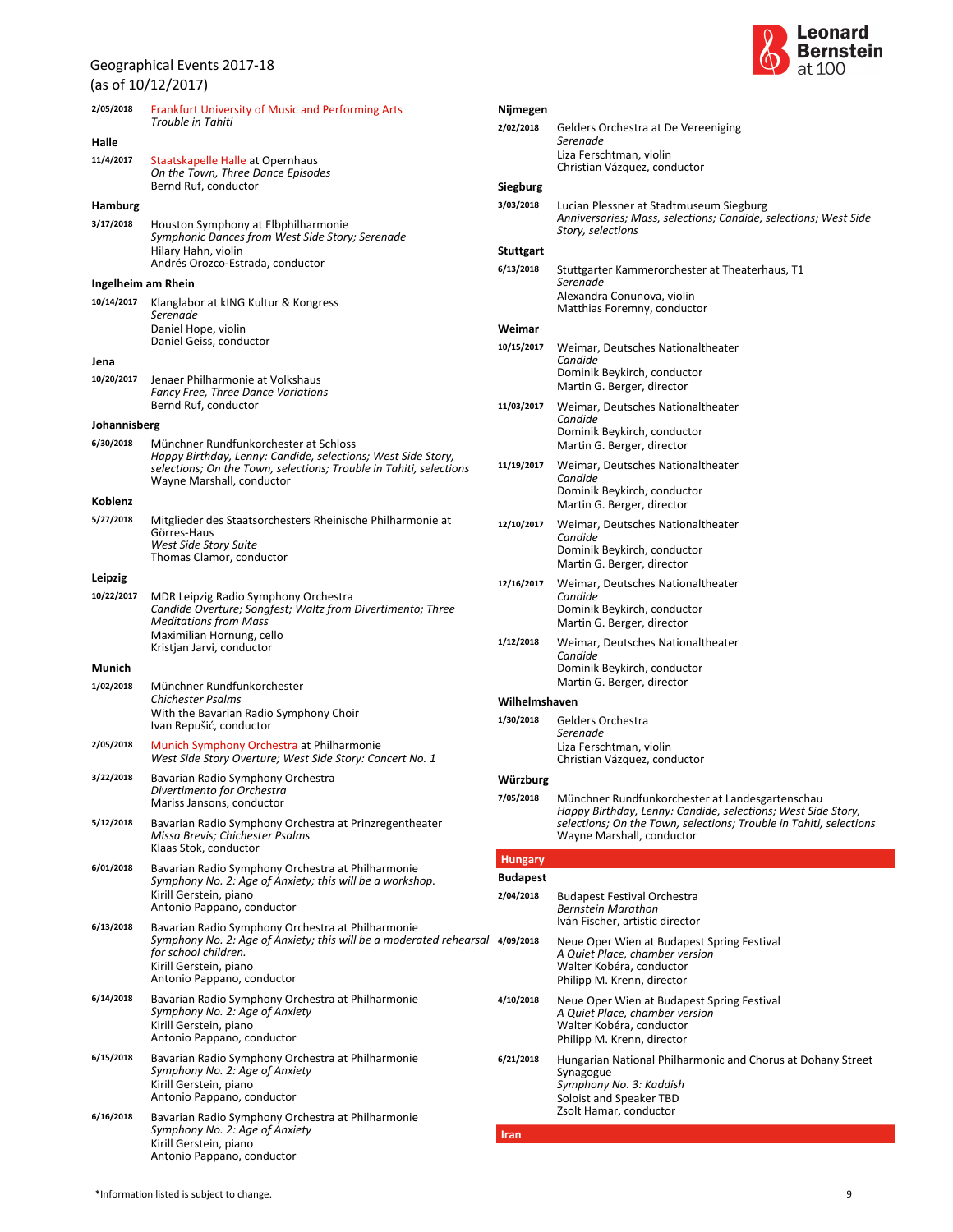### Geographical Events 2017-18 (as of 10/12/2017) **Tehran** *Wonderful Town Overture* **12/17/2017** University of Tehran at Tower Conference Hall **Ireland Drogheda On the Town, Three Dance Episodes; West Side Story: Concert Suite** *No. 1* Robert Houlihan, conductor **12/15/2017** RTE National Symphony Orchestra at St Peter's Church **Dublin** *Chichester Psalms* Joana Carneiro, conductor With the RTE Philharmonic Choir **10/20/2017** RTE National Symphony Orchestra at National Symphony Hall **On the Town, Three Dance Episodes; West Side Story: Concert Suite** *No. 1* Robert Houlihan, conductor **12/14/2017** RTE National Symphony Orchestra at National Concert Hall *Prelude, Fugue & Riffs; West Side Story Overture; Symphonic Dances from West Side Story* Alexander Shelley, conductor **1/05/2018** RTE National Symphony Orchestra at National Symphony Hall **Wexford On the Town, Three Dance Episodes; West Side Story: Concert Suite** *No. 1* Robert Houlihan, conductor **12/13/2017** RTE National Symphony Orchestra at National Opera House **Israel Jerusalem** *Symphony No. 1: Jeremiah; Chichester Psalms* Yaron Gottfried, conductor; Stanley Sperber, choral conductor Zlata Khershberg, mezzo **1/16/2018** Jerusalem Symphony Orchestra and The Jerusalem Academy Chamber Choir Glitter and Be Gay from Candide; Symphony No. 2: Age of Anxiet Frédéric Chaslin, conductor Nofar Yacobi, soprano; Alon Goldstein, piano **7/04/2018** Jerusalem Symphony Orchestra **Raanana** *Serenade* Omer M. Welber, conductor Violinist TBD **2/01/2018** Raanana Symphonette Orchestra at Performing Arts Center *Serenade* Omer M. Welber, conductor Violinist TBD **2/03/2018** Raanana Symphonette Orchestra at Performing Arts Center *Serenade* Omer M. Welber, conductor Violinist TBD **2/03/2018** Raanana Symphonette Orchestra at Performing Arts Center *Serenade* Omer M. Welber, conductor Violinist TBD **2/04/2018** Raanana Symphonette Orchestra at Performing Arts Center **Tel Aviv** *Candide, concert version* Conductor TBD **11/01/2017** Israel Philharmonic Orchestra *Slava! A Political Overture* Eran Reemi, conductor **11/29/2017** Israel Philharmonic Orchestra at Charles Bronfman Auditorium *Symphony No. 1: Jeremiah; Chichester Psalms* Yaron Gottfried, conductor; Stanley Sperber, choral conductor Zlata Khershberg, mezzo **1/18/2018** Jerusalem Symphony Orchestra and The Jerusalem Academy Chamber Choir at Tel Aviv Opera House



|     | 6/17/2018       | Israel Philharmonic Orchestra at Charles Bronfman Auditorium,<br><b>Lowy Concert Hall</b><br>Life According to Lenny - Commemorating Leonard Bernstein's<br>100th Birthday; selections from Trouble in Tahiti, West Side Story,<br>and Candide<br>Emmanuel Hannoun, actor; Keren Hadar, singer<br>Roni Porat, conductor and presenter |
|-----|-----------------|---------------------------------------------------------------------------------------------------------------------------------------------------------------------------------------------------------------------------------------------------------------------------------------------------------------------------------------|
| ite | Italy           |                                                                                                                                                                                                                                                                                                                                       |
|     | <b>Florence</b> |                                                                                                                                                                                                                                                                                                                                       |
|     | 5/23/2018       | Florence Opera - Fondazione Maggio Musicale<br>Candide<br>John Axelrod, conductor<br>Francesco Micheli, director                                                                                                                                                                                                                      |
| ite | 5/29/2018       | Florence Opera - Fondazione Maggio Musicale<br>Candide<br>John Axelrod, conductor<br>Francesco Micheli, director                                                                                                                                                                                                                      |
|     | 5/31/2018       | Florence Opera - Fondazione Maggio Musicale<br>Candide<br>John Axelrod, conductor<br>Francesco Micheli, director                                                                                                                                                                                                                      |
|     | 6/03/2018       | Florence Opera - Fondazione Maggio Musicale<br>Candide<br>John Axelrod, conductor<br>Francesco Micheli, director                                                                                                                                                                                                                      |
| ite | Milan           |                                                                                                                                                                                                                                                                                                                                       |
|     | 4/27/2018       | Orchestra Sinfonica G. Verdi at L'Auditorio di Milano<br>Symphony No. 2: Age of Anxiety<br>Emanuele Arciuli, piano<br>Jader Bignamini, conductor                                                                                                                                                                                      |
|     | 4/29/2018       | Orchestra Sinfonica G. Verdi at L'Auditorio di Milano<br>Symphony No. 2: Age of Anxiety<br>Emanuele Arciuli, piano<br>Jader Bignamini, conductor                                                                                                                                                                                      |
|     | 5/30/2018       | Orchestra Sinfonica G. Verdi at L'Auditorio di Milano<br>Divertimento for Orchestra<br>Emanuele Arciuli, piano<br>Jader Bignamini, conductor                                                                                                                                                                                          |
|     | 6/01/2018       | Orchestra Sinfonica G. Verdi at L'Auditorio di Milano<br>Divertimento for Orchestra<br>Emanuele Arciuli, piano<br>Jader Bignamini, conductor                                                                                                                                                                                          |
|     | 6/03/2018       | Orchestra Sinfonica G. Verdi at L'Auditorio di Milano<br>Divertimento for Orchestra<br>Emanuele Arciuli, piano<br>Jader Bignamini, conductor                                                                                                                                                                                          |
|     | Turin           |                                                                                                                                                                                                                                                                                                                                       |
|     | 11/02/2017      | Orchestra Sinfoniaca del RAI at Auditorium "Toscanini" della RAI<br>Divertimento for Orchestra; Fancy Free, Three Dance Variations<br>John Axelrod, conductor                                                                                                                                                                         |
|     | 11/03/2017      | Orchestra Sinfoniaca del RAI at Auditorium "Toscanini" della RAI<br>Divertimento for Orchestra; Fancy Free, Three Dance Variations<br>John Axelrod, conductor                                                                                                                                                                         |
|     | Japan           |                                                                                                                                                                                                                                                                                                                                       |
|     |                 |                                                                                                                                                                                                                                                                                                                                       |
|     | TBD             | Tonkunstler Orchestra at 12-13 concerts in Tokyo, Nagoya, Osaka,<br>Sapporo, and other cities<br>Program 1: On the Waterfront Symphonic Suite, Symphonic Dances<br>from West Side Story; Program 2: Candide Overture<br>Yutaka Sado, conductor                                                                                        |
|     | Osaka           |                                                                                                                                                                                                                                                                                                                                       |
|     | 8/09/2018       | Tonkunstler Orchestra<br>West Side Story, Film with Live Orchestra<br>Yutaka Sado, conductor                                                                                                                                                                                                                                          |
|     | 8/10/2018       | Tonkunstler Orchestra<br>West Side Story, Film with Live Orchestra<br>Yutaka Sado, conductor                                                                                                                                                                                                                                          |
|     | Sapporo         |                                                                                                                                                                                                                                                                                                                                       |
|     | 2/05/2018       | <b>Pacific Music Festival</b><br>Sapporo Snow Festival - featuring Bernstein snow sculpture<br>will run through 2/12/2018                                                                                                                                                                                                             |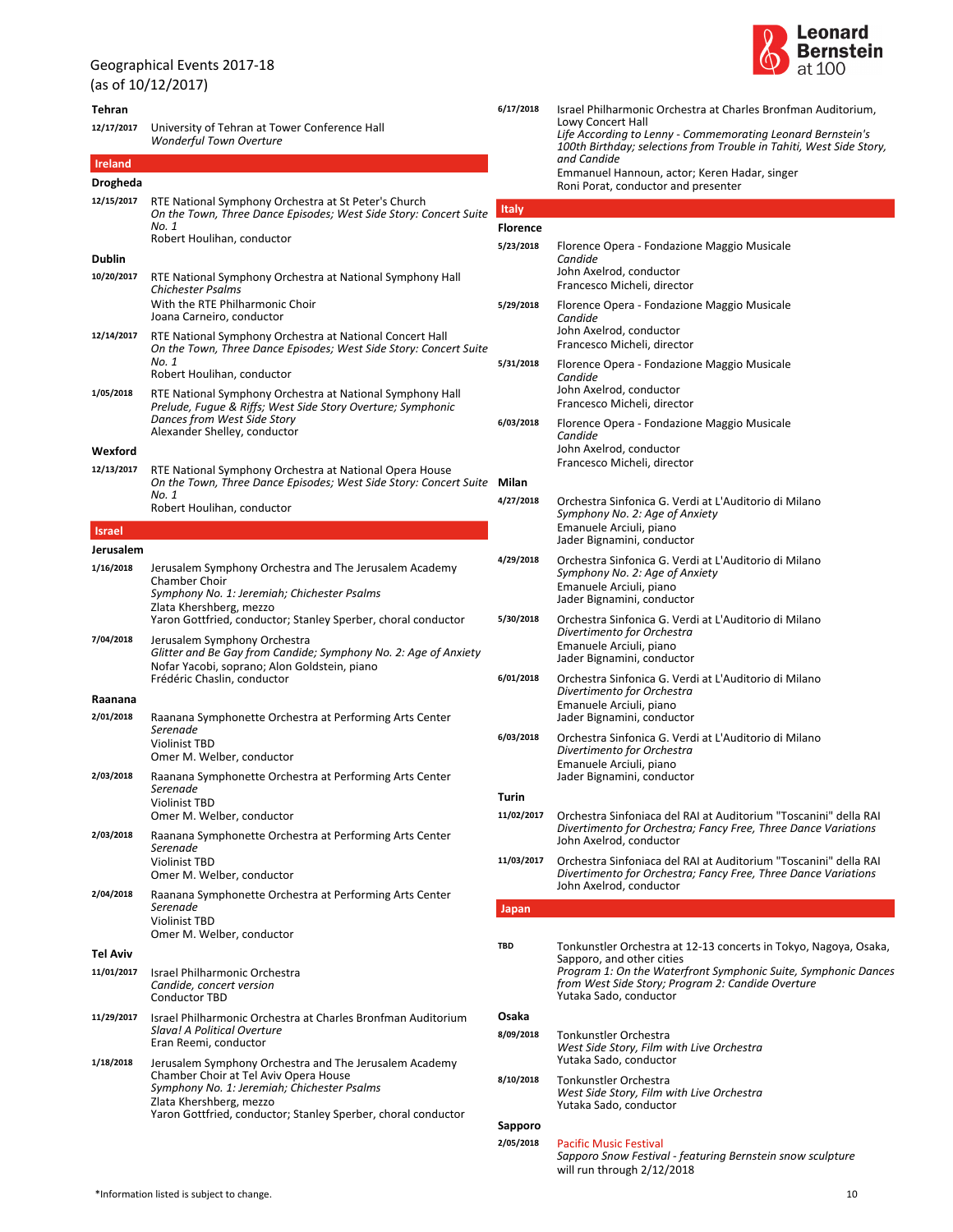(as of 10/12/2017)

# **Tokyo**

| 1/12/2018     | NHK Symphony Orchestra at NHK Hall<br>Slava! A Political Overture; Serenade<br>Ryu Goto, violin<br>Junichi Hirokami, conductor |
|---------------|--------------------------------------------------------------------------------------------------------------------------------|
| 1/13/2018     | NHK Symphony Orchestra at NHK Hall<br>Slava! A Political Overture: Serenade<br>Ryu Goto, violin<br>Junichi Hirokami, conductor |
| 8/04/2018     | Tonkunstler Orchestra at Kyodo Tokyo<br>West Side Story, Film with Live Orchestra<br>Yutaka Sado, conductor                    |
| 8/05/2018     | Tonkunstler Orchestra at Kyodo Tokyo<br>West Side Story, Film with Live Orchestra<br>Yutaka Sado, conductor                    |
| <b>Kuwait</b> |                                                                                                                                |

### **Kuwait City**

| London Symphony Orchestra at Sheikh Jaber Al-Amed Cultural |
|------------------------------------------------------------|
| Centre                                                     |
| Symphonic Dances from West Side Story                      |
| Alexandre Bloch, conductor                                 |
|                                                            |

### **Luxembourg**

**Luxembourg City**

| 11/23/2017 | Luxembourg Philharmonie at Grand Auditorium<br>Symphony No. 2: Age of Anxiety<br>Krystian Zimerman, piano<br>Gustavo Gimeno, conductor      |
|------------|---------------------------------------------------------------------------------------------------------------------------------------------|
| 11/24/2017 | Luxembourg Philharmonie at Grand Auditorium<br>Symphony No. 2: Age of Anxiety<br>Krystian Zimerman, piano<br>Gustavo Gimeno, conductor      |
| 3/07/2018  | Luxembourg Philharmonie at Grand Auditorium<br>On the Waterfront, Film with Live Orchestra<br>Olari Elts. conductor                         |
| 5/18/2018  | Luxembourg Philharmonie at Grand Auditorium<br>Symphonic Dances from West Side Story<br>Stefano Bollani, piano<br>Gustavo Gimeno, conductor |
| 5/18/2018  | Orchestre Philharmonique du Luxembourg at Philharm                                                                                          |

### *Symphonic Dances from West Side Story* Gustavo Gimeno, conductor **5/18/2018** Orchestre Philharmonique du Luxembourg at Philharmonie

**Malaysia**

# **Kuala Lumpur**

| 1/12/2018 | Malaysian Philharmonic Orchestra at Petronas Hall<br>Divertimento for Orchestra; Symphonic Dances from West Side<br>1/0<br>Story; On the Town, Three Dance Episodes; Symphony No. 2: Age of<br>Anxietv |       |
|-----------|--------------------------------------------------------------------------------------------------------------------------------------------------------------------------------------------------------|-------|
|           | Conrad Tao, piano<br>Eiji Oue, conductor                                                                                                                                                               | He    |
| 1/13/2018 | Malaysian Philharmonic Orchestra at Petronas Hall<br>Divertimento for Orchestra; Symphonic Dances from West Side<br>Story; On the Town, Three Dance Episodes; Symphony No. 2: Age of                   | 3/04  |
|           | Anxiety                                                                                                                                                                                                | Ma    |
|           | Conrad Tao, piano                                                                                                                                                                                      | - - - |

### **Minnesota**

**Minneapolis** *2017/18 Northrop Film Series; Leonard Bernstein: Larger Than Life* **4/11/2018** University of Minnesota at Best Buy Theater *On the Waterfront, Symphonic Suite; On the Town, Three Dance Episodes* **4/14/2018** University of Minnesota at Northrop Auditorium

Eiji Oue, conductor

Mark Russell Smith, conductor

# **Netherlands**

**Amsterdam** *Serenade* Christian Vázquez, conductor Liza Ferschtman, violin **1/18/2018** Gelders Orchestra at Muziekgebouw



| 3/22/2018        | Dutch National Opera at Theater De Meervaart<br>Trouble in Tahiti<br><b>Conductor TBD</b><br>Ted Huffman, director |
|------------------|--------------------------------------------------------------------------------------------------------------------|
| 3/24/2018        | Dutch National Opera at Theater De Meervaart<br>Trouble in Tahiti<br><b>Conductor TBD</b><br>Ted Huffman, director |
| 3/25/2018        | Dutch National Opera at Theater De Meervaart<br>Trouble in Tahiti<br><b>Conductor TBD</b><br>Ted Huffman, director |
| Arnhem           |                                                                                                                    |
| 1/20/2018        | Gelders Orchestra at Musis<br>Serenade<br>Liza Ferschtman, violin                                                  |
|                  | Christian Vázquez, conductor                                                                                       |
| <b>Bilthoven</b> |                                                                                                                    |
| 11/19/2017       | Orkest van Utrecht at OLV Kerk<br>Candide Overture<br>Michiel van Vliet, conductor                                 |
| Breda            |                                                                                                                    |
| 3/08/2018        | Philharmonie Zuidernederland                                                                                       |
|                  | <b>Fancy Free</b><br>Dmitri Liss, conductor                                                                        |
| Eindhoven        |                                                                                                                    |
| 3/11/2018        | Philharmonie Zuidernederland at Muziekgebouw<br><b>Fancy Free</b><br>Dmitri Liss, conductor                        |
| Groningen        |                                                                                                                    |
| 1/02/2018        | <b>Brenner Tours</b><br>West Side Story<br>Donald Chan, conductor                                                  |
| 1/03/2018        | <b>Brenner Tours</b><br>West Side Story<br>Donald Chan, conductor                                                  |
| 1/04/2018        | <b>Brenner Tours</b><br>West Side Story<br>Donald Chan, conductor                                                  |
| 1/05/2018        | <b>Brenner Tours</b><br><b>West Side Story</b><br>Donald Chan, conductor                                           |
| 1/06/2018        | <b>Brenner Tours</b><br>West Side Story<br>Donald Chan, conductor                                                  |
| 1/07/2018        | <b>Brenner Tours</b><br><b>West Side Story</b><br>Donald Chan, conductor                                           |
| Heerlen          |                                                                                                                    |
| 3/04/2018        | Philharmonie Zuidernederland at PL Theaters<br><b>Fancy Free</b><br>Dmitri Liss, conductor                         |
| Maastricht       |                                                                                                                    |
| 3/09/2018        | Philharmonie Zuidernederland at Theater aan het Vrijthof<br><b>Fancy Free</b><br>Dmitri Liss, conductor            |
| <b>The Hague</b> |                                                                                                                    |
| 12/13/2017       | <b>Brenner Tours</b><br>West Side Story<br>Donald Chan, conductor                                                  |
| 12/14/2017       | <b>Brenner Tours</b><br><b>West Side Story</b><br>Donald Chan, conductor                                           |
| 12/15/2017       | <b>Brenner Tours</b><br>West Side Story<br>Donald Chan, conductor                                                  |
| 12/16/2017       | <b>Brenner Tours</b><br><b>West Side Story</b>                                                                     |

Donald Chan, conductor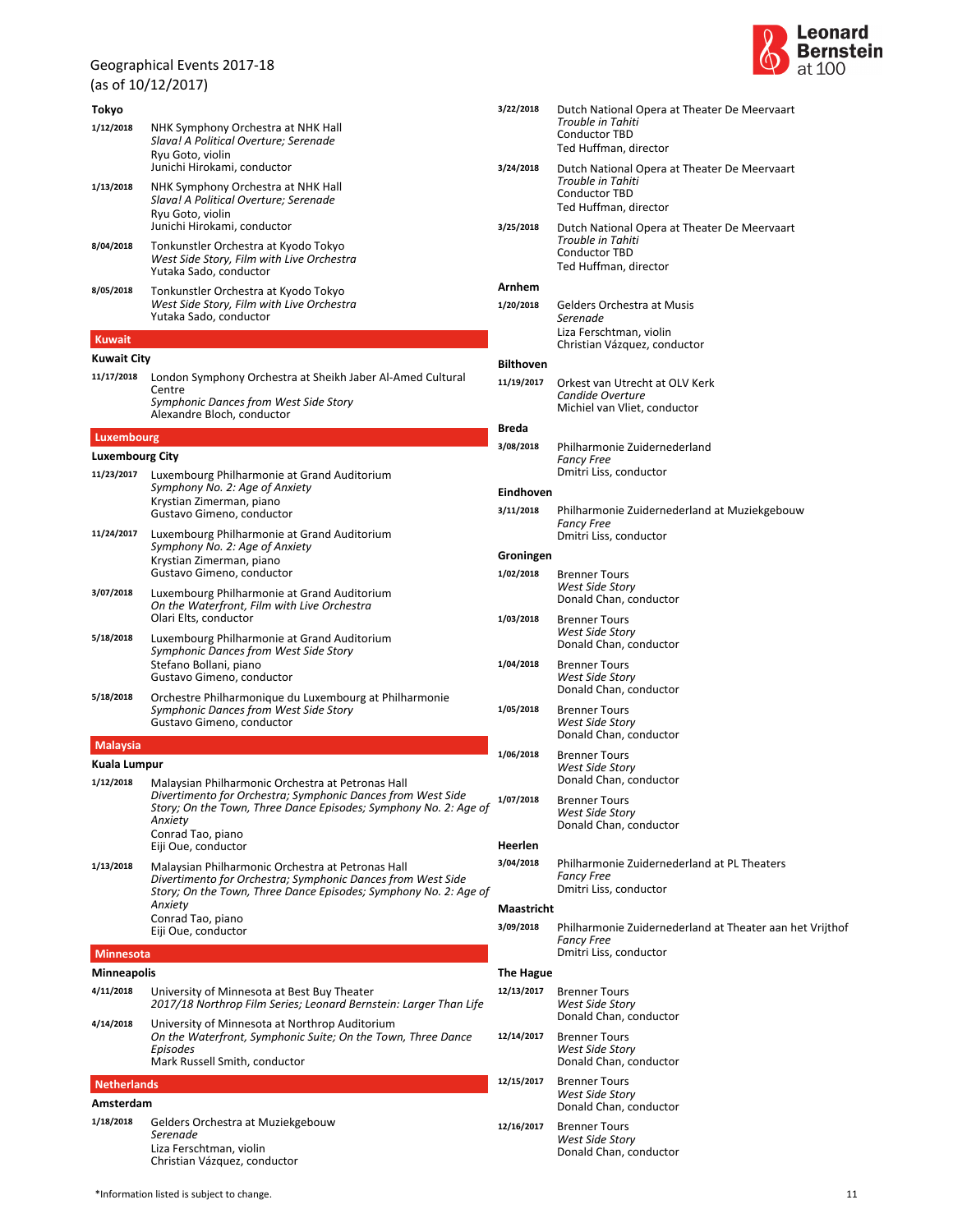# Geographical Events 2017-18 (as of 10/12/2017)

| 12/17/2017     | <b>Brenner Tours</b><br>West Side Story<br>Donald Chan, conductor                                                                                  |
|----------------|----------------------------------------------------------------------------------------------------------------------------------------------------|
| 12/19/2017     | <b>Brenner Tours</b><br>West Side Story<br>Donald Chan, conductor                                                                                  |
| 12/20/2017     | <b>Brenner Tours</b><br>West Side Story<br>Donald Chan, conductor                                                                                  |
| 12/21/2017     | <b>Brenner Tours</b><br><b>West Side Story</b><br>Donald Chan, conductor                                                                           |
| 12/22/2017     | <b>Brenner Tours</b><br>West Side Story<br>Donald Chan, conductor                                                                                  |
| 12/23/2017     | <b>Brenner Tours</b><br>West Side Story<br>Donald Chan, conductor                                                                                  |
| 12/25/2017     | <b>Brenner Tours</b><br>West Side Story<br>Donald Chan, conductor                                                                                  |
| 12/26/2017     | <b>Brenner Tours</b><br>West Side Story<br>Donald Chan, conductor                                                                                  |
| 12/27/2017     | <b>Brenner Tours</b><br><b>West Side Story</b><br>Donald Chan, conductor                                                                           |
| 12/28/2017     | <b>Brenner Tours</b><br>West Side Story<br>Donald Chan, conductor                                                                                  |
| 12/29/2017     | <b>Brenner Tours</b><br>West Side Story<br>Donald Chan, conductor                                                                                  |
| 12/30/2017     | <b>Brenner Tours</b><br>West Side Story<br>Donald Chan, conductor                                                                                  |
| Tilbuig        |                                                                                                                                                    |
| 3/07/2018      | Philharmonie Zuidernederland at Conzertzaal<br><b>Fancy Free</b><br>Dmitri Liss, conductor                                                         |
| <b>Utrecht</b> |                                                                                                                                                    |
| 10/21/2017     | Netherlands Radio Philharmonic Orchestra at TivoliVredenburg<br>Missa Brevis; Warm-Up<br>with the Netherlands Radio Choir<br>Klaas Stok, conductor |
| 11/03/2017     | Netherlands Radio Philharmonic Orchestra at TivoliVredenburg<br>I Feel Pretty<br>Ralph van Raat, piano; Rosanne van Sandwijk, mezzo                |
| 11/18/2017     | Orkest van Utrecht at Geertekerk<br>Candide Overture<br>Michiel van Vliet, conductor                                                               |
| 1/21/2018      | Gelders Orchestra at TivoliVredenburg<br>Serenade<br>Liza Ferschtman, violin<br>Christian Vázquez, conductor                                       |
| 1/26/2018      | Netherlands Radio Philharmonic Orchestra at TivoliVredenburg<br>Symphony No. 1: Jeremiah<br>Sasha Cooke, mezzo<br>Edo de Waart, conductor          |
| 1/28/2018      | Netherlands Radio Philharmonic Orchestra at TivoliVredenburg<br>Symphony No. 1: Jeremiah<br>Sasha Cooke, mezzo<br>Edo de Waart, conductor          |
| 3/02/2018      | Netherlands Radio Philharmonic Orchestra at TivoliVredenburg<br><b>Fancy Free Suite</b><br>Dmitri Liss, conductor                                  |
| 3/02/2018      | Philharmonie Zuidernederland at TivoliVredenburg<br>Fancy Free<br>Dmitri Liss, conductor                                                           |
|                |                                                                                                                                                    |



| 3/09/2018               | Netherlands Radio Philharmonic Orchestra at TivoliVredenburg<br>Prelude, Fugue & Riffs; On the Town, Three Dance Episodes; Glitter<br>and Be Gay from Candide; Mambo from West Side Story<br>With the North Netherlands Orchestra; Anastasia Goldberg, piano;<br>Alexandra Flood, soprano<br>Antony Hermus, conductor |
|-------------------------|-----------------------------------------------------------------------------------------------------------------------------------------------------------------------------------------------------------------------------------------------------------------------------------------------------------------------|
| 5/26/2018               | Netherlands Radio Philharmonic Orchestra at Tivoli Grote Zaal<br>West Side Story, Film with Live Orchestra<br>James Gaffigan, conductor                                                                                                                                                                               |
| 6/08/2018               | Netherlands Radio Philharmonic Orchestra at TivoliVredenburg<br>White House Cantata<br>With the Netherlands Radio Choir; André Thomas, choir conductor<br>Karel Mark Chichon, conductor                                                                                                                               |
| <b>Northern Ireland</b> |                                                                                                                                                                                                                                                                                                                       |
| <b>Belfast</b>          |                                                                                                                                                                                                                                                                                                                       |
| 10/24/2017              | Ulster Orchestra at Ulster Hall<br>On the Town, Three Dance Episodes                                                                                                                                                                                                                                                  |
| <b>Norway</b>           |                                                                                                                                                                                                                                                                                                                       |
| Horten                  |                                                                                                                                                                                                                                                                                                                       |
| 11/10/2017              | Gehrmans Musikförlag at Torpedoverkstedet Karljohansvern<br>Prelude, Fugue & Riffs                                                                                                                                                                                                                                    |
| Kristansand             |                                                                                                                                                                                                                                                                                                                       |
| 1/10/2018               | Kristiansand Symfoniorkester at Kilden Teater og Konserthus<br>Konsertsal<br>Candide, selections; On the Town, selections; West Side Story,<br>selections<br>Evelyn Jones, soloist<br>Case Scaglione, conductor                                                                                                       |
| 1/12/2018               | Kristiansand Symfoniorkester at Kilden Teater og Konserthus<br>Konsertsal<br>Candide, selections; On the Town, selections; West Side Story,<br>selections<br>Evelyn Jones, soloist<br>Case Scaglione, conductor                                                                                                       |
| 1/13/2018               | Kristiansand Symfoniorkester at Kilden Teater og Konserthus<br>Konsertsal<br>Candide, selections; On the Town, selections; West Side Story,<br>selections<br>Evelyn Jones, soloist<br>Case Scaglione, conductor                                                                                                       |
| Oslo                    |                                                                                                                                                                                                                                                                                                                       |
| 1/14/2018               | Norwegian Radio Orchestra at Norwegian Opera & Ballet<br>Symphonic Dances from West Side Story<br>Christian Vázquez, conductor                                                                                                                                                                                        |
| 3/22/2018               | Oslo Philharmonic at Konserthus<br>Chichester Psalms<br>John Storgårds, conductor                                                                                                                                                                                                                                     |
| 3/23/2018               | Oslo Philharmonic at Konserthus<br><b>Chichester Psalms</b><br>John Storgårds, conductor                                                                                                                                                                                                                              |
| Poland                  |                                                                                                                                                                                                                                                                                                                       |
| Warsaw                  |                                                                                                                                                                                                                                                                                                                       |
| 1/23/2018               | Jan Lisiecki at Filharmonia Narodowa<br>Piano Sonata                                                                                                                                                                                                                                                                  |
| 2/02/2018               | Warsaw Philharmonic Orchestra at Filharmonia Narodowa<br>Symphony No. 2: Age of Anxiety<br>Sebastian Knauer, piano<br>Jerzy Maksymiuk, conductor                                                                                                                                                                      |
| 2/03/2018               | Warsaw Philharmonic Orchestra at Filharmonia Narodowa<br>Symphony No. 2: Age of Anxiety<br>Sebastian Knauer, piano<br>Jerzy Maksymiuk, conductor                                                                                                                                                                      |
| 3/28/2018               | Sinfonia Varsovia at Ludwig van Beethoven Easter Festival,<br>Filharmonia Narodowa<br>Symphony No. 3: Kaddish<br>With the Warsaw Philharmonic Choir and a boys' choir; Amanda<br>Pabian, soprano; Judith and Leah Pisar, narrators. Will also feature<br>Krzysztof Penderecki's Kaddish.<br>Robert Trevino, conductor |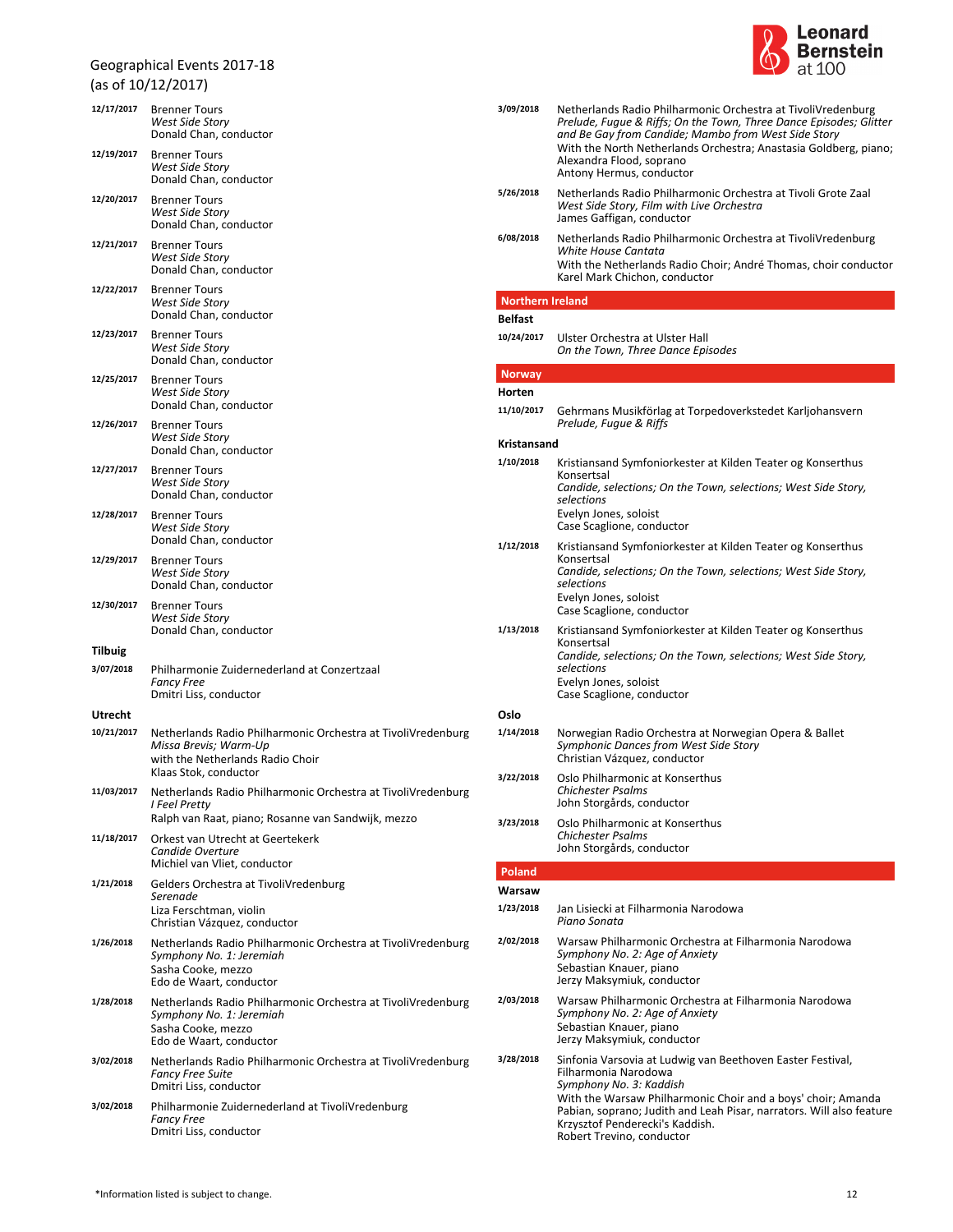# Geographical Events 2017-18 (as of 10/12/2017)



| 6/08/2018          | Polish National Philharmonic                                                                                                                                                       | <b>Belgrade</b>               |                                                                                                                                                                                      |
|--------------------|------------------------------------------------------------------------------------------------------------------------------------------------------------------------------------|-------------------------------|--------------------------------------------------------------------------------------------------------------------------------------------------------------------------------------|
|                    | Candide, concert version<br>Michael Slattery, Candide<br>Jacek Kaspzyk, conductor                                                                                                  | 6/01/2018                     | Belgrade Philharmonic Orchestra at Grand Hall of Kolarac<br>Foundation<br>Serenade<br>Vadim Gluzman, violin                                                                          |
| 6/09/2018          | Polish National Philharmonic                                                                                                                                                       |                               | Daniel Raiskin, conductor                                                                                                                                                            |
|                    | Candide, concert version<br>Michael Slattery, Candide                                                                                                                              | Slovenia                      |                                                                                                                                                                                      |
|                    | Jacek Kaspzyk, conductor                                                                                                                                                           | Ljubljana<br>3/01/2018        |                                                                                                                                                                                      |
| Portugal<br>Lisbon |                                                                                                                                                                                    |                               | Slovenian Philharmonic Orchestra at Cankarjev Dom<br>Divertimento for Orchestra; Symphonic Dances from West Side                                                                     |
| 12/20/2017         | Gulbenkian Orchestra at Calouste Gulbenkian Hall<br>America                                                                                                                        |                               | Story; Symphony No. 2: Age of Anxiety<br>Andrew von Oeyen, piano<br>Marcelo Lehninger, conductor                                                                                     |
| 12/21/2017         | Jorge Matta, conductor<br>Gulbenkian Orchestra at Calouste Gulbenkian Hall<br>America<br>Jorge Matta, conductor                                                                    | 3/02/2018                     | Slovenian Philharmonic Orchestra at Cankariev Dom<br>Divertimento for Orchestra; Symphonic Dances from West Side<br>Story; Symphony No. 2: Age of Anxiety<br>Andrew von Oeyen, piano |
| <b>Russia</b>      |                                                                                                                                                                                    |                               | Marcelo Lehninger, conductor                                                                                                                                                         |
| <b>Moscow</b>      |                                                                                                                                                                                    | <b>South Africa</b>           |                                                                                                                                                                                      |
| 11/11/2017         | Moscow Symphony at Tchaikowsky Hall<br>West Side Story, Film with Live Orchestra<br>Ernst van Tiel, conductor                                                                      | <b>Cape Town</b><br>3/13/2018 | The Fugard Theater at Artscape Opera House<br>West Side Story                                                                                                                        |
| 11/12/2017         | Moscow Symphony at Tchaikowsky Hall<br>West Side Story, Film with Live Orchestra<br>Ernst van Tiel, conductor                                                                      |                               | Will run through 4/22/2018<br>Charl-Johan Lingenfelder, conductor<br>Matthew Wild, director<br>Louisa Talbot, choreographer                                                          |
| St. Petersburg     |                                                                                                                                                                                    | 3/14/2018                     | The Fugard Theater at Artscape Opera House                                                                                                                                           |
| 12/09/2017         | Mariinsky Orchestra at Concert Hall<br>Serenade<br>Stanislav Kochanovsky, conductor                                                                                                |                               | <b>West Side Story</b><br>Will run through 4/22/2018<br>Charl-Johan Lingenfelder, conductor                                                                                          |
| Scotland           |                                                                                                                                                                                    |                               | Matthew Wild, director                                                                                                                                                               |
| Edinburgh          |                                                                                                                                                                                    | 3/15/2018                     | Louisa Talbot, choreographer<br>The Fugard Theater at Artscape Opera House                                                                                                           |
| 3/08/2018          | Scottish Chamber Orchestra at Queens Hall<br>Halil<br>Alison Mitchell, flute                                                                                                       |                               | West Side Story<br>Will run through 4/22/2018<br>Charl-Johan Lingenfelder, conductor                                                                                                 |
|                    | François Leleux, conductor                                                                                                                                                         |                               | Matthew Wild, director                                                                                                                                                               |
| 4/15/2018          | Royal Scottish National Orchestra at Usher Hall<br>In Focus: Leonard Bernstein - discussion about the forces that<br>shaped the man who changed how society views classical music. | 3/16/2018                     | Louisa Talbot, choreographer<br>The Fugard Theater at Artscape Opera House<br>West Side Story                                                                                        |
| 4/27/2018          | Royal Scottish National Orchestra w/ RSNO Chorus at Usher Hall<br>Chichester Psalms; Symphonic Dances from West Side Story<br>Christian Macelaru, conductor                        |                               | Will run through 4/22/2018<br>Charl-Johan Lingenfelder, conductor<br>Matthew Wild, director                                                                                          |
| Glasgow            |                                                                                                                                                                                    |                               | Louisa Talbot, choreographer                                                                                                                                                         |
| 3/09/2018          | Scottish Chamber Orchestra at City Halls<br>Halil<br>Alison Mitchell, flute                                                                                                        | 3/17/2018                     | The Fugard Theater at Artscape Opera House<br>West Side Story<br>Will run through 4/22/2018<br>Charl-Johan Lingenfelder, conductor                                                   |
| 3/15/2018          | François Leleux, conductor<br>BBC Scottish Symphony Orchestra at City Halls<br>Serenade                                                                                            |                               | Matthew Wild, director<br>Louisa Talbot, choreographer                                                                                                                               |
|                    | Ning Feng, violin<br>John Wilson, conductor                                                                                                                                        | 3/18/2018                     | The Fugard Theater at Artscape Opera House<br>West Side Story                                                                                                                        |
| 4/28/2018          | Royal Scottish National Orchestra at Royal Concert Hall, New<br>Auditorium<br>In Focus: Leonard Bernstein - discussion                                                             |                               | Will run through 4/22/2018<br>Charl-Johan Lingenfelder, conductor<br>Matthew Wild, director                                                                                          |
| 4/28/2018          | Royal Scottish National Orchestra w/ RSNO Chorus at Royal<br><b>Concert Hall</b><br>Chichester Psalms; Symphonic Dances from West Side Story<br>Christian Macelaru, conductor      | 3/19/2018                     | Louisa Talbot, choreographer<br>The Fugard Theater at Artscape Opera House<br>West Side Story<br>Will run through 4/22/2018                                                          |
| 5/05/2018          | Hebrides Ensemble at New Auditorium<br>Piano Trio                                                                                                                                  |                               | Charl-Johan Lingenfelder, conductor<br>Matthew Wild, director<br>Louisa Talbot, choreographer                                                                                        |
| 5/05/2018          | Royal Scottish National Orchestra at Glasgow Royal Concert Hall<br>Mass<br>Jubilant Sykes, celebrant<br>Kristjan Jarvi, conductor                                                  | 3/20/2018                     | The Fugard Theater at Artscape Opera House<br>West Side Story<br>Will run through 4/22/2018<br>Charl-Johan Lingenfelder, conductor                                                   |
| Serbia             |                                                                                                                                                                                    |                               | Matthew Wild, director<br>Louisa Talbot, choreographer                                                                                                                               |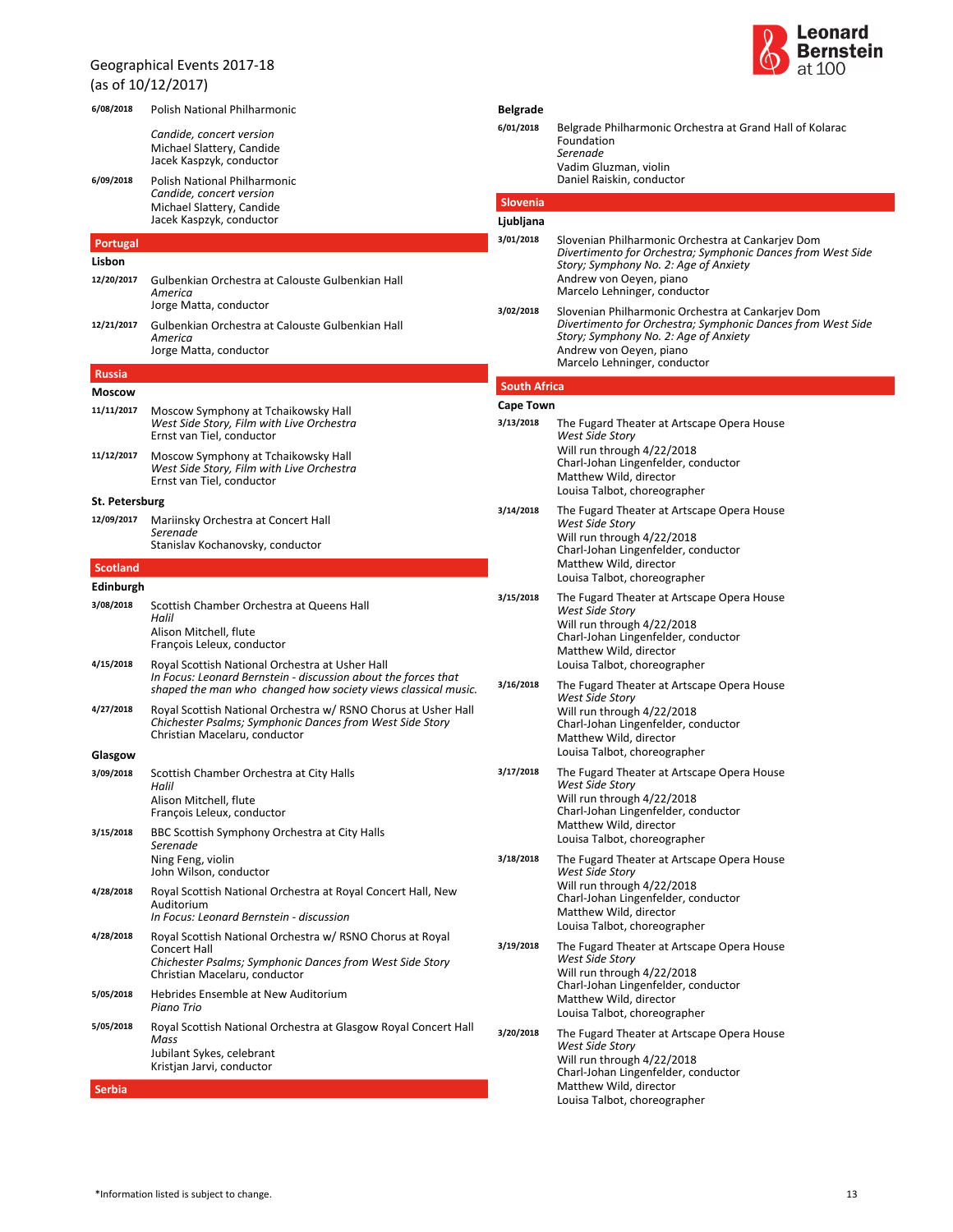(as of 10/12/2017)

|           | (dɔ UI 1U/ 1Z/ ZU17 )                                                                                                                                                                               |
|-----------|-----------------------------------------------------------------------------------------------------------------------------------------------------------------------------------------------------|
| 3/21/2018 | The Fugard Theater at Artscape Opera House<br>West Side Story<br>Will run through 4/22/2018<br>Charl-Johan Lingenfelder, conductor<br>Matthew Wild, director<br>Louisa Talbot, choreographer        |
| 3/22/2018 | The Fugard Theater at Artscape Opera House<br>West Side Story<br>Will run through 4/22/2018<br>Charl-Johan Lingenfelder, conductor<br>Matthew Wild, director<br>Louisa Talbot, choreographer        |
| 3/23/2018 | The Fugard Theater at Artscape Opera House<br>West Side Story<br>Will run through 4/22/2018<br>Charl-Johan Lingenfelder, conductor<br>Matthew Wild, director<br>Louisa Talbot, choreographer        |
| 3/24/2018 | The Fugard Theater at Artscape Opera House<br><b>West Side Story</b><br>Will run through 4/22/2018<br>Charl-Johan Lingenfelder, conductor<br>Matthew Wild, director<br>Louisa Talbot, choreographer |
| 3/25/2018 | The Fugard Theater at Artscape Opera House<br>West Side Story<br>Will run through 4/22/2018<br>Charl-Johan Lingenfelder, conductor<br>Matthew Wild, director<br>Louisa Talbot, choreographer        |
| 3/26/2018 | The Fugard Theater at Artscape Opera House<br>West Side Story<br>Will run through 4/22/2018<br>Charl-Johan Lingenfelder, conductor<br>Matthew Wild, director<br>Louisa Talbot, choreographer        |
| 3/27/2018 | The Fugard Theater at Artscape Opera House<br><b>West Side Story</b><br>Will run through 4/22/2018<br>Charl-Johan Lingenfelder, conductor<br>Matthew Wild, director<br>Louisa Talbot, choreographer |
| 3/28/2018 | The Fugard Theater at Artscape Opera House<br>West Side Story<br>Will run through 4/22/2018<br>Charl-Johan Lingenfelder, conductor<br>Matthew Wild, director<br>Louisa Talbot, choreographer        |
| 3/29/2018 | The Fugard Theater at Artscape Opera House<br><b>West Side Story</b><br>Will run through 4/22/2018<br>Charl-Johan Lingenfelder, conductor<br>Matthew Wild, director<br>Louisa Talbot, choreographer |
| 3/30/2018 | The Fugard Theater at Artscape Opera House<br><b>West Side Story</b><br>Will run through 4/22/2018<br>Charl-Johan Lingenfelder, conductor<br>Matthew Wild, director<br>Louisa Talbot, choreographer |
| 3/31/2018 | The Fugard Theater at Artscape Opera House<br>West Side Story<br>Will run through 4/22/2018<br>Charl-Johan Lingenfelder, conductor<br>Matthew Wild, director<br>Louisa Talbot, choreographer        |
| 4/01/2018 | The Fugard Theater at Artscape Opera House<br>West Side Story<br>Will run through 4/22/2018<br>Charl-Johan Lingenfelder, conductor<br>Matthew Wild, director<br>Louisa Talbot, choreographer        |



| 4/02/2018 | The Fugard Theater at Artscape Opera House<br>West Side Story<br>Will run through 4/22/2018<br>Charl-Johan Lingenfelder, conductor<br>Matthew Wild, director<br>Louisa Talbot, choreographer        |
|-----------|-----------------------------------------------------------------------------------------------------------------------------------------------------------------------------------------------------|
| 4/03/2018 | The Fugard Theater at Artscape Opera House<br>West Side Story<br>Will run through 4/22/2018<br>Charl-Johan Lingenfelder, conductor<br>Matthew Wild, director<br>Louisa Talbot, choreographer        |
| 4/04/2018 | The Fugard Theater at Artscape Opera House<br><b>West Side Story</b><br>Will run through 4/22/2018<br>Charl-Johan Lingenfelder, conductor<br>Matthew Wild, director<br>Louisa Talbot, choreographer |
| 4/05/2018 | The Fugard Theater at Artscape Opera House<br>West Side Story<br>Will run through 4/22/2018<br>Charl-Johan Lingenfelder, conductor<br>Matthew Wild, director<br>Louisa Talbot, choreographer        |
| 4/06/2018 | The Fugard Theater at Artscape Opera House<br>West Side Story<br>Will run through 4/22/2018<br>Charl-Johan Lingenfelder, conductor<br>Matthew Wild, director<br>Louisa Talbot, choreographer        |
| 4/07/2018 | The Fugard Theater at Artscape Opera House<br><b>West Side Story</b><br>Will run through 4/22/2018<br>Charl-Johan Lingenfelder, conductor<br>Matthew Wild, director<br>Louisa Talbot, choreographer |
| 4/08/2018 | The Fugard Theater at Artscape Opera House<br>West Side Story<br>Will run through 4/22/2018<br>Charl-Johan Lingenfelder, conductor<br>Matthew Wild, director<br>Louisa Talbot, choreographer        |
| 4/09/2018 | The Fugard Theater at Artscape Opera House<br>West Side Story<br>Will run through 4/22/2018<br>Charl-Johan Lingenfelder, conductor<br>Matthew Wild, director<br>Louisa Talbot, choreographer        |
| 4/10/2018 | The Fugard Theater at Artscape Opera House<br>West Side Story<br>Will run through 4/22/2018<br>Charl-Johan Lingenfelder, conductor<br>Matthew Wild, director<br>Louisa Talbot, choreographer        |
| 4/11/2018 | The Fugard Theater at Artscape Opera House<br><b>West Side Story</b><br>Will run through 4/22/2018<br>Charl-Johan Lingenfelder, conductor<br>Matthew Wild, director<br>Louisa Talbot, choreographer |
| 4/12/2018 | The Fugard Theater at Artscape Opera House<br>West Side Story<br>Will run through 4/22/2018<br>Charl-Johan Lingenfelder, conductor<br>Matthew Wild, director<br>Louisa Talbot, choreographer        |
| 4/13/2018 | The Fugard Theater at Artscape Opera House<br><b>West Side Story</b><br>Will run through 4/22/2018<br>Charl-Johan Lingenfelder, conductor<br>Matthew Wild, director<br>Louisa Talbot, choreographer |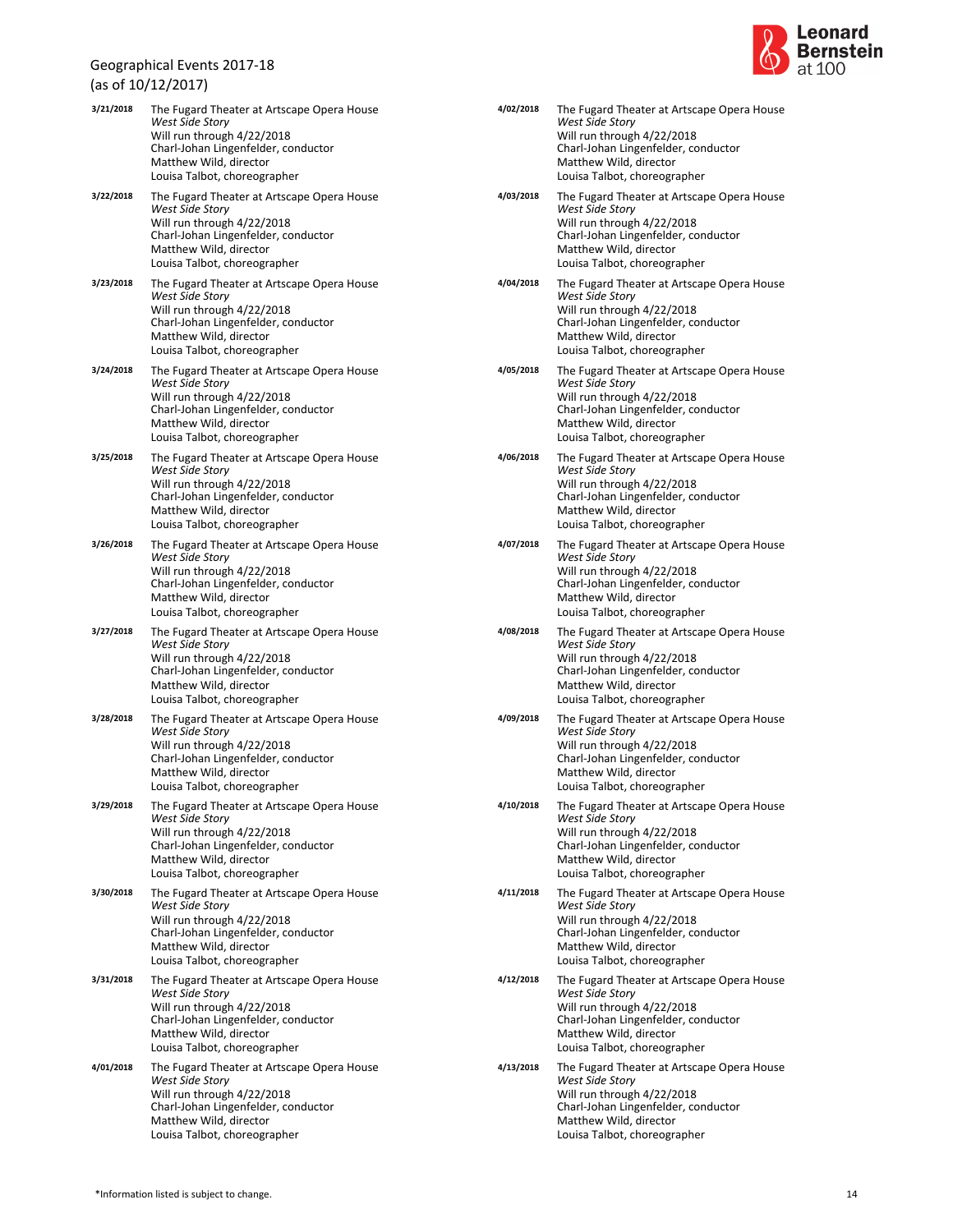(as of 10/12/2017)



| 2/18/2018      | Barcelona Symphony Orchestra<br>Symphony No. 3: Kaddish<br>Soprano and Speaker TBD<br>Kazushi Ono, conductor                                                                                                             |
|----------------|--------------------------------------------------------------------------------------------------------------------------------------------------------------------------------------------------------------------------|
| <b>Seville</b> |                                                                                                                                                                                                                          |
| 1/04/2018      | Royal Symphony Orchestra of Seville<br>Candide Overture; Glitter and Be Gay<br>Marisol Montalvo, soprano<br>John Axelrod, conductor                                                                                      |
| 1/05/2018      | Royal Symphony Orchestra of Seville<br>Candide Overture; Glitter and Be Gay<br>Marisol Montalvo, soprano                                                                                                                 |
| 1/18/2018      | Royal Symphony Orchestra of Seville<br>Serenade<br>Daniel Hope, violin<br>John Axelrod, conductor                                                                                                                        |
| 1/19/2018      | Royal Symphony Orchestra of Seville<br>Serenade<br>Daniel Hope, violin<br>John Axelrod, conductor                                                                                                                        |
| 1/25/2018      | Royal Symphony Orchestra of Seville at Teatro de la Maestranza<br><b>Three Meditations from Mass</b><br>Leonard Elschenbroich, cello<br>Jean Luc Tingaud, conductor                                                      |
| 1/26/2018      | Royal Symphony Orchestra of Seville at Teatro de la Maestranza<br><b>Three Meditations from Mass</b><br>Leonard Elsenbroich, cello<br>Jean Luc Tingaud, conductor                                                        |
| 3/08/2018      | Royal Symphony Orchestra of Seville at Escenario Grande<br>Symphony No. 1: Jeremiah<br>Rinat Shaham, mezzo<br>John Axelrod, conductor                                                                                    |
| 3/09/2018      | Royal Symphony Orchestra of Seville at Escenario Grande<br>Symphony No. 1: Jeremiah<br>Rinat Shaham, mezzo<br>John Axelrod, conductor                                                                                    |
| 3/15/2018      | Royal Symphony Orchestra of Seville<br>Symphonic Dances from West Side Story<br>John Axelrod, conductor                                                                                                                  |
| 3/16/2018      | Royal Symphony Orchestra of Seville<br>Symphonic Dances from West Side Story<br>John Axelrod, conductor                                                                                                                  |
| 4/28/2018      | Royal Symphony Orchestra of Seville<br>Bernstein Beat (in Spanish)<br>Jamie Bernstein and Michael Barrett; in collaboration with the<br>Youth Orchestra of Seville and La Fundacion Barenboim<br>John Axelrod. conductor |
| 6/07/2018      | Royal Symphony Orchestra of Seville<br>Halil<br>Andreas Blau, flute<br>John Axelrod, conductor                                                                                                                           |
| 6/08/2018      | Royal Symphony Orchestra of Seville<br>Halil<br>Andreas Blau, flute<br>John Axelrod, conductor                                                                                                                           |
| 6/21/2018      | Royal Symphony Orchestra of Seville<br>Symphony No. 2: Age of Anxiety<br>Markus Schirmer, piano<br>John Axelrod, conductor                                                                                               |
| 6/22/2018      | Royal Symphony Orchestra of Seville<br>Symphony No. 2: Age of Anxiety<br>Markus Schirmer, piano<br>John Axelrod, conductor                                                                                               |
| 6/28/2018      | Royal Symphony Orchestra of Seville<br>Prelude, Fugue & Riffs<br>Sebastian Mainz, clarinet<br>John Axelrod, conductor                                                                                                    |
| 6/29/2018      | Royal Symphony Orchestra of Seville<br>Prelude, Fugue & Riffs<br>Sebastian Mainz, clarinet<br>John Axelrod, conductor                                                                                                    |

| 4/14/2018                     | The Fugard Theater at Artscape Opera House<br>West Side Story                                                             |
|-------------------------------|---------------------------------------------------------------------------------------------------------------------------|
|                               | Will run through 4/22/2018                                                                                                |
|                               | Charl-Johan Lingenfelder, conductor<br>Matthew Wild, director                                                             |
|                               | Louisa Talbot, choreographer                                                                                              |
| 4/15/2018                     | The Fugard Theater at Artscape Opera House<br>West Side Story                                                             |
|                               | Will run through 4/22/2018<br>Charl-Johan Lingenfelder, conductor                                                         |
|                               | Matthew Wild, director                                                                                                    |
| 4/16/2018                     | Louisa Talbot, choreographer                                                                                              |
|                               | The Fugard Theater at Artscape Opera House<br>West Side Story                                                             |
|                               | Will run through 4/22/2018<br>Charl-Johan Lingenfelder, conductor                                                         |
|                               | Matthew Wild, director<br>Louisa Talbot, choreographer                                                                    |
| 4/17/2018                     | The Fugard Theater at Artscape Opera House                                                                                |
|                               | West Side Story<br>Will run through 4/22/2018                                                                             |
|                               | Charl-Johan Lingenfelder, conductor                                                                                       |
|                               | Matthew Wild, director<br>Louisa Talbot, choreographer                                                                    |
| 4/18/2018                     | The Fugard Theater at Artscape Opera House                                                                                |
|                               | West Side Story<br>Will run through 4/22/2018                                                                             |
|                               | Charl-Johan Lingenfelder, conductor<br>Matthew Wild, director                                                             |
|                               | Louisa Talbot, choreographer                                                                                              |
| 4/19/2018                     | The Fugard Theater at Artscape Opera House<br>West Side Story                                                             |
|                               | Will run through 4/22/2018<br>Charl-Johan Lingenfelder, conductor                                                         |
|                               | Matthew Wild, director                                                                                                    |
| 4/20/2018                     | Louisa Talbot, choreographer<br>The Fugard Theater at Artscape Opera House                                                |
|                               | <b>West Side Story</b>                                                                                                    |
|                               | Will run through 4/22/2018<br>Charl-Johan Lingenfelder, conductor                                                         |
|                               | Matthew Wild, director<br>Louisa Talbot, choreographer                                                                    |
| 4/21/2018                     | The Fugard Theater at Artscape Opera House                                                                                |
|                               | West Side Story<br>Will run through 4/22/2018                                                                             |
|                               | Charl-Johan Lingenfelder, conductor<br>Matthew Wild, director                                                             |
|                               | Louisa Talbot, choreographer                                                                                              |
| 4/22/2018                     | The Fugard Theater at Artscape Opera House<br><b>West Side Story</b>                                                      |
|                               | Will run through 4/22/2018                                                                                                |
|                               | Charl-Johan Lingenfelder, conductor<br>Matthew Wild, director                                                             |
|                               | Louisa Talbot, choreographer                                                                                              |
| <b>Spain</b>                  |                                                                                                                           |
| <b>Barcelona</b><br>1/12/2018 | Barcelona Symphony Orchestra at Pau Casals Hall                                                                           |
|                               | West Side Story, Film with Live Orchestra<br>Ernst van Tiel, conductor                                                    |
| 1/13/2018                     | Barcelona Symphony Orchestra at Pau Casals Hall<br>West Side Story, Film with Live Orchestra<br>Ernst van Tiel, conductor |
| 2/16/2018                     | Barcelona Symphony Orchestra<br>Symphony No. 3: Kaddish                                                                   |
|                               | Soprano and Speaker TBD                                                                                                   |
| 2/17/2018                     | Kazushi Ono, conductor<br>Barcelona Symphony Orchestra                                                                    |
|                               | Symphony No. 3: Kaddish                                                                                                   |
|                               | Soprano and Speaker TBD<br>Kazushi Ono, conductor                                                                         |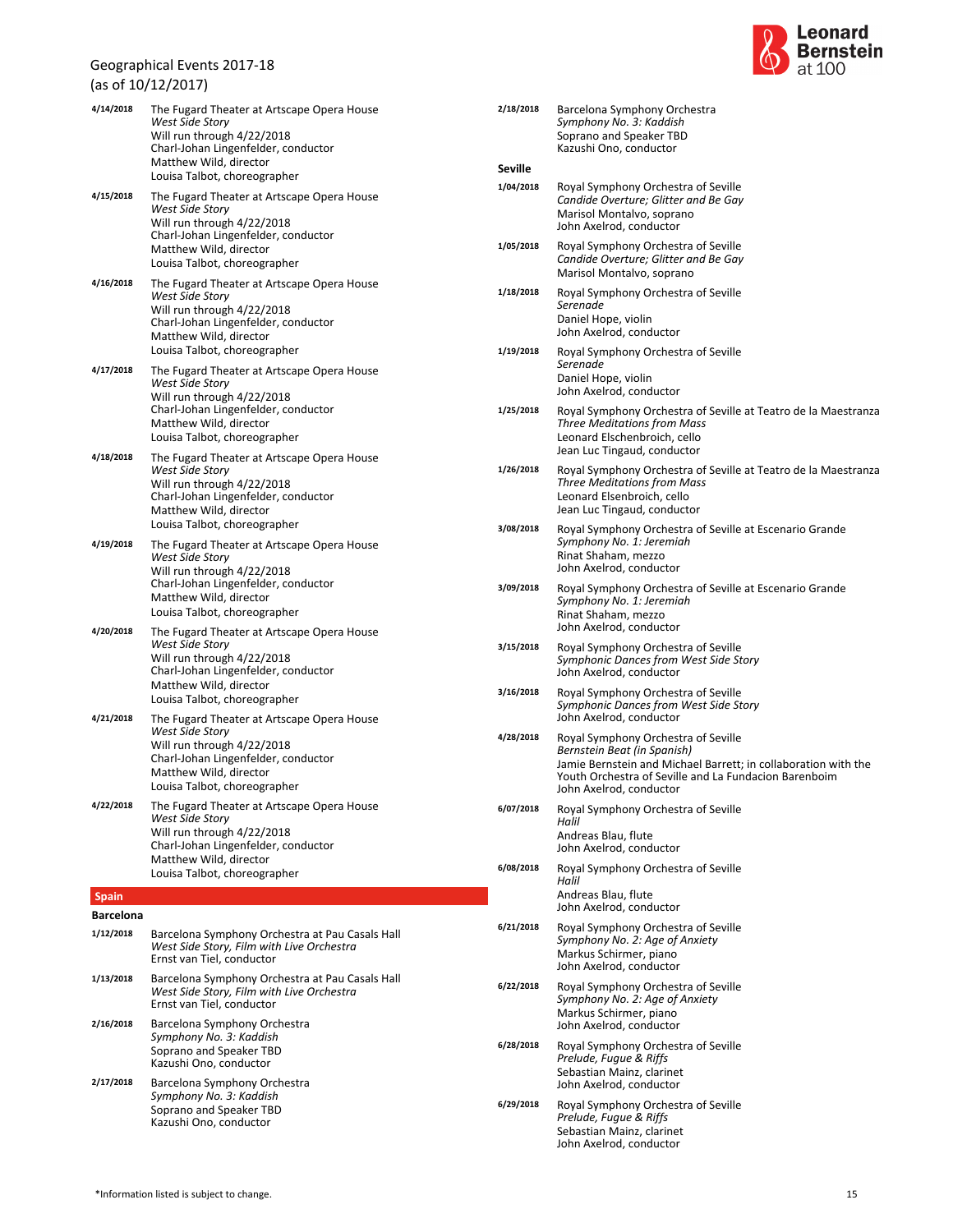



| 7/05/2018          | Royal Symphony Orchestra of Seville<br>On the Town, Three Dance Episodes<br>John Axelrod, conductor                                                                                          | Lucerne<br>3/25/2018 | Bavarian Radio Symphony Orchestra                                                                                          |  |
|--------------------|----------------------------------------------------------------------------------------------------------------------------------------------------------------------------------------------|----------------------|----------------------------------------------------------------------------------------------------------------------------|--|
| 7/06/2018          | Royal Symphony Orchestra of Seville<br>On the Town, Three Dance Episodes                                                                                                                     |                      | Divertimento for Orchestra<br>Mariss Jansons, conductor                                                                    |  |
|                    | John Axelrod, conductor                                                                                                                                                                      | <b>USA, Alabama</b>  |                                                                                                                            |  |
| Valencia           |                                                                                                                                                                                              | <b>Birmingham</b>    |                                                                                                                            |  |
| 2/02/2018          | Valencia Orchestra at Music Palace<br>Symphony No. 3: Kaddish<br>Soloist and Speaker TBD                                                                                                     | 5/04/2018            | Alabama Symphony Orchestra<br>Divertimento for Orchestra; West Side Story, selections<br>Carlos Izcaray, conductor         |  |
| 6/01/2018          | Yaron Traub, conductor<br>Valencia Orchestra at Music Palace                                                                                                                                 | 5/05/2018            | Alabama Symphony Orchestra<br>Divertimento for Orchestra; West Side Story, selections<br>Carlos Izcaray, conductor         |  |
|                    | On the Waterfront, Symphonic Suite; Candide Suite for Orchestra<br>Eiji Oue, conductor                                                                                                       | Tuscaloosa           |                                                                                                                            |  |
| <b>Sweden</b>      |                                                                                                                                                                                              | 4/17/2018            | University of Alabama                                                                                                      |  |
| Gävle              |                                                                                                                                                                                              |                      | Fancy Free, Three Dance Variations; Symphonic Dances from West                                                             |  |
| 12/07/2017         | Gävle Symphony Orchestra at Konserthus                                                                                                                                                       |                      | Side Story<br>Blake Richardson, conductor                                                                                  |  |
|                    | Fancy Free, Three Dance Variations                                                                                                                                                           | <b>USA, Arizona</b>  |                                                                                                                            |  |
|                    | Gabriela Montero, voice<br>Jaime Martín, conductor                                                                                                                                           | Phoenix              |                                                                                                                            |  |
| Gothenburg         |                                                                                                                                                                                              | 10/13/2017           | The Phoenix Symphony at Symphony Hall                                                                                      |  |
| 1/05/2018          | Gothenburg Opera at Main Stage                                                                                                                                                               |                      | A Broadway Celebration of Leonard Bernstein and Jerome Robbins                                                             |  |
| 2/06/2018          | Twelfth Night Concert and Ball: tribute to Leonard Bernstein<br>Gothenburg Symphony Orchestra at Konserthus                                                                                  | 10/14/2017           | The Phoenix Symphony at Symphony Hall<br>A Broadway Celebration of Leonard Bernstein and Jerome Robbins                    |  |
| 2/09/2018          | Lecture: Leonard Bernstein Centenary<br>Gothenburg Symphony Orchestra at Konserthus                                                                                                          | 10/15/2017           | The Phoenix Symphony at Symphony Hall<br>A Broadway Celebration of Leonard Bernstein and Jerome Robbins                    |  |
|                    | On Broadway With Bernstein; selections from On the Town, Peter<br>Pan, Wonderful Town, Candide, 1600 Pennsylvania Avenue,<br>Trouble in Tahiti, and West Side Story<br>Kim Criswell, soloist | 1/12/2018            | The Phoenix Symphony at Symphony Hall<br>Symphony No. 1: Jeremiah<br>Jennifer Johnson Cano, mezzo<br>Tito Muñoz, conductor |  |
|                    | John Wilson, conductor                                                                                                                                                                       | 1/13/2018            | The Phoenix Symphony at Symphony Hall                                                                                      |  |
| 2/10/2018          | Gothenburg Symphony Orchestra at Konserthus<br>On Broadway With Bernstein; selections from On the Town, Peter<br>Pan, Wonderful Town, Candide, 1600 Pennsylvania Avenue,                     |                      | Symphony No. 1: Jeremiah<br>Jennifer Johnson Cano, mezzo<br>Tito Muñoz, conductor                                          |  |
|                    | Trouble in Tahiti, and West Side Story<br>Kim Criswell, soloist<br>John Wilson, conductor                                                                                                    | 2/02/2018            | Arizona Opera at Phoenix Symphony Hall<br>Candide<br>Joseph Colaneri, conductor                                            |  |
| <b>Helsingborg</b> |                                                                                                                                                                                              |                      | Christopher Mataliano, director                                                                                            |  |
| 11/03/2017         | Helsingborg Symphony Orchestra at Helsingborg Concert Hall<br>Symphonic Dances from West Side Story<br>Cathrine Winnes, conductor                                                            | 2/03/2018            | Arizona Opera at Phoenix Symphony Hall<br>Candide<br>Joseph Colaneri, conductor                                            |  |
| Malmö              |                                                                                                                                                                                              |                      | Christopher Mataliano, director                                                                                            |  |
| 4/19/2018          | Malmö Symphony Orchestra at Konserthus<br>Serenade<br>Zsolt-Tihamer Visontay, violin                                                                                                         | 2/04/2018            | Arizona Opera at Phoenix Symphony Hall<br>Candide<br>Joseph Colaneri, conductor                                            |  |
|                    | Marc Soustrot, conductor                                                                                                                                                                     |                      | Christopher Mataliano, director                                                                                            |  |
| 4/21/2018          | Malmö Symphony Orchestra at Konserthus<br>Serenade                                                                                                                                           | 3/02/2018            | The Phoenix Symphony at Symphony Hall<br>West Side Story, concert version<br>Tito Muñoz, conductor                         |  |
|                    | Zsolt-Tihamer Visontay, violin<br>Marc Soustrot, conductor                                                                                                                                   | 3/03/2018            | The Phoenix Symphony at Symphony Hall                                                                                      |  |
| Norrkoping         |                                                                                                                                                                                              |                      | West Side Story, concert version<br>Tito Muñoz, conductor                                                                  |  |
| 2/17/2018          | Norrkoping Symphony Orchestra at De Geerhallen<br>Symphonic Dances from West Side Story; Symphony No. 2: Age of<br>Anxiety; On the Town, Three Dance Episodes<br>Roland Pontinen, piano      | 3/04/2018            | The Phoenix Symphony at Symphony Hall<br>West Side Story, concert version<br>Tito Muñoz, conductor                         |  |
| <b>Switzerland</b> | Mei-Ann Chen, conductor                                                                                                                                                                      | 6/01/2018            | The Phoenix Symphony at Symphony Hall<br>Candide Overture<br>Tito Muñoz, conductor                                         |  |
| Geneva             |                                                                                                                                                                                              | 6/02/2018            | The Phoenix Symphony at Symphony Hall                                                                                      |  |
| 12/14/2017         | Orchestre de la Suisse Romande at Victoria Hall<br>On the Town, Three Dance Episodes<br>David Reiland, conductor                                                                             |                      | Candide Overture<br>Tito Muñoz, conductor                                                                                  |  |
| 12/18/2017         |                                                                                                                                                                                              | Scottsdale           |                                                                                                                            |  |
|                    | Orchestre de la Suisse Romande at Victoria Hall<br>On the Town, Three Dance Episodes<br>David Reiland, conductor                                                                             | 2/25/2018            | Arizona MusicFest at La Casa de Cristo Church<br>A Simple Song; Symphony No. 3: Kaddish                                    |  |
| 12/20/2017         | Orchestre de la Suisse Romande at Victoria Hall<br>On the Town, Three Dance Episodes<br>David Reiland, conductor                                                                             |                      | Mary Wilson, soloist; Jamie Bernstein, narrator<br>Robert Moody, conductor                                                 |  |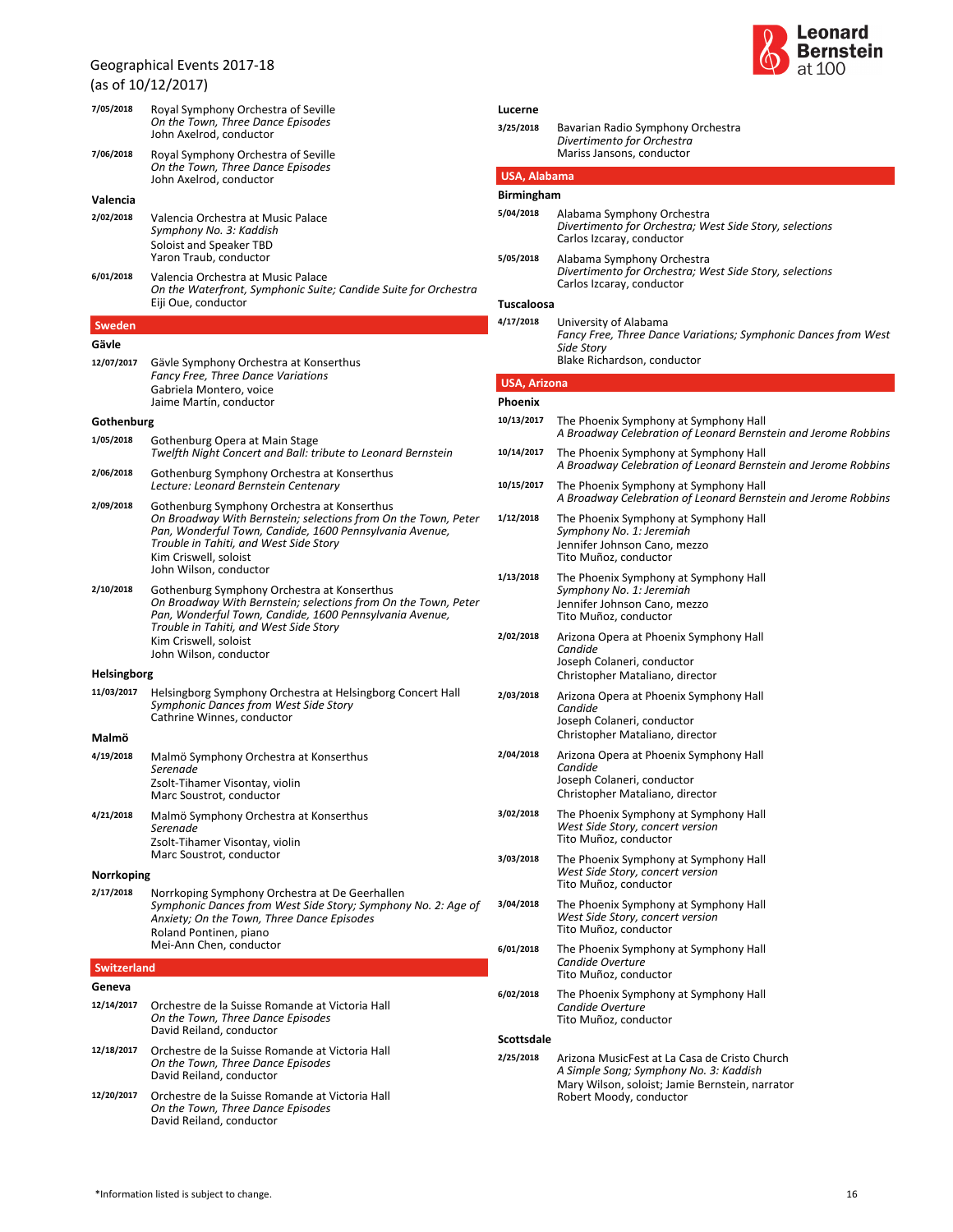$(10.1012)(2017)$ 

|               | (as of $10/12/2017$ )                                                                                                                                                                                                          |  |
|---------------|--------------------------------------------------------------------------------------------------------------------------------------------------------------------------------------------------------------------------------|--|
| <b>Tucson</b> |                                                                                                                                                                                                                                |  |
| 1/16/2018     | Tucson Desert Song Festival at UA Fred Fox School of Music,<br>Holsclaw Hall<br>Opening Event: Leonard Bernstein's Two Worlds: From Broadway<br>to Opera<br>Kristin Dauphinais, mezzo                                          |  |
| 1/17/2018     | Tucson Desert Song Festival at UA Fred Fox School of Music,<br>Holsclaw Hall<br>Bernstein Repertoire<br>Jennifer Johnson Cano, mezzo; Christopher Cano, piano                                                                  |  |
| 1/18/2018     | Tucson Desert Song Festival: Bill Charlap Trio at Fox Tucson<br>Theatre<br>Somewhere, The Songs of Leonard Bernstein: Tucson Jazz Festival                                                                                     |  |
| 1/19/2018     | Tucson Symphony Orchestra at Tucson Music Hall<br>Symphony No. 3: Kaddish<br>Jamie Bernstein, narrator; Kelly Nassief, soprano; with the Tucson<br>Symphony Chorus and Tucson Arizona Boys Choir<br>Jose Luis Gomez, conductor |  |
| 1/20/2018     | Tucson Symphony Orchestra at Jewish Community Center<br>On the Waterfront, Film with Live Orchestra<br>Jamie Bernstein, introduction and Q&A<br>Jose Luis Gomez, conductor                                                     |  |
| 1/21/2018     | Tucson Symphony at Tucson Music Hall<br>Symphony No. 3: Kaddish<br>Jamie Bernstein, narrator; Kelly Nassief, soprano; with the Tucson<br>Symphony Chorus and Tucson Arizona Boys Choir<br>Jose Luis Gomez, conductor           |  |
| 1/22/2018     | Tucson Desert Song Festival at Fox Tucson Theatre<br>Symposium: Leonard Bernstein's Jewish Heritage                                                                                                                            |  |
| 1/23/2018     | Tucson Desert Song Festival at Fred Fox School of Music<br>Symposium: Leonard Bernstein's Impact on American Music<br>Jamie Bernstein, Artist-in-Residence; Dr. Matthew Mugmon,<br>Leonard Bernstein Scholar-in-Residence      |  |
| 1/25/2018     | Tucson Desert Song Festival at Fred Fox School of Music, Holsclaw<br>Hall<br>New Directions in Art Song - Bernstein's Vocal Influence<br>Kristin Dauphinais, mezzo                                                             |  |
| 1/26/2018     | True Concord Voices & Orchestra at University of Arizona,<br>Centennial Hall<br>Mass, chamber version<br>Jubilant Sykes, celebrant; UA Dance Ensemble                                                                          |  |
| 1/27/2018     | Arizona Early Music Society at Grace St. Paul's Church<br>Voltaire's Candide: The Music of Voltaire's Time<br>Aaron Sheehan, tenor; Kathryn Mueller, soprano                                                                   |  |
| 1/27/2018     | Arizona Opera at Tucson Music Hall<br>Candide<br>Joseph Colaneri, conductor<br>Christopher Mataliano, director                                                                                                                 |  |
| 1/28/2018     | Arizona Early Music Society at Grace St. Paul's Church<br>Voltaire's Candide: The Music of Voltaire's Time<br>Aaron Sheehan, tenor; Kathryn Mueller, soprano                                                                   |  |
| 1/28/2018     | Arizona Opera at Tucson Music Hall<br>Candide<br>Joseph Colaneri, conductor<br>Christopher Mataliano, director                                                                                                                 |  |
| 1/28/2018     | True Concord Voices & Orchestra at University of Arizona,<br>Centennial Hall<br>Mass, chamber version<br>Jubilant Sykes, celebrant; UA Dance Ensemble                                                                          |  |
| 1/29/2018     | Steans Institute Singers at UA Fred Fox School of Music, Holsclaw<br>Hall<br>"Lenny and Friends"                                                                                                                               |  |
| 1/30/2018     | Arizona Opera at UA Fred Fox School of Music, Holsclaw Hall<br>Bernstein Repertoire TBD<br>Lisette Oropesa, soprano                                                                                                            |  |
| 1/31/2018     | New York Festival of Song at Lee Rich Theater<br>Arias & Barcarolles; other Bernstein Songs<br>Rebecca Jo Loeb, mezzo; baritone TBD; Michael Barrett and Steven<br>Blier, piano                                                |  |
| 2/02/2018     | Tucson Desert Song Festival: Ballet Tucson at Stevie Eller Dance<br>Theater<br>"Bernstein and Ballet," featuring the music of West Side Story                                                                                  |  |



| 2/02/2018              | Tucson Symphony at St. Andrew's Presbyterian Church<br>On the Town, Three Dance Episodes; Trouble in Tahiti, concert<br>version<br>Sasha Cooke, mezzo; Kelly Markgraf, bass baritone; University of<br>Arizona Vocal Jazz Trio<br>Jose Luis Gomez, conductor |
|------------------------|--------------------------------------------------------------------------------------------------------------------------------------------------------------------------------------------------------------------------------------------------------------|
| 2/03/2018              | Tucson Desert Song Festival at UA Fred Fox School of Music,<br>Holsclaw Hall<br><b>Bernstein Repertoire TBD</b><br>Philippe Sly, bass baritone; John Charles Britton, guitar                                                                                 |
| 2/03/2018              | Tucson Desert Song Festival: Ballet Tucson at Stevie Eller Dance<br>Theater<br>"Bernstein and Ballet," featuring the music of West Side Story                                                                                                                |
| 2/03/2018              | Tucson Symphony at Catalina Foothills High School<br>On the Town, Three Dance Episodes; Trouble in Tahiti, concert<br>version<br>Sasha Cooke, mezzo; Kelly Markgraf, bass baritone; University of<br>Arizona Vocal Jazz Trio<br>Jose Luis Gomez, conductor   |
| 2/04/2018              | Tucson Desert Song Festival: Ballet Tucson at Stevie Eller Dance<br>Theater<br>"Bernstein and Ballet," featuring the music of West Side Story                                                                                                                |
| 2/04/2018              | Tucson Symphony at Catalina Foothills High School<br>On the Town, Three Dance Episodes; Trouble in Tahiti, concert<br>version<br>Sasha Cooke, mezzo; Kelly Markgraf, bass baritone; University of<br>Arizona Vocal Jazz Trio<br>Jose Luis Gomez, conductor   |
| <b>USA, California</b> |                                                                                                                                                                                                                                                              |
| <b>Bakersfield</b>     |                                                                                                                                                                                                                                                              |
| 3/10/2018              | Bakersfield Symphony Orchestra at Rabobank Arena Theater &<br><b>Convention Center</b><br>Serenade                                                                                                                                                           |

| <b>Violinist TBD</b>     |
|--------------------------|
| Stilian Kirov, conductor |

### **Beverly Hills**

*Bernstein Cabaret Songs* **3/15/2018** Nathan and Julie Gunn at Wallis Annenberg Center for the Performing Arts

### **Costa Mesa**

| 10/29/2017 | Pacific Chorale         |  |  |
|------------|-------------------------|--|--|
|            | Mass, concert version   |  |  |
|            | Robert Istad, conductor |  |  |
|            | Jim Taulli, staging     |  |  |

- *Symphonic Dances from West Side Story* Carl St. Clair, conductor **6/14/2018** Pacific Symphony
- *Symphonic Dances from West Side Story* Carl St. Clair, conductor **6/15/2018** Pacific Symphony **6/16/2018** Pacific Symphony
	- *Symphonic Dances from West Side Story* Carl St. Clair, conductor

### **Davis**

- *Anniversaries Project* **1/20/2018** Lara Downes at UC Davis, Mondavi Center for the Performing Arts
- *Somewhere: The Songs of Leonard Bernstein* **2/09/2018** UC Davis - Bill Charlap Trio at UC Davis, Mondavi Center for the Performing Arts

# **Glendale**

*Slava! A Political Overture* Beth Pflueger, conductor **12/03/2017** Glendale College Music at Glendale College Auditorium

### **La Jolla**

*Late Night with LB* **8/08/2018** Jamie Bernstein, Amy Burton, John Musto, Michael Boriskin at La Jolla Music Society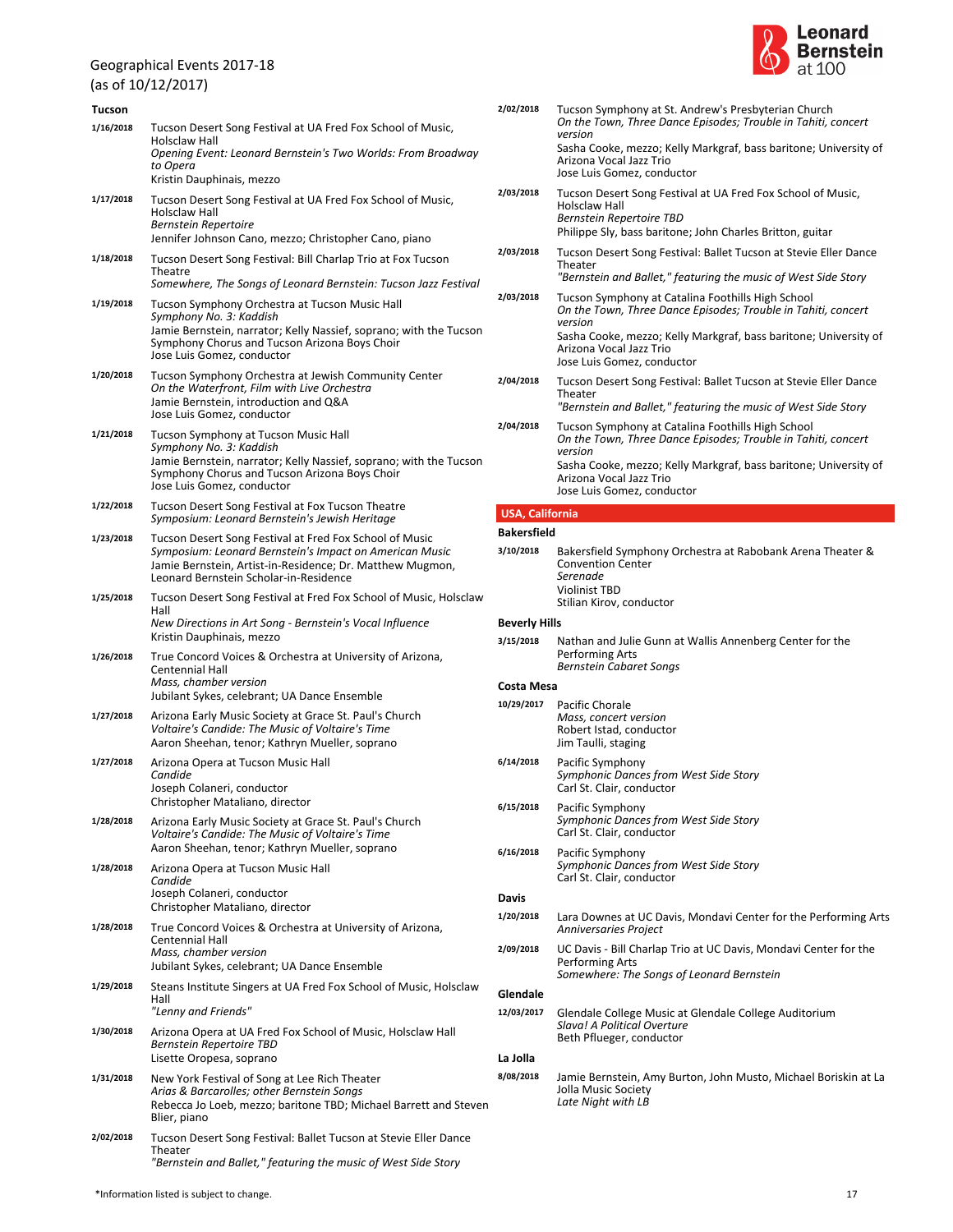(as of 10/12/2017)



| <b>Los Angeles</b> |                                                                                                                                                                                                                                                     | 2/18/2018            | LA Opera                                                                                                                          |  |
|--------------------|-----------------------------------------------------------------------------------------------------------------------------------------------------------------------------------------------------------------------------------------------------|----------------------|-----------------------------------------------------------------------------------------------------------------------------------|--|
| 11/17/2017         | New West Symphony at Valley Performing Arts Center<br>Bernstein on Stage: selections from Fancy Free, On the Town,<br>Trouble in Tahiti, Wonderful Town, Candide, West Side Story,<br>Mass, and 1600 Pennsylvania Avenue<br>John Mauceri, conductor |                      | Candide<br>Kelsey Grammar, Voltaire/Dr. Pangloss<br>James Conlon, conductor<br>Francesca Zambello, director                       |  |
| 11/24/2017         | Los Angeles Philharmonic at Disney Hall<br>West Side Story, Film with Live Orchestra<br>David Newman, conductor                                                                                                                                     | 4/19/2018            | Los Angeles Philharmonic w/ LA Master Chorale<br><b>Chichester Psalms</b><br>Gustavo Dudamel, conductor                           |  |
| 11/26/2017         | Los Angeles Philharmonic at Disney Hall<br>West Side Story, Film with Live Orchestra<br>David Newman, conductor                                                                                                                                     | 4/20/2018            | Los Angeles Philharmonic<br><b>Chichester Psalms</b><br>LA Master Chorale<br>Gustavo Dudamel, conductor                           |  |
| 12/01/2017         | Los Angeles Philharmonic at Disney Hall<br>Serenade<br>Hilary Hahn, violin                                                                                                                                                                          | 4/22/2018            | Los Angeles Philharmonic w/ LA Master Chorale<br><b>Chichester Psalms</b><br>Gustavo Dudamel, conductor                           |  |
| 12/02/2017         | Miguel Harth-Bedoya, conductor<br>Los Angeles Philharmonic at Disney Hall<br>Serenade                                                                                                                                                               | 4/24/2018            | Grammy Exhibition at Skirball Cultural Center<br>Will run through 9/2/2018                                                        |  |
|                    | Hilary Hahn, violin<br>Miguel Harth-Bedoya, conductor                                                                                                                                                                                               | Oxnard<br>11/19/2017 | New West Symphony at Oxnard Performing Arts Center<br>Bernstein on Stage: selections from Fancy Free, On the Town,                |  |
| 12/03/2017         | Los Angeles Philharmonic at Disney Hall<br>Serenade<br>Hilary Hahn, violin<br>Miguel Harth-Bedoya, conductor                                                                                                                                        |                      | Trouble in Tahiti, Wonderful Town, Candide, West Side Story,<br>Mass, and 1600 Pennsylvania Avenue<br>John Mauceri, conductor     |  |
|                    |                                                                                                                                                                                                                                                     | <b>Palm Desert</b>   |                                                                                                                                   |  |
| 1/27/2018          | LA Opera<br>Candide<br>Kelsey Grammar, Voltaire/Dr. Pangloss<br>James Conlon, conductor<br>Francesca Zambello, director                                                                                                                             | 3/09/2018            | <b>McCallum Theatre</b><br>West Side Story, concert version<br>Richard Kaufman, conductor<br>Chad Hilligus, producer and director |  |
| 2/01/2018          | Los Angeles Philharmonic w/ LA Master Chorale and LA Children's<br>Chorus at Disney Hall<br>Mass                                                                                                                                                    | 3/10/2018            | <b>McCallum Theatre</b><br>West Side Story, concert version<br>Richard Kaufman, conductor<br>Chad Hilligus, producer and director |  |
|                    | Gustavo Dudamel, conductor<br>Elkhanah Pulitzer, director                                                                                                                                                                                           | 3/11/2018            | <b>McCallum Theatre</b><br>West Side Story, concert version                                                                       |  |
| 2/02/2018          | Los Angeles Philharmonic w/ LA Master Chorale and LA Children's<br>Chorus at Disney Hall<br>Mass<br>Gustavo Dudamel, conductor                                                                                                                      |                      | Richard Kaufman, conductor<br>Chad Hilligus, producer and director                                                                |  |
|                    | Elkhanah Pulitzer, director                                                                                                                                                                                                                         | <b>Redondo Beach</b> |                                                                                                                                   |  |
| 2/03/2018          | LA Opera<br>Candide                                                                                                                                                                                                                                 | 10/29/2017           | Peninsula Symphony at Redondo Union High School<br>On the Waterfront, Symphonic Suite<br>Gary Berkson, conductor                  |  |
|                    | Kelsey Grammar, Voltaire/Dr. Pangloss<br>James Conlon, conductor                                                                                                                                                                                    | <b>Rohnert Park</b>  |                                                                                                                                   |  |
| 2/03/2018          | Francesca Zambello, director<br>Los Angeles Philharmonic w/ LA Master Chorale and LA Children's                                                                                                                                                     | 12/01/2017           | Jamie Bernstein, Amy Burton, John Musto, Michael Boriskin at<br>Sonoma State, Green Music Center<br>Late Night with LB            |  |
|                    | Chorus at Disney Hall<br>Mass                                                                                                                                                                                                                       | San Diego            |                                                                                                                                   |  |
|                    | Gustavo Dudamel, conductor<br>Elkhanah Pulitzer, director                                                                                                                                                                                           | 1/07/2018            | San Diego Symphony at Copley Symphony Hall<br>Our American Music; Leonard Bernstein selections<br>Sameer Patel, conductor         |  |
| 2/04/2018          | Los Angeles Philharmonic w/ LA Master Chorale and LA Children's<br>Chorus at Disney Hall<br>Mass<br>Gustavo Dudamel, conductor                                                                                                                      | 4/20/2018            | San Diego Symphony at Symphony Hall<br>"Times Square" from On the Town<br>Jahja Ling, conductor                                   |  |
| 2/08/2018          | Elkhanah Pulitzer, director<br>LA Opera                                                                                                                                                                                                             | 4/21/2018            | San Diego Symphony at Symphony Hall<br>"Times Square" from On the Town                                                            |  |
|                    | Candide<br>Kelsey Grammar, Voltaire/Dr. Pangloss<br>James Conlon, conductor                                                                                                                                                                         | 4/22/2018            | Jahja Ling, conductor<br>San Diego Symphony at Symphony Hall<br>"Times Square" from On the Town                                   |  |
| 2/11/2018          | Francesca Zambello, director<br>LA Opera                                                                                                                                                                                                            | 5/04/2018            | Jahja Ling, conductor                                                                                                             |  |
|                    | Candide<br>Kelsey Grammar, Voltaire/Dr. Pangloss<br>James Conlon, conductor<br>Francesca Zambello, director                                                                                                                                         |                      | San Diego Symphony<br>Fancy Free, Three Dance Variations; Serenade<br>Simone Lamsma, violin<br>Fabien Gabel, conductor            |  |
| 2/15/2018          | LA Opera<br>Candide<br>Kelsey Grammar, Voltaire/Dr. Pangloss                                                                                                                                                                                        | 5/06/2018            | San Diego Symphony<br>Fancy Free, Three Dance Variations; Serenade<br>Simone Lamsma, violin<br>Fabien Gabel, conductor            |  |
|                    | James Conlon, conductor<br>Francesca Zambello, director                                                                                                                                                                                             | 5/11/2018            | San Diego Symphony<br>Symphony No. 1: Jeremiah                                                                                    |  |
| 2/17/2018          | American Youth Symphony at Royce Hall                                                                                                                                                                                                               |                      | Kelley O'Connor, mezzo                                                                                                            |  |
|                    | Divertimento for Orchestra; Symphonic Dances from West Side<br>Story<br>Juan Felipe Molano, conductor                                                                                                                                               |                      | Jahja Ling, conductor                                                                                                             |  |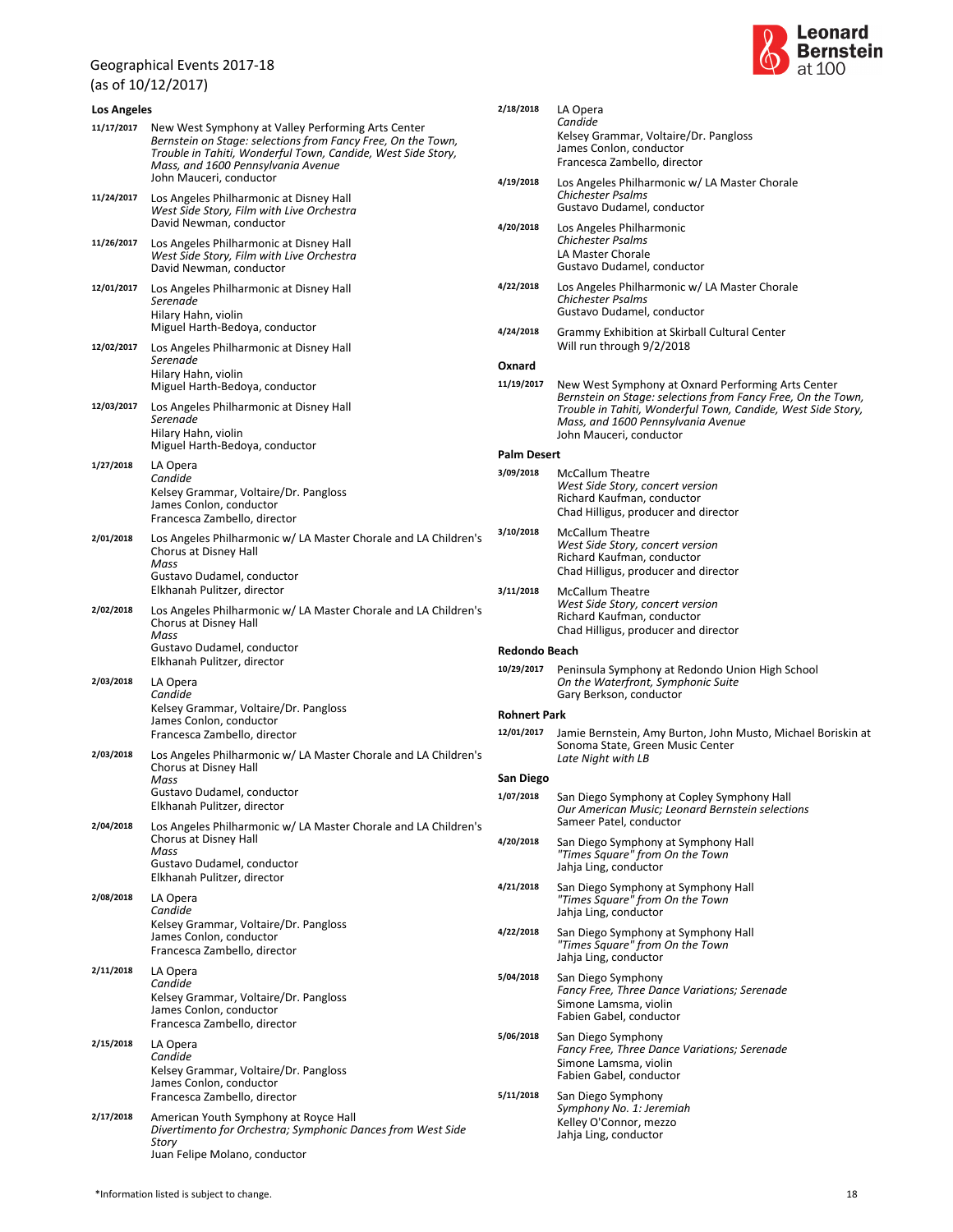# Geographical Events 2017-18 (as of 10/12/2017)

| 5/13/2018     | San Diego Symphony<br>Symphony No. 1: Jeremiah<br>Kelley O'Connor, mezzo<br>Jahja Ling, conductor                                                    |
|---------------|------------------------------------------------------------------------------------------------------------------------------------------------------|
| 5/26/2018     | San Diego Symphony<br>Candide Overture<br>Edo de Waart, conductor                                                                                    |
| 5/27/2018     | San Diego Symphony<br>Candide Overture<br>Edo de Waart, conductor                                                                                    |
| 5/27/2018     | San Diego Symphony<br>Candide Overture<br>Edo de Waart, conductor                                                                                    |
| 5/28/2018     | San Diego Symphony<br>Candide Overture<br>Edo de Waart, conductor                                                                                    |
| San Francisco |                                                                                                                                                      |
| 11/02/2017    | San Francisco Symphony at Davies Symphony Hall<br>Symphony No. 2: Age of Anxiety<br>Jean-Yves Thibaudet, piano<br>Michael Tilson Thomas, conductor   |
| 11/03/2017    | San Francisco Symphony at Davies Symphony Hall<br>Symphony No. 2: Age of Anxiety<br>Jean-Yves Thibaudet, piano<br>Michael Tilson Thomas, conductor   |
| 11/04/2017    | San Francisco Symphony at Davies Symphony Hall<br>Symphony No. 2: Age of Anxiety<br>Jean-Yves Thibaudet, piano<br>Michael Tilson Thomas, conductor   |
| 11/05/2017    | San Francisco Symphony at Davies Symphony Hall<br>Symphony No. 2: Age of Anxiety<br>Jean-Yves Thibaudet, piano<br>Michael Tilson Thomas, conductor   |
| 1/18/2018     | San Francisco Symphony<br>Candide, concert version<br>Michael Tilson Thomas, conductor                                                               |
| 1/19/2018     | San Francisco Symphony<br>Candide, concert version<br>Michael Tilson Thomas, conductor                                                               |
| 1/20/2018     | San Francisco Symphony<br>Candide, concert version<br>Michael Tilson Thomas, conductor                                                               |
| 1/21/2018     | San Francisco Symphony<br>Candide, concert version<br>Michael Tilson Thomas, conductor                                                               |
| 2/01/2018     | San Francisco Symphony at Davies Symphony Hall<br>West Side Story, Film with Live Orchestra<br>David Newman, conductor                               |
| 2/02/2018     | San Francisco Symphony at Davies Symphony Hall<br>West Side Story, Film with Live Orchestra<br>David Newman, conductor                               |
| 2/03/2018     | San Francisco Symphony at Davies Symphony Hall<br>West Side Story, Film with Live Orchestra<br>David Newman, conductor                               |
| 2/15/2018     | Opera Parallèle<br>Trouble in Tahiti                                                                                                                 |
| 2/16/2018     | Opera Parallèle<br>Trouble in Tahiti                                                                                                                 |
| 2/17/2018     | Opera Parallèle<br>Trouble in Tahiti                                                                                                                 |
| 2/18/2018     | Opera Parallèle<br>Trouble in Tahiti<br>Renée Rapier and Abigail Levis, alternating Dinah; Kyle Albertson<br>and Eugene Brancoveanu, alternating Sam |
| 2/22/2018     | San Francisco Symphony at Davies Symphony Hall<br>Divertimento for Orchestra; Serenade<br>Vadim Gluzman, violin<br>Andrey Boreyko, conductor         |



| 2/23/2018               | San Francisco Symphony at Davies Symphony Hall<br>Divertimento for Orchestra; Serenade<br>Vadim Gluzman, violin<br>Michael Tilson Thomas, conductor                                                                                                  |
|-------------------------|------------------------------------------------------------------------------------------------------------------------------------------------------------------------------------------------------------------------------------------------------|
| 2/24/2018               | San Francisco Symphony at Davies Symphony Hall<br>Divertimento for Orchestra; Serenade<br>Vadim Gluzman, violin<br>Andrey Boreyko, conductor                                                                                                         |
| 3/20/2018               | San Francisco Ballet<br><b>Fancy Free</b>                                                                                                                                                                                                            |
| 3/21/2018               | San Francisco Ballet<br><b>Fancy Free</b>                                                                                                                                                                                                            |
| 3/22/2018               | San Francisco Ballet<br><b>Fancy Free</b>                                                                                                                                                                                                            |
| 3/23/2018               | San Francisco Ballet<br><b>Fancy Free</b>                                                                                                                                                                                                            |
| 3/24/2018               | San Francisco Ballet<br><b>Fancy Free</b>                                                                                                                                                                                                            |
| 3/25/2018               | San Francisco Ballet<br><b>Fancy Free</b>                                                                                                                                                                                                            |
| 4/28/2018               | San Francisco Symphony at Davies Symphony Hall<br>Leonard Bernstein: Composer and Educator (family concert)<br>Christian Reif, conductor                                                                                                             |
| Santa Barbara           |                                                                                                                                                                                                                                                      |
| 10/21/2017              | Santa Barbara Symphony at Santa Barbara Public Library<br>Candide Overture                                                                                                                                                                           |
| Santa Monica            |                                                                                                                                                                                                                                                      |
| 2/08/2018               | Santa Monica College: Bill Charlap Trio with Cecile McLorin<br>Salvant at The Broad Stage<br>Somewhere: The Songs of Leonard Bernstein                                                                                                               |
| Santa Rosa              |                                                                                                                                                                                                                                                      |
| 2/10/2018               | Santa Rosa Symphony<br>On the Waterfront, Symphonic Suite<br>Michael Christie, conductor                                                                                                                                                             |
| 2/11/2018               | Santa Rosa Symphony<br>On the Waterfront, Symphonic Suite<br>Michael Christie, conductor                                                                                                                                                             |
| <b>Stanford</b>         |                                                                                                                                                                                                                                                      |
| 2/10/2018               | Stanford Live - Bill Charlap Trio at Bing Concert Hall<br>Somewhere: The Songs of Leonard Bernstein                                                                                                                                                  |
| 3/04/2018               | The American Sound at Bing Concert Hall<br>Sonata for Clarinet and Piano; West Side Story, selections<br>David Shifrin, clarinet                                                                                                                     |
| <b>Inousand Oaks</b>    |                                                                                                                                                                                                                                                      |
| 11/18/2017              | New West Symphony at Thousand Oaks Civic Arts Plaza<br>Bernstein on Stage: selections from Fancy Free, On the Town,<br>Trouble in Tahiti, Wonderful Town, Candide, West Side Story,<br>Mass, and 1600 Pennsylvania Avenue<br>John Mauceri, conductor |
| <b>USA, Colorado</b>    |                                                                                                                                                                                                                                                      |
| <b>Colorado Springs</b> |                                                                                                                                                                                                                                                      |
| 12/31/2017              | Colorado Springs Philharmonic at Pikes Peak Center<br>Candide, selections<br>Amy Maples, soprano; Eapen Leubrier, tenor                                                                                                                              |
|                         | Thomas Wilson, conductor                                                                                                                                                                                                                             |
| 1/27/2018               | Colorado Springs Philharmonic<br>Candide Overture; Symphony No. 1: Jeremiah; Symphonic Dances<br>from West Side Story<br>Susan Platts, mezzo<br>Josep Caballé Domenech, conductor                                                                    |
| 1/28/2018               | Colorado Springs Philharmonic<br>Candide Overture; Symphony No. 1: Jeremiah; Symphonic Dances<br>from West Side Story<br>Susan Platts, mezzo<br>Josep Caballé Domenech, conductor                                                                    |
| 1/29/2018               | Colorado Springs Philharmonic<br>Candide Overture; Symphony No. 1: Jeremiah; Symphonic Dances                                                                                                                                                        |

*from West Side Story*

Susan Platts, mezzo

Josep Caballé Domenech, conductor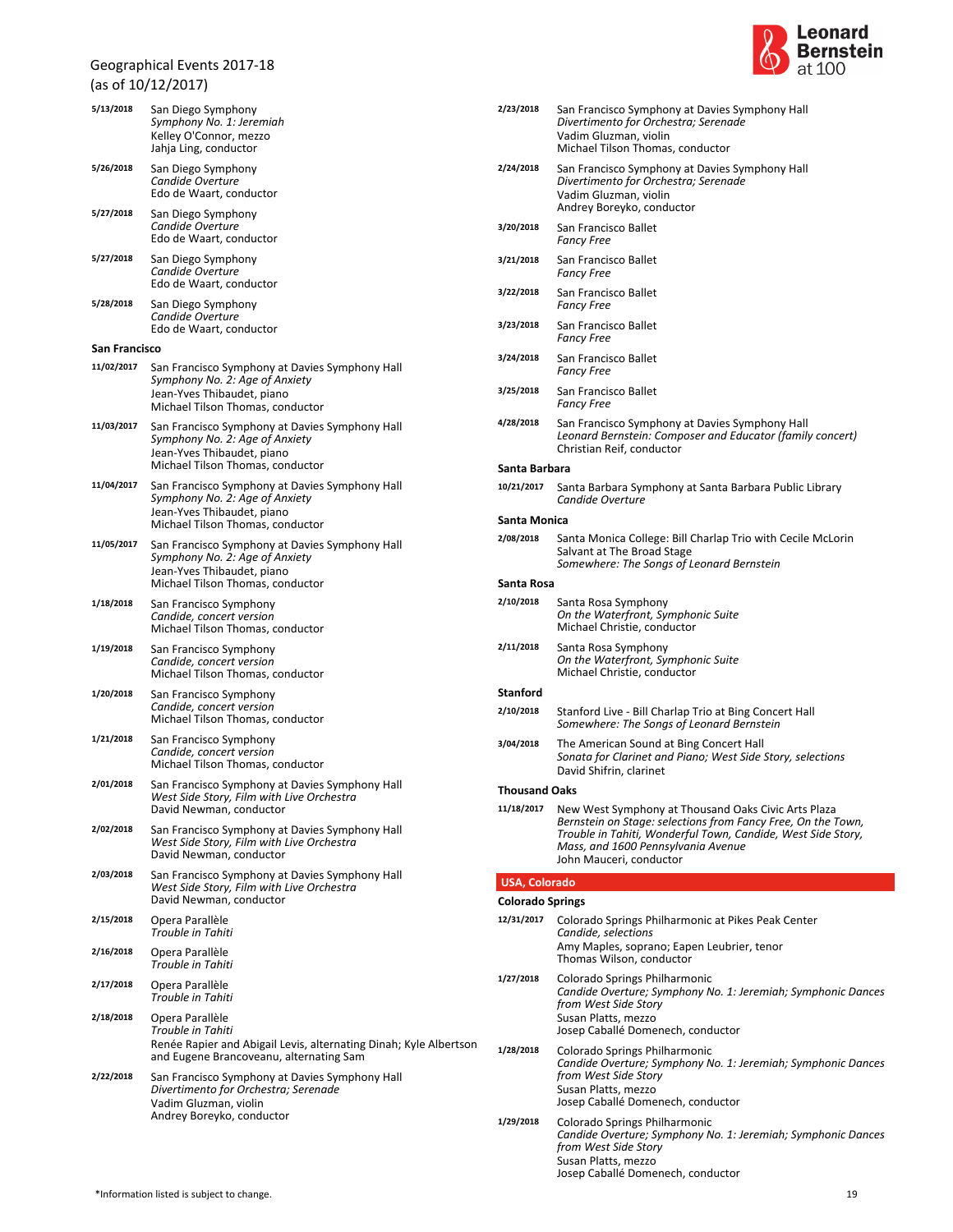(as of 10/12/2017)



| 2/09/2018               | Colorado Springs Philharmonic<br>Bernstein on Stage and Screen<br>Thomas Wilson, conductor                                                                                 | Wallingford<br>10/15/2017 | Walling                           |
|-------------------------|----------------------------------------------------------------------------------------------------------------------------------------------------------------------------|---------------------------|-----------------------------------|
| 2/09/2018               | Colorado Symphony at Pikes Peak Center<br>Fancy Free, Three Dance Variations; On the Town, selections; On<br>the Waterfront, Symphonic Suite; Candide Suite for Orchestra; | <b>USA, Delaware</b>      | Symph<br>Symph<br>Philip 1        |
|                         | Trouble in Tahiti, selections; White House Cantata<br>Thomas Wilson, conductor                                                                                             | Wilmington                |                                   |
| 2/10/2018               | Colorado Springs Philharmonic<br>Bernstein on Stage and Screen                                                                                                             | 6/08/2018                 | Wilmin<br>West S                  |
| 2/10/2018               | Thomas Wilson, conductor<br>Colorado Symphony at Pikes Peak Center<br>Fancy Free, Three Dance Variations; On the Town, selections; On                                      | 6/09/2018<br>6/10/2018    | Wilmin<br>West S<br>Wilmin        |
|                         | the Waterfront, Symphonic Suite; Candide Suite for Orchestra;<br>Trouble in Tahiti, selections; White House Cantata<br>Thomas Wilson, conductor                            | 6/15/2018                 | West S<br>Wilmin                  |
| 2/14/2018               | Colorado Springs Philharmonic<br>The Orchestra Swings                                                                                                                      | 6/16/2018                 | West S<br>Wilmin                  |
| 2/15/2018               | Colorado Springs Philharmonic<br>The Orchestra Swings                                                                                                                      | 6/17/2018                 | West S<br>Wilmin                  |
| 2/17/2018               | Colorado Springs Philharmonic<br>Serenade                                                                                                                                  | <b>USA, Florida</b>       | West S                            |
|                         | Michael Hanson, violin<br>Josep Caballé Domenech, conductor                                                                                                                | <b>Boca Raton</b>         |                                   |
| 2/18/2018               | Thomas Wilson, author<br>Colorado Springs Philharmonic                                                                                                                     | 2/27/2018                 | Jamie I<br>Festiva                |
|                         | Serenade                                                                                                                                                                   |                           | Late Ni                           |
|                         | Michael Hanson, violin<br>Josep Caballé Domenech, conductor                                                                                                                | <b>Fort Myers</b>         |                                   |
| 2/24/2018               | Thomas Wilson, author<br>Colorado Springs Philharmonic                                                                                                                     | 4/14/2018                 | Southy<br>Hall<br>Fancy I         |
|                         | <b>Chichester Psalms</b><br>with the Colorado Springs Chorale                                                                                                              | Lakeland                  | Nir Kab                           |
|                         | Josep Caballé Domenech, conductor                                                                                                                                          | 11/14/2017                | Imperia                           |
| 2/25/2018               | Colorado Springs Philharmonic<br><b>Chichester Psalms</b><br>with the Colorado Springs Chorale                                                                             |                           | Theate<br>On the<br>Mark T        |
|                         | Josep Caballé Domenech, conductor                                                                                                                                          | Miami                     |                                   |
| 3/02/2018               | Colorado Springs Philharmonic<br>West Side Story, Film with Live Orchestra<br>Josep Caballé Domenech, conductor                                                            | 1/12/2018                 | Miami<br>West S<br>Condu          |
| 3/03/2018               | Colorado Springs Philharmonic<br>West Side Story, Film with Live Orchestra<br>Josep Caballé Domenech, conductor                                                            | 1/13/2018                 | Miami<br>West S<br>Condu          |
| 3/04/2018               | Colorado Springs Philharmonic<br>West Side Story, Film with Live Orchestra<br>Josep Caballé Domenech, conductor                                                            | 1/14/2018                 | Miami<br>West S                   |
| Denver                  |                                                                                                                                                                            | 1/27/2018                 | Condu                             |
| 4/12/2018               | Colorado Symphony<br><b>Chichester Psalms</b><br>Brett Mitchell, conductor                                                                                                 |                           | Miami<br>West S<br>Condu          |
| 5/25/2018               | Colorado Symphony<br>Candide Overture; Serenade                                                                                                                            | 1/28/2018                 | Miami<br>West S<br>Condu          |
| 5/26/2018               | Yumi Hwang-Williams, violin<br>Brett Mitchell, conductor<br>Colorado Symphony                                                                                              | 2/02/2018                 | Miami<br>West S                   |
|                         | Candide Overture; Serenade<br>Yumi Hwang-Williams, violin<br>Brett Mitchell, conductor                                                                                     | 2/03/2018                 | Condu<br>Miami<br>West S<br>Condu |
| 5/27/2018               | Colorado Symphony<br>Candide Overture; Serenade<br>Yumi Hwang-Williams, violin<br>Brett Mitchell, conductor                                                                | 2/04/2018                 | Miami<br>West S<br>Condu          |
|                         |                                                                                                                                                                            | 3/18/2018                 | New W                             |
| <b>USA, Connecticut</b> |                                                                                                                                                                            |                           | Concer<br>Jamie I                 |
| New London<br>4/28/2018 | Eastern Connecticut Symphony Orchestra and Chorus/Saltmarsh                                                                                                                |                           | Dean V                            |
|                         |                                                                                                                                                                            |                           |                                   |

*Symphonic Dances from West Side Story; On the Waterfront, Symphonic Suite; On the Town, Three Dance Episodes* Philip T. Ventre, conductor **10/15/2017** Wallingford Symphony Orchestra at PMAC Clinton High School

| Wilmington          |                                                                                                                    |  |  |  |
|---------------------|--------------------------------------------------------------------------------------------------------------------|--|--|--|
| 6/08/2018           | Wilmington Drama League<br><b>West Side Story</b>                                                                  |  |  |  |
| 6/09/2018           | Wilmington Drama League<br>West Side Story                                                                         |  |  |  |
| 6/10/2018           | Wilmington Drama League<br>West Side Story                                                                         |  |  |  |
| 6/15/2018           | Wilmington Drama League<br>West Side Story                                                                         |  |  |  |
| 6/16/2018           | Wilmington Drama League<br><b>West Side Story</b>                                                                  |  |  |  |
| 6/17/2018           | Wilmington Drama League<br>West Side Story                                                                         |  |  |  |
| <b>USA, Florida</b> |                                                                                                                    |  |  |  |
| <b>Boca Raton</b>   |                                                                                                                    |  |  |  |
| 2/27/2018           | Jamie Bernstein, Amy Burton, John Musto, Michael Boriskin at<br>Festival of the Arts BOCA<br>Late Night with LB    |  |  |  |
| <b>Fort Myers</b>   |                                                                                                                    |  |  |  |
| 4/14/2018           | Southwest Florida Symphony at Barbara B. Mann Performing Arts<br>Hall<br>Fancy Free, Three Dance Variations        |  |  |  |
|                     | Nir Kabaretti, conductor                                                                                           |  |  |  |
| Lakeland            |                                                                                                                    |  |  |  |
| 11/14/2017          | Imperial Symphony Orchestra at The Lakeland Center, Youkey<br>Theater<br>On the Town, Three Dance Episodes         |  |  |  |
|                     | Mark Thielen, conductor                                                                                            |  |  |  |
| Miami               |                                                                                                                    |  |  |  |
| 1/12/2018           | Miami City Ballet at Adrienne Arsht Center<br>West Side Story Suite<br><b>Conductor TBD</b>                        |  |  |  |
| 1/13/2018           | Miami City Ballet at Adrienne Arsht Center<br>West Side Story Suite<br><b>Conductor TBD</b>                        |  |  |  |
| 1/14/2018           | Miami City Ballet at Adrienne Arsht Center<br>West Side Story Suite<br><b>Conductor TBD</b>                        |  |  |  |
| 1/27/2018           | Miami City Ballet at Broward Center<br>West Side Story Suite<br><b>Conductor TBD</b>                               |  |  |  |
| 1/28/2018           | Miami City Ballet at Broward Center<br><b>West Side Story Suite</b><br><b>Conductor TBD</b>                        |  |  |  |
| 2/02/2018           | Miami City Ballet at Kravis Center<br><b>West Side Story Suite</b><br><b>Conductor TBD</b>                         |  |  |  |
| 2/03/2018           | Miami City Ballet at Kravis Center<br>West Side Story Suite<br>Conductor TBD                                       |  |  |  |
| 2/04/2018           | Miami City Ballet at Kravis Center<br>West Side Story Suite<br>Conductor TBD                                       |  |  |  |
| 3/18/2018           | New World Symphony at New World Center<br>Concert for Kids 2<br>Jamie Bernstein, host<br>Dean Whiteside, conductor |  |  |  |
| <b>Naples</b>       |                                                                                                                    |  |  |  |

*On the Town, Three Dance Episodes* Jack Everly, conductor **11/07/2017** Naples Philharmonic Orchestra at Hayes Hall

*Candide, concert version* Toshiyuki Shimada, conductor

Opera at Garde Arts Center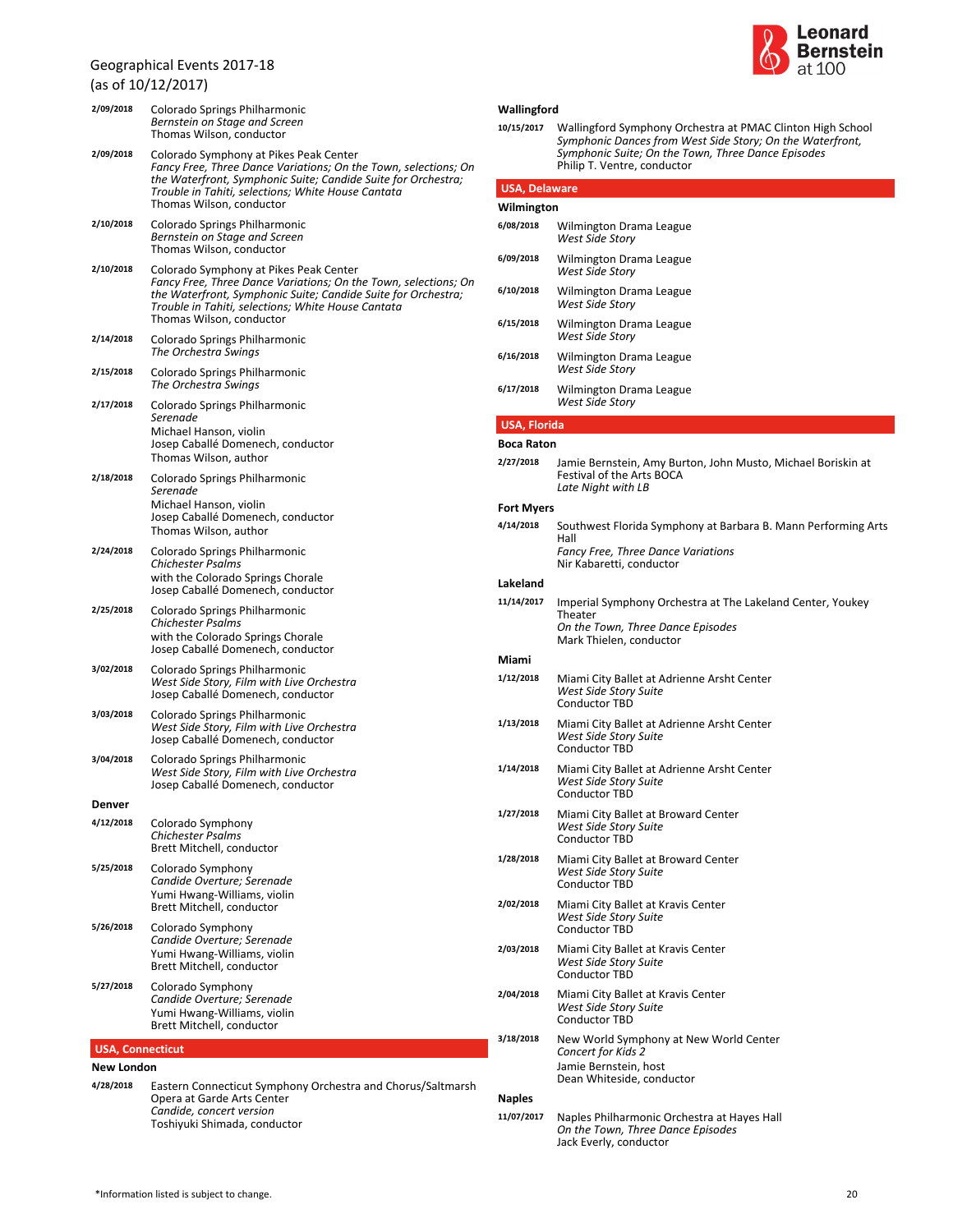(as of 10/12/2017)

| 11/08/2017         | Naples Philharmonic Orchestra at Hayes Hall<br>On the Town, Three Dance Episodes<br>Jack Everly, conductor                 |  |
|--------------------|----------------------------------------------------------------------------------------------------------------------------|--|
| 11/09/2017         | Naples Philharmonic Orchestra at Hayes Hall<br>On the Town, Three Dance Episodes<br>Jack Everly, conductor                 |  |
| 11/10/2017         | Naples Philharmonic Orchestra at Hayes Hall<br>On the Town, Three Dance Episodes<br>Jack Everly, conductor                 |  |
| 11/11/2017         | Naples Philharmonic Orchestra at Hayes Hall<br>On the Town, Three Dance Episodes<br>Jack Everly, conductor                 |  |
| Palm Beach         |                                                                                                                            |  |
| 2/23/2018          | Palm Beach Opera at Kravis Center<br>Candide<br>David Stern, conductor                                                     |  |
| 2/24/2018          | Palm Beach Opera at Kravis Center<br>Candide<br>David Stern, conductor                                                     |  |
| 2/25/2018          | Palm Beach Opera at Kravis Center<br>Candide<br>David Stern, conductor                                                     |  |
| Sarasota           |                                                                                                                            |  |
| 12/08/2017         | Sarasota Orchestra at Van Wezel Performing Arts Hall<br>Symphonic Dances from West Side Story<br>Larry Rachleff, conductor |  |
| 12/09/2017         | Sarasota Orchestra at Van Wezel Performing Arts Hall<br>Symphonic Dances from West Side Story<br>Larry Rachleff, conductor |  |
| 12/10/2017         | Sarasota Orchestra at Van Wezel Performing Arts Hall<br>Symphonic Dances from West Side Story<br>Larry Rachleff, conductor |  |
| 2/22/2018          | Sarasota Orchestra at Neel Performing Arts Center<br>Serenade<br>Midori, violin<br>Michael Balke, conductor                |  |
| 2/23/2018          | Sarasota Orchestra at Van Wezel Performing Arts Hall<br>Serenade<br>Midori, violin<br>Michael Balke, conductor             |  |
| 2/24/2018          | Sarasota Orchestra at Van Wezel Performing Arts Hall<br>Serenade<br>Midori, violin<br>Michael Balke, conductor             |  |
| 2/25/2018          | Sarasota Orchestra at Van Wezel Performing Arts Hall<br>Serenade<br>Midori, violin<br>Michael Balke, conductor             |  |
|                    |                                                                                                                            |  |
| <b>Tallahassee</b> |                                                                                                                            |  |
| 11/02/2017         | Florida State Opera at Ruby Diamond Concert Hall<br>Candide<br>Douglas Fisher, conductor<br>Matthew Lata, director         |  |
| 11/03/2017         | Florida State Opera at Ruby Diamond Concert Hall<br>Candide<br>Douglas Fisher, conductor<br>Matthew Lata, director         |  |
| 11/04/2017         | Florida State Opera at Ruby Diamond Concert Hall<br>Candide<br>Douglas Fisher, conductor<br>Matthew Lata, director         |  |
| 11/05/2017         | Florida State Opera at Ruby Diamond Concert Hall<br>Candide<br>Douglas Fisher, conductor<br>Matthew Lata, director         |  |
| 4/29/2018          | <b>Tallahassee Community Chorus</b><br>White House Cantata                                                                 |  |
| <b>Tampa Bay</b>   |                                                                                                                            |  |
| 2/16/2018          | Florida Orchestra                                                                                                          |  |
|                    | Prelude, Fugue & Riffs; Symphonic Dances from West Side Story                                                              |  |



| 2/17/2018           | Florida Orchestra<br>Prelude, Fugue & Riffs; Symphonic Dances from West Side Story<br>Michael Francis, conductor         |
|---------------------|--------------------------------------------------------------------------------------------------------------------------|
| 2/18/2018           | Florida Orchestra<br>Prelude, Fugue & Riffs; Symphonic Dances from West Side Story<br>Michael Francis, conductor         |
| <b>USA, Georgia</b> |                                                                                                                          |
| Albany              |                                                                                                                          |
| 10/28/2017          | Albany Symphony Orchestra at Albany Municipal Auditorium<br>Symphonic Dances from West Side Story                        |
| Athens              |                                                                                                                          |
| 11/10/2017          | University of Georgia at Hodgson Hall<br>On the Town, Three Dance Episodes<br>Mark Cedel, conductor                      |
| Atlanta             |                                                                                                                          |
| 10/19/2017          | Atlanta Symphony at Symphony Hall<br>Divertimento for Orchestra<br>Ludovic Morlot, conductor                             |
| 10/21/2017          | Atlanta Symphony at Symphony Hall<br>Divertimento for Orchestra<br>Ludovic Morlot, conductor                             |
| 1/11/2018           | Atlanta Symphony at Symphony Hall<br><b>Fancy Free</b><br>Peter Oundjian, conductor                                      |
| 1/13/2018           | Atlanta Symphony at Symphony Hall<br><b>Fancy Free</b><br>Peter Oundjian, conductor                                      |
| 1/25/2018           | Atlanta Symphony at Symphony Hall<br>Symphony No. 1: Jeremiah<br>Jennifer Johnson Cano, mezzo<br>Robert Spano, conductor |
| 1/27/2018           | Atlanta Symphony at Symphony Hall<br>Symphony No. 1: Jeremiah<br>Jennifer Johnson Cano, mezzo<br>Robert Spano, conductor |
| 1/28/2018           | Atlanta Symphony at Symphony Hall<br>Symphony No. 1: Jeremiah<br>Jennifer Johnson Cano, mezzo<br>Robert Spano, conductor |
| 4/05/2018           | Atlanta Symphony at Symphony Hall<br>Serenade<br>Robert McDuffie, violin<br>Robert Spano, conductor                      |
| 4/06/2018           | Atlanta Symphony at Symphony Hall<br>Serenade<br>Robert McDuffie, violin<br>Robert Spano, conductor                      |
| 4/07/2018           | Atlanta Symphony at Symphony Hall<br>Serenade<br>Robert McDuffie, violin<br>Robert Spano, conductor                      |
| 5/09/2018           | Atlanta Symphony at Symphony Hall<br>Candide, concert version<br>Robert Spano, conductor                                 |
| 5/10/2018           | Atlanta Symphony at Symphony Hall<br>Candide, concert version<br>Robert Spano, conductor                                 |
| 5/11/2018           | Atlanta Symphony at Symphony Hall<br>Candide, concert version<br>Robert Spano, conductor                                 |
| 5/12/2018           | Atlanta Symphony at Symphony Hall<br>Candide, concert version<br>Robert Spano, conductor                                 |
| 5/13/2018           | Atlanta Symphony at Symphony Hall<br>Candide, concert version<br>Robert Spano, conductor                                 |
| 5/14/2018           | Atlanta Symphony at Symphony Hall<br>Candide, concert version<br>Robert Spano, conductor                                 |

Michael Francis, conductor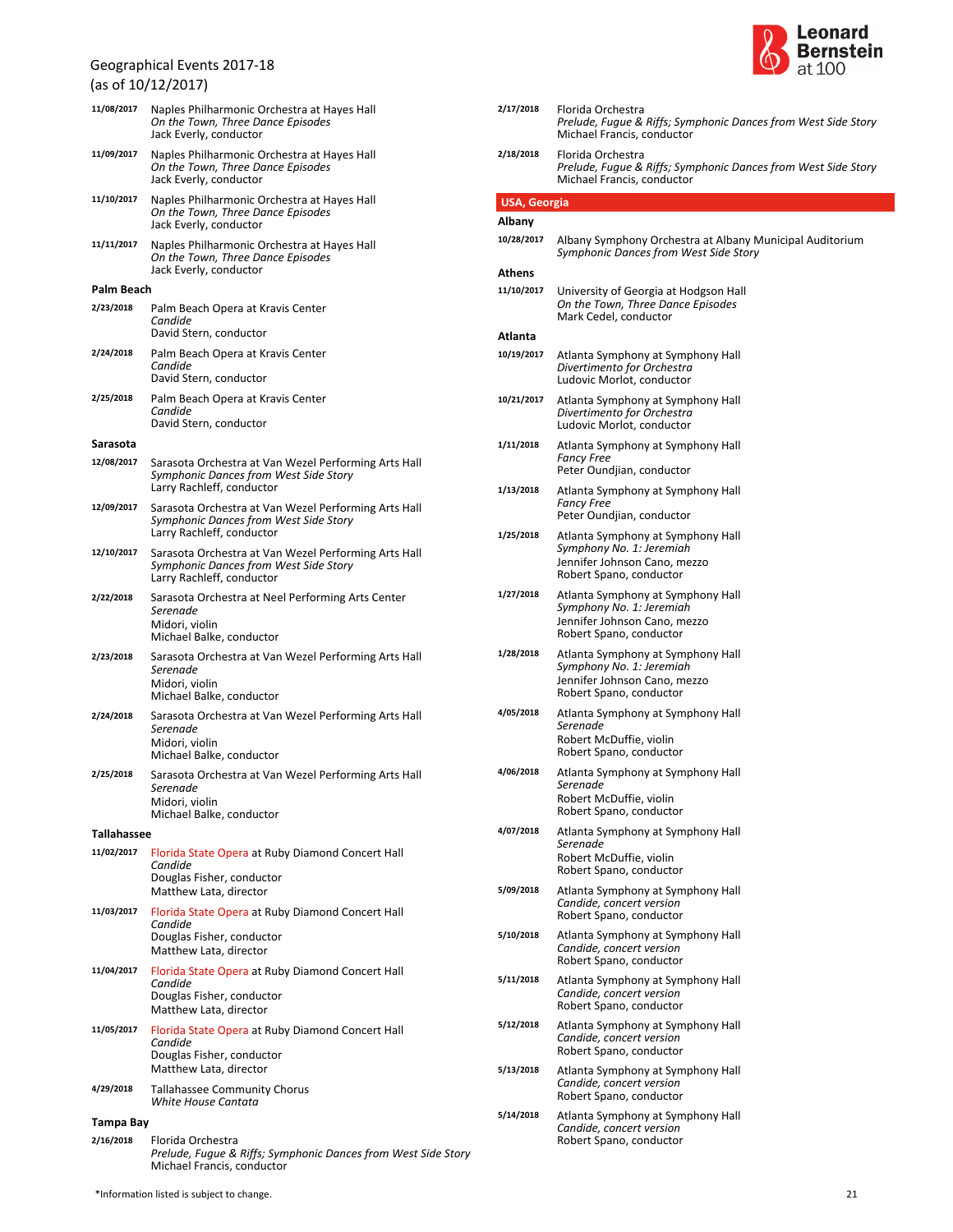(as of 10/12/2017)

| 5/15/2018            | Atlanta Symphony at Symphony Hall<br>Candide, concert version<br>Robert Spano, conductor                                                                                  |
|----------------------|---------------------------------------------------------------------------------------------------------------------------------------------------------------------------|
| 5/16/2018            | Atlanta Symphony at Symphony Hall<br>Candide, concert version<br>Robert Spano, conductor                                                                                  |
| 5/17/2018            | Atlanta Symphony at Symphony Hall<br>Candide, concert version<br>Robert Spano, conductor                                                                                  |
| 5/18/2018            | Atlanta Symphony at Symphony Hall<br>Candide, concert version<br>Robert Spano, conductor                                                                                  |
| 5/19/2018            | Atlanta Symphony at Symphony Hall<br>Candide, concert version<br>Robert Spano, conductor                                                                                  |
| 5/20/2018            | Atlanta Symphony at Symphony Hall<br>Candide, concert version<br>Robert Spano, conductor                                                                                  |
| <b>USA, Hawaii</b>   |                                                                                                                                                                           |
| Honolulu             |                                                                                                                                                                           |
| 11/26/2017           | University of Hawaii at Hilo at President William McKinley High<br>School<br>Chichester Psalms<br>Joseph Stepec, conductor                                                |
| 1/27/2018            | Hawaii Symphony Orchestra at Neal S. Blaisdell Concert Hall<br>Serenade<br>Robert McDuffie, violin<br>Keith Lockhart, conductor                                           |
| 1/28/2018            | Hawaii Symphony Orchestra at Neal S. Blaisdell Concert Hall<br>Serenade<br>Robert McDuffie, violin<br>Keith Lockhart, conductor                                           |
| USA, Idaho           |                                                                                                                                                                           |
| <b>Boise</b>         |                                                                                                                                                                           |
| 2/24/2018            | Boise Philharmonic at Morrison Center<br>Symphonic Dances from West Side Story                                                                                            |
| Nampa<br>2/23/2018   | Boise Philharmonic at Brandt Center<br>Symphonic Dances from West Side Story                                                                                              |
| <b>USA, Illinois</b> |                                                                                                                                                                           |
| Champaign            |                                                                                                                                                                           |
| 10/28/2017           | Chicago Symphony Orchestra at University of Illinois, Urbana-<br>Champaign<br>On the Waterfront, Symphonic Suite<br>James Gaffigan, conductor                             |
| Chicago              |                                                                                                                                                                           |
| 10/26/2017           | Chicago Symphony Orchestra at Symphony Center<br>On the Waterfront, Symphonic Suite<br>James Gaffigan, conductor                                                          |
| 10/27/2017           | Chicago Symphony Orchestra at Symphony Center<br>On the Waterfront, Symphonic Suite<br>James Gaffigan, conductor                                                          |
| 1/18/2018            | Chicago Symphony Orchestra at Symphony Center<br>Symphonic Dances from West Side Story<br>Rafael Payare, conductor                                                        |
| 1/20/2018            | Chicago Symphony Orchestra at Symphony Center<br>Symphonic Dances from West Side Story<br>Rafael Payare, conductor                                                        |
| 2/10/2018            | Chicago Youth Symphony Orchestra at Four Seasons Hotel<br>Symphonic Dances from West Side Story; West Side Story Overture<br>Allen Tinkham, conductor                     |
| 3/10/2018            | Lyric Opera of Chicago at Civic Opera House<br>Trouble in Tahiti; Leonard Bernstein vocal selections<br>Susan Graham, Nathan Gunn, Kate Baldwin<br>David Chase, conductor |
| 3/29/2018            | Chicago Symphony Orchestra at Symphony Center<br>Symphony No. 2: Age of Anxiety<br>Gilles Vonsattel, piano<br>Kent Nagano, conductor                                      |



| 3/30/2018            | Chicago Symphony Orchestra at Symphony Center<br>Symphony No. 2: Age of Anxiety<br>Gilles Vonsattel, piano<br>Kent Nagano, conductor                              |
|----------------------|-------------------------------------------------------------------------------------------------------------------------------------------------------------------|
| 3/31/2018            | Chicago Symphony Orchestra at Symphony Center<br>Symphony No. 2: Age of Anxiety<br>Gilles Vonsattel, piano<br>Kent Nagano, conductor                              |
| 7/12/2018            | Ravinia<br>Serenade<br>Joshua Bell, violin<br>Marin Alsop, conductor                                                                                              |
| 7/28/2018            | Chicago Symphony Orchestra at Ravinia Festival, Pavilion<br>Mass<br>With the Chicago Children's Choir<br>Marin Alsop, conductor<br>Director TBD                   |
| Elgin                |                                                                                                                                                                   |
| 5/05/2018            | Elgin Symphony Orchestra at Hemmens Theatre<br>Candide Suite for Orchestra<br>Andrew Grams, conductor                                                             |
| <b>Highland Park</b> |                                                                                                                                                                   |
| 7/27/2018            | Jamie Bernstein, Amy Burton, John Musto, Michael Boriskin at<br>Ravinia Festival<br>Late Night with LB                                                            |
| 7/28/2018            | Youth Orchestra TBD at Ravinia Festival, Pavilion                                                                                                                 |
|                      | New Young People's Concert<br>Jamie Bernstein, narrator, developer, and producer<br>Conductor TBD                                                                 |
| 8/14/2018            | Chicago Symphony Orchestra and Chorus at Ravinia Festival,<br>Pavilion<br><b>Chichester Psalms</b><br>With the Chicago Children's Choir<br>Marin Alsop, conductor |
| 8/18/2018            | Chicago Symphony Orchestra at Ravinia Festival, Pavilion<br>Slava! A Political Overture<br>Marin Alsop, conductor                                                 |
| 8/19/2018            | Chicago Symphony Orchestra at Ravinia Festival, Pavilion<br>Symphony No. 1: Jeremiah<br>Mezzo TBD<br>Marin Alsop, conductor                                       |
| Macomb               |                                                                                                                                                                   |
| 11/01/2017           | Western Illinois University at CoFAC Recital Hall<br>Trouble in Tahiti, reduced orchestration<br>Jose Santana, conductor                                          |
| 11/02/2017           | Western Illinois University at CoFAC Recital Hall<br>Trouble in Tahiti, reduced orchestration<br>Jose Santana, conductor                                          |
| <b>Park Forest</b>   |                                                                                                                                                                   |
| 3/10/2018            | Illinois Philharmonic Orchestra at Ozinga Chapel<br>Symphonic Dances from West Side Story<br><b>Conductor TBD</b>                                                 |
| Peoria               |                                                                                                                                                                   |
| 10/14/2017           | <b>Heartland Festival Orchestra</b><br>Symphonic Dances from West Side Story                                                                                      |
| <b>Rockford</b>      |                                                                                                                                                                   |
| 4/28/2018            | Rockford Symphony Orchestra/Mendelssohn Chorale at<br>Mendelssohn Performing Arts Center<br><b>Chichester Psalms</b>                                              |
| <b>USA, Indiana</b>  |                                                                                                                                                                   |
| <b>Bloomington</b>   |                                                                                                                                                                   |
| 4/06/2018            | Indiana University, Jacobs School of Music<br>West Side Story<br><b>Conductor TBD</b><br><b>Director TBD</b>                                                      |
| 4/07/2018            | Indiana University, Jacobs School of Music<br>West Side Story                                                                                                     |

Conductor TBD Director TBD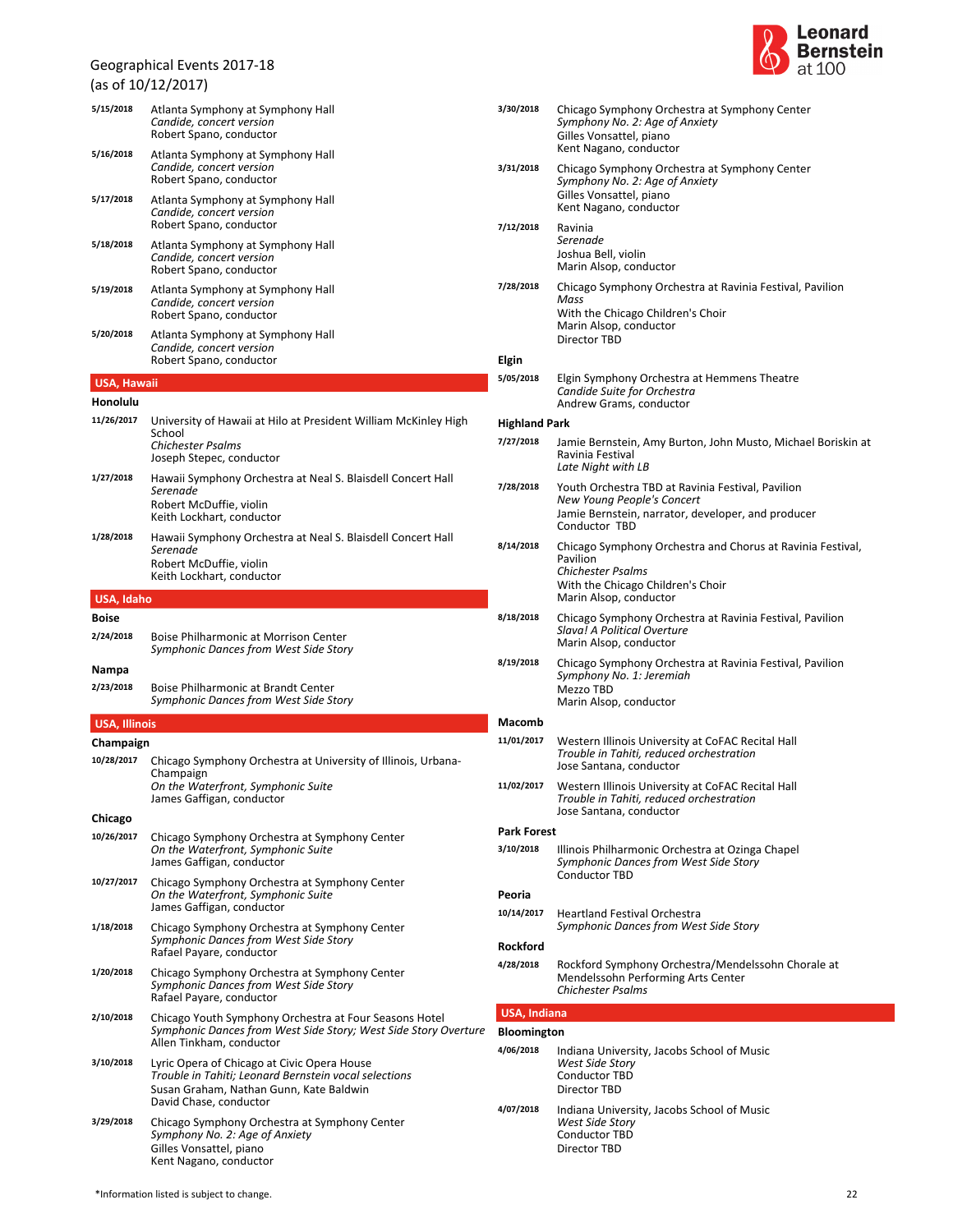| (as of 10/12/2017)    |                                                                                                                                                                                           |  |  |
|-----------------------|-------------------------------------------------------------------------------------------------------------------------------------------------------------------------------------------|--|--|
| 4/08/2018             | Indiana University, Jacobs School of Music<br>West Side Story<br><b>Conductor TBD</b><br><b>Director TBD</b>                                                                              |  |  |
| 4/13/2018             | Indiana University, Jacobs School of Music<br>West Side Story<br><b>Conductor TBD</b><br>Director TBD                                                                                     |  |  |
| 4/14/2018             | Indiana University, Jacobs School of Music<br>West Side Story<br><b>Conductor TBD</b><br>Director TBD                                                                                     |  |  |
| <b>Indianapolis</b>   |                                                                                                                                                                                           |  |  |
| 10/13/2017            | Indianapolis Symphony Orchestra<br>Symphony No. 2: Age of Anxiety<br>Orli Shaham, piano<br>Michael Francis, conductor                                                                     |  |  |
| <b>USA, Kansas</b>    |                                                                                                                                                                                           |  |  |
| Wichita               |                                                                                                                                                                                           |  |  |
| 2/17/2018             | Wichita Symphony Orchestra at Century II Concert Hall<br>Candide Suite<br>Daniel Hege, conductor                                                                                          |  |  |
| 2/18/2018             | Wichita Symphony Orchestra at Century II Concert Hall<br>Candide Suite<br>Daniel Hege, conductor                                                                                          |  |  |
| <b>USA, Kentucky</b>  |                                                                                                                                                                                           |  |  |
| Lexington             |                                                                                                                                                                                           |  |  |
| 5/19/2018             | Lexington Philharmonic Orchestra at Singletary Center for the Arts<br>On the Town, Three Dance Episodes; Three Meditations from Mass<br>Joseph Johnson, cello<br>Scott Terrell, conductor |  |  |
| Paducah               |                                                                                                                                                                                           |  |  |
| 4/13/2018             | Paducah Symphony Orchestra at Carson Center<br>On the Waterfront, Symphonic Suite<br>Raffael Ponti, conductor                                                                             |  |  |
| <b>USA, Louisiana</b> |                                                                                                                                                                                           |  |  |
| <b>Baton Rouge</b>    |                                                                                                                                                                                           |  |  |
| 4/19/2018             | Baton Rouge Symphony at River Center Theatre<br>Candide Overture; Symphonic Dances from West Side Story<br>Timothy Muffitt, conductor                                                     |  |  |
| Shreveport            |                                                                                                                                                                                           |  |  |
| 3/24/2018             | Shreveport Symphony at RiverView Theater<br>Chichester Psalms<br>With the Centenary College Choir and Prisma Vocal Ensemble                                                               |  |  |
|                       | Michael Butterman, conductor                                                                                                                                                              |  |  |
| <b>USA, Maine</b>     |                                                                                                                                                                                           |  |  |
| Portland              |                                                                                                                                                                                           |  |  |
| 10/22/2017            | Portland Symphony Orchestra<br>Symphony No. 1: Jeremiah<br>Stephanie Foley Davis, mezzo<br>Robert Moody, conductor                                                                        |  |  |
| <b>USA, Maryland</b>  |                                                                                                                                                                                           |  |  |
| <b>Baltimore</b>      |                                                                                                                                                                                           |  |  |
| 10/13/2017            | Baltimore Symphony Orchestra at Joseph Meyerhoff Symphony<br>Hall<br>On the Town, selections<br>Jack Everly, conductor                                                                    |  |  |
| 10/14/2017            | Baltimore Symphony Orchestra at Joseph Meyerhoff Symphony<br>Hall<br>On the Town, selections<br>Jack Everly, conductor                                                                    |  |  |
| 10/15/2017            | Baltimore Symphony Orchestra at Joseph Meyerhoff Symphony<br>Hall<br>On the Town, selections                                                                                              |  |  |



| 5/04/2018     | Baltimore Symphony Orchestra at Joseph Meyerhoff Symphony<br>Hall<br>A Bernstein Birthday Bouquet; Serenade; Symphonic Dances from<br>West Side Story; On the Town, Three Dance Episodes<br>Nicola Benedetti, violin<br>Marin Alsop, conductor |
|---------------|------------------------------------------------------------------------------------------------------------------------------------------------------------------------------------------------------------------------------------------------|
| 5/06/2018     | Baltimore Symphony Orchestra at Joseph Meyerhoff Symphony                                                                                                                                                                                      |
|               | Hall<br>A Bernstein Birthday Bouquet; Serenade; Symphonic Dances from<br>West Side Story; On the Town, Three Dance Episodes<br>Nicola Benedetti, violin<br>Marin Alsop, conductor                                                              |
| 6/07/2018     | Baltimore Symphony Orchestra at Joseph Meyerhoff Symphony<br>Hall<br>Slava! A Political Overture; Symphony No. 2: Age of Anxiety<br>Jon Kimura Parker, piano<br>Marin Alsop, conductor                                                         |
| 6/08/2018     | Baltimore Symphony Orchestra at Joseph Meyerhoff Symphony<br>Hall<br>Slava! A Political Overture; Symphony No. 2: Age of Anxiety<br>Jon Kimura Parker, piano<br>Marin Alsop, conductor                                                         |
| Bethesda      |                                                                                                                                                                                                                                                |
| 6/09/2018     | Baltimore Symphony Orchestra at Music Center at Strathmore<br>Slava! A Political Overture; Symphony No. 2: Age of Anxiety<br>Jon Kimura Parker, piano<br>Marin Alsop, conductor                                                                |
| 6/10/2018     | Baltimore Symphony Orchestra at Music Center at Strathmore<br>Slava! A Political Overture; Symphony No. 2: Age of Anxiety<br>Jon Kimura Parker, piano<br>Marin Alsop, conductor                                                                |
|               | <b>USA, Massachusetts</b>                                                                                                                                                                                                                      |
| Arlington     |                                                                                                                                                                                                                                                |
| 3/23/2018     | Arlington High School<br><b>Wonderful Town</b>                                                                                                                                                                                                 |
| 3/24/2018     | Arlington High School<br><b>Wonderful Town</b>                                                                                                                                                                                                 |
| 3/25/2018     | Arlington High School<br>Wonderful Town                                                                                                                                                                                                        |
| <b>Boston</b> |                                                                                                                                                                                                                                                |
| 3/15/2018     | Boston Symphony Orchestra at Symphony Hall<br>Symphony No. 3: Kaddish<br>Soprano and Speaker TBD<br>Giancarlo Guerrero, conductor                                                                                                              |
| 3/16/2018     | Boston Symphony Orchestra at Symphony Hall<br>Symphony No. 3: Kaddish<br>Soprano and Speaker TBD<br>Giancarlo Guerrero, conductor                                                                                                              |
| 3/17/2018     | Boston Symphony Orchestra at Symphony Hall<br>Symphony No. 3: Kaddish<br>Soprano and Speaker TBD<br>Giancarlo Guerrero, conductor                                                                                                              |
| 3/22/2018     | Boston Symphony Orchestra at Symphony Hall<br>Symphony No. 2: Age of Anxiety<br>Jean-Yves Thibaudet, piano<br>Andris Nelsons, conductor                                                                                                        |
| 3/23/2018     | Boston Symphony Orchestra at Symphony Hall<br>Symphony No. 2: Age of Anxiety<br>Jean-Yves Thibaudet, piano<br>Andris Nelsons, conductor                                                                                                        |
| 3/24/2018     | Boston Symphony Orchestra at Symphony Hall<br>Symphony No. 2: Age of Anxiety<br>Jean-Yves Thibaudet, piano<br>Andris Nelsons, conductor                                                                                                        |
| 3/27/2018     | Boston Symphony Orchestra at Symphony Hall<br>Symphony No. 2: Age of Anxiety<br>Jean-Yves Thibaudet, piano<br>Andris Nelsons, conductor                                                                                                        |
| 4/08/2018     | Boston Conservatory at Sanders Theatre<br>On the Town, Three Dance Episodes<br>Ken-David Masur, conductor                                                                                                                                      |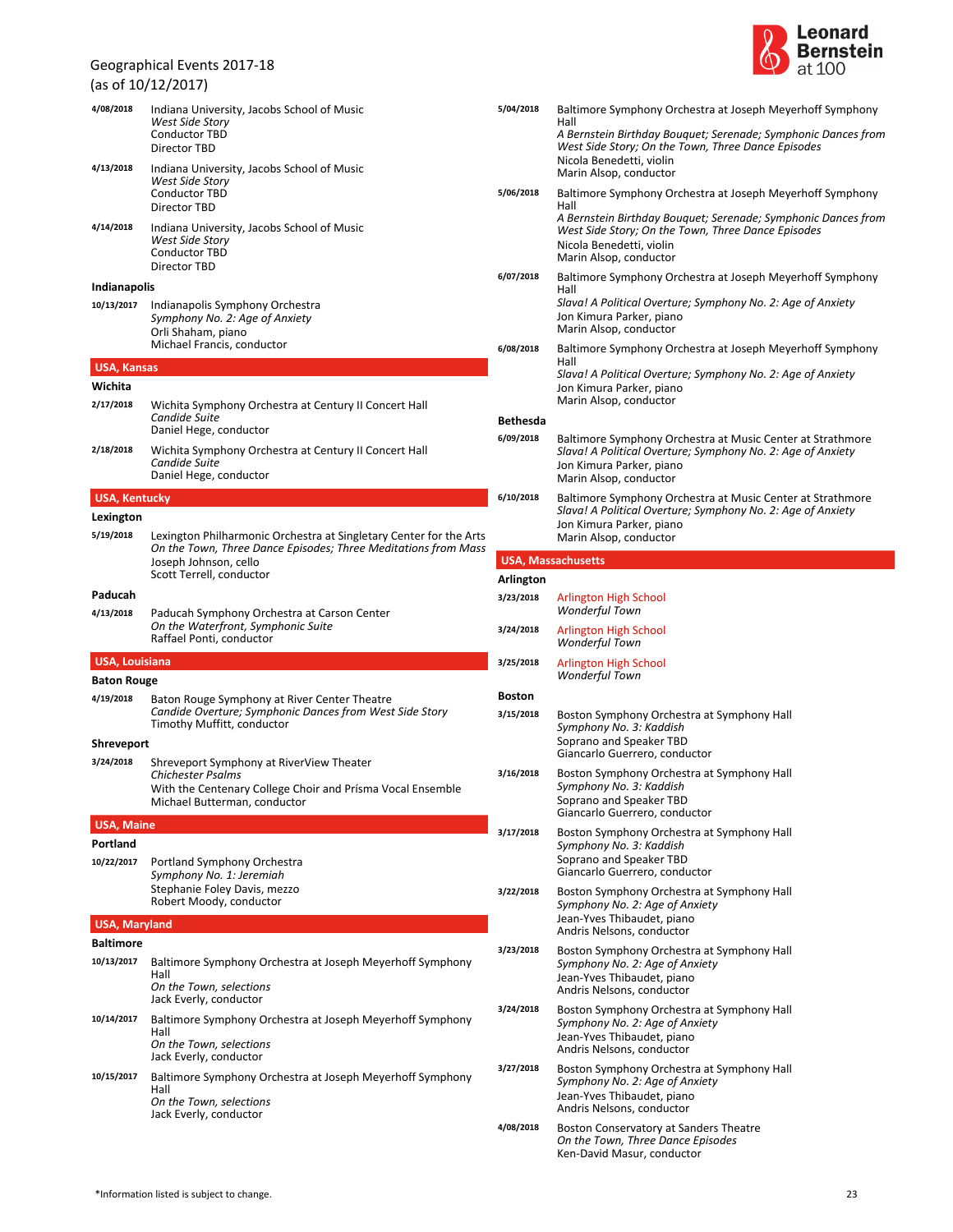



| 5/10/2018<br>Kalamazoo<br>Boston Lyric Opera at Streiti Rink |                                                                                                                                                                                                                                                |                                                    |                                                                                                                                                                                                                                                                                           |  |  |
|--------------------------------------------------------------|------------------------------------------------------------------------------------------------------------------------------------------------------------------------------------------------------------------------------------------------|----------------------------------------------------|-------------------------------------------------------------------------------------------------------------------------------------------------------------------------------------------------------------------------------------------------------------------------------------------|--|--|
|                                                              | Trouble in Tahiti; Arias & Barcarolles<br>Brett Hodgdon, pianist; Heather Johnson, mezzo; Neal Ferreira,<br>tenor; Vincent Turregano, baritone; Mara Bonde, soprano<br>David Angus, director and pianist                                       | 3/12/2018                                          | Kalamazoo Symphony at Chenery Auditorium<br>West Side Story, selections<br>Daniel Brier, conductor                                                                                                                                                                                        |  |  |
| 5/11/2018                                                    | David Schweizer, director<br>Boston Lyric Opera at Streiti Rink                                                                                                                                                                                | 3/13/2018                                          | Kalamazoo Symphony at Chenery Auditorium<br>West Side Story, selections<br>Daniel Brier, conductor                                                                                                                                                                                        |  |  |
|                                                              | Trouble in Tahiti; Arias & Barcarolles<br>Brett Hodgdon, pianist; Heather Johnson, mezzo; Neal Ferreira,<br>tenor; Vincent Turregano, baritone; Mara Bonde, soprano<br>David Angus, director and pianist                                       | 3/14/2018                                          | Kalamazoo Symphony at Chenery Auditorium<br>West Side Story, selections<br>Daniel Brier, conductor                                                                                                                                                                                        |  |  |
| 5/12/2018                                                    | David Schweizer, director<br>Boston Lyric Opera at Streiti Rink<br>Trouble in Tahiti; Arias & Barcarolles                                                                                                                                      | 3/15/2018                                          | Kalamazoo Symphony at Chenery Auditorium<br>West Side Story, selections<br>Daniel Brier, conductor                                                                                                                                                                                        |  |  |
|                                                              | Brett Hodgdon, pianist; Heather Johnson, mezzo; Neal Ferreira,<br>tenor; Vincent Turregano, baritone; Mara Bonde, soprano<br>David Angus, director and pianist<br>David Schweizer, director                                                    | 3/16/2018                                          | Kalamazoo Symphony at Chenery Auditorium<br>West Side Story, selections<br>Daniel Brier, conductor                                                                                                                                                                                        |  |  |
| 5/13/2018                                                    | Boston Lyric Opera at Streiti Rink<br>Trouble in Tahiti; Arias & Barcarolles<br>Brett Hodgdon, pianist; Heather Johnson, mezzo; Neal Ferreira,<br>tenor; Vincent Turregano, baritone; Mara Bonde, soprano<br>David Angus, director and pianist | 3/24/2018<br>5/03/2018                             | Kalamazoo Symphony at Chenery Auditorium<br>Candide Overture; Serenade; Symphony No. 1: Jeremiah;<br>Symphonic Dances from West Side Story<br>Anne Akiko Meyers, violin; J'Nai Bridges, mezzo<br>Stilian Kirov, conductor<br>Jamie Bernstein, Amy Burton, John Musto, Michael Boriskin at |  |  |
| 5/18/2018                                                    | David Schweizer, director<br>Boston Lyric Opera at Streiti Rink                                                                                                                                                                                |                                                    | <b>Gilmore Festival</b><br>Late Night with LB                                                                                                                                                                                                                                             |  |  |
|                                                              | Trouble in Tahiti; Arias & Barcarolles<br>Brett Hodgdon, pianist; Heather Johnson, mezzo; Neal Ferreira,                                                                                                                                       |                                                    | <b>USA, Minnesota</b>                                                                                                                                                                                                                                                                     |  |  |
|                                                              | tenor; Vincent Turregano, baritone; Mara Bonde, soprano<br>David Angus, director and pianist                                                                                                                                                   | <b>Bloomington</b>                                 |                                                                                                                                                                                                                                                                                           |  |  |
| 5/19/2018                                                    | David Schweizer, director<br>Boston Lyric Opera at Streiti Rink<br>Trouble in Tahiti; Arias & Barcarolles                                                                                                                                      | 3/01/2018                                          | <b>Artistry Theater</b><br>Candide, concert version<br>Anita Ruth, conductor<br>Melissa Hart, director                                                                                                                                                                                    |  |  |
|                                                              | Brett Hodgdon, pianist; Heather Johnson, mezzo; Neal Ferreira,<br>tenor; Vincent Turregano, baritone; Mara Bonde, soprano<br>David Angus, director and pianist<br>David Schweizer, director                                                    | 3/02/2018                                          | <b>Artistry Theater</b><br>Candide, concert version<br>Anita Ruth, conductor<br>Melissa Hart, director                                                                                                                                                                                    |  |  |
| Cambridge                                                    |                                                                                                                                                                                                                                                | 3/03/2018                                          | <b>Artistry Theater</b>                                                                                                                                                                                                                                                                   |  |  |
| 10/28/2017                                                   | Harvard-Radcliffe Orchestra at Sanders Theatre<br>Chichester Psalms; Symphony No. 1: Jeremiah; Symphonic Dances<br>from West Side Story<br>Frederico Cortese, conductor                                                                        |                                                    | Candide, concert version<br>Anita Ruth, conductor<br>Melissa Hart, director                                                                                                                                                                                                               |  |  |
| 3/09/2018                                                    | Rob Kapilow and Jessica Rivera at Sanders Theatre                                                                                                                                                                                              | Mahtomedi                                          |                                                                                                                                                                                                                                                                                           |  |  |
| <b>Reading</b>                                               | What Makes It Great? The Songs of Leonard Bernstein                                                                                                                                                                                            | 10/15/2017                                         | Metropolitan Symphony Orchestra at St. Andrew's Lutheran<br>Church<br>Candide Suite for Orchestra                                                                                                                                                                                         |  |  |
| 5/20/2018                                                    | Reading Symphony Orchestra at Reading Memorial High School<br>On the Town, Three Dance Episodes                                                                                                                                                | William Schrickel, conductor<br><b>Minneapolis</b> |                                                                                                                                                                                                                                                                                           |  |  |
| Springfield                                                  | George Ogata, conductor                                                                                                                                                                                                                        | 2/15/2018                                          | Minnesota Orchestra at Orchestra Hall<br>West Side Story, Film with Live Orchestra<br>David Newman, conductor                                                                                                                                                                             |  |  |
| 11/04/2017                                                   | Springfield Symphony Orchestra<br>Symphonic Dances from West Side Story<br>Kevin Rhodes, conductor                                                                                                                                             | 2/16/2018                                          | Minnesota Orchestra at Orchestra Hall<br>West Side Story, Film with Live Orchestra<br>David Newman, conductor                                                                                                                                                                             |  |  |
| Waltham<br>4/19/2018                                         | Jamie Bernstein, Amy Burton, John Musto, Michael Boriskin at<br><b>Brandeis University</b><br>Late Night with LB                                                                                                                               | 2/17/2018                                          | Minnesota Orchestra at Orchestra Hall<br>West Side Story, Film with Live Orchestra<br>David Newman, conductor                                                                                                                                                                             |  |  |
|                                                              |                                                                                                                                                                                                                                                | 5/03/2018                                          | Minnesota Orchestra at Orchestra Hall                                                                                                                                                                                                                                                     |  |  |
| <b>USA, Michigan</b><br>Ann Arbor                            |                                                                                                                                                                                                                                                |                                                    | On the Waterfront, Symphonic Suite<br>Osmo Vanska, conductor                                                                                                                                                                                                                              |  |  |
| 11/17/2017                                                   | New York Philharmonic at Hill Auditorium<br>Symphony No. 3: Kaddish<br>Tamara Wilson, soprano; Speaker TBD<br>Leonard Slatkin, conductor                                                                                                       | 5/04/2018                                          | Minnesota Orchestra at Orchestra Hall<br>On the Waterfront, Symphonic Suite<br>Osmo Vanska, conductor                                                                                                                                                                                     |  |  |
| 11/18/2017                                                   | New York Philharmonic at Hill Auditorium<br>Symphony No. 3: Kaddish                                                                                                                                                                            | 5/05/2018                                          | Minnesota Orchestra at Orchestra Hall<br>On the Waterfront, Symphonic Suite<br>Osmo Vanska, conductor                                                                                                                                                                                     |  |  |
|                                                              | Tamara Wilson, soprano; Speaker TBD<br>Leonard Slatkin, conductor                                                                                                                                                                              | 6/01/2018                                          | Minnesota Orchestra at Orchestra Hall<br><b>Fancy Free; Chichester Psalms</b>                                                                                                                                                                                                             |  |  |
| 11/18/2017                                                   | New York Philharmonic at Hill Auditorium<br>Young People's Concert<br>Leonard Slatkin, conductor                                                                                                                                               | 6/02/2018                                          | Andrew Litton, conductor<br>Minnesota Orchestra at Orchestra Hall<br><b>Fancy Free: Chichester Psalms</b>                                                                                                                                                                                 |  |  |
| 11/19/2017                                                   | New York Philharmonic at Hill Auditorium<br>Symphony No. 3: Kaddish<br>Tamara Wilson, soprano; Speaker TBD<br>Leonard Slatkin, conductor                                                                                                       |                                                    | Andrew Litton, conductor                                                                                                                                                                                                                                                                  |  |  |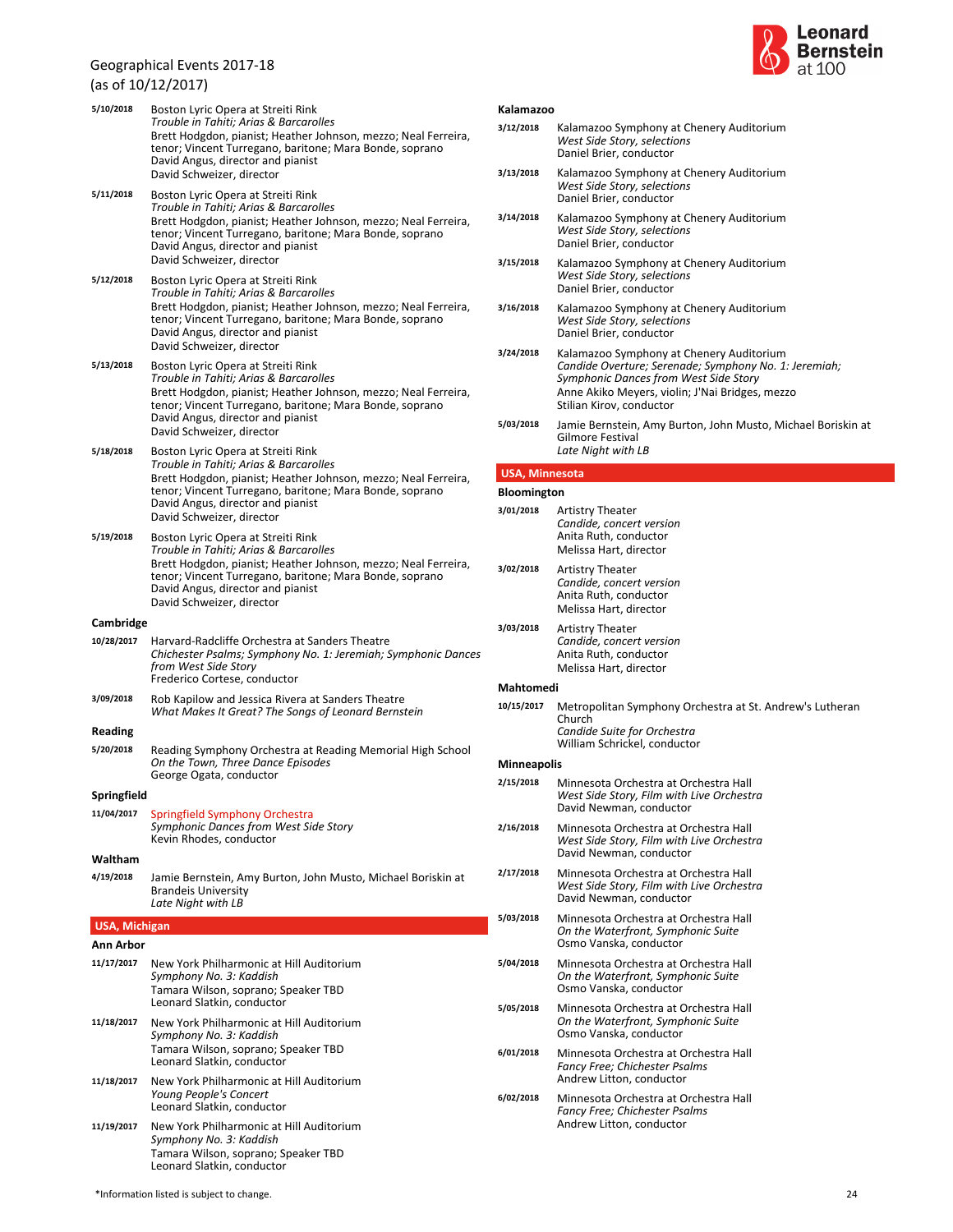(as of 10/12/2017)

### **Morehead** *Mass, Sanctus* Rene Clausen, conductor **12/01/2017** Concordia College *Mass, Sanctus* Rene Clausen, conductor **12/02/2017** Concordia College *Mass, Sanctus* Rene Clausen, conductor **12/03/2017** Concordia College **USA, Missouri Joplin** *Trouble in Tahiti (reduced orchestration)* Jeffrey Macomber, conductor **11/10/2017** Heartland Opera Theatre at Scottish Rite Cathedral *Trouble in Tahiti (reduced orchestration)* Jeffrey Macomber, conductor **11/12/2017** Heartland Opera Theatre at Scottish Rite Cathedral **Kansas City** *Arias & Barcarolles; selections from Songfest, Wonderful Town, and On the Town* Katy Pracht, mezzo; baritone TBD; Michael Barrett and Steven Blier, piano **10/14/2017** New York Festival of Song at Grace and Holy Trinity Cathedral *Serenade* Michael Stern, conductor Sharon Roffman, violin **2/02/2018** Kansas City Symphony at Kauffman Center *Serenade* Michael Stern, conductor Sharon Roffman, violin **2/03/2018** Kansas City Symphony at Kauffman Center *Serenade* Michael Stern, conductor Sharon Roffman, violin **2/04/2018** Kansas City Symphony at Kauffman Center *On the Waterfront, Symphonic Suite* David Zinman, conductor **2/23/2018** Kansas City Symphony at Kauffman Center *On the Waterfront, Symphonic Suite* David Zinman, conductor **2/24/2018** Kansas City Symphony at Kauffman Center *On the Waterfront, Symphonic Suite* David Zinman, conductor **2/25/2018** Kansas City Symphony at Kauffman Center *Bernstein Songs: "Greeting," "Music I Heard With You," "What Lips My Lips Have Kissed"; Symphonic Dances from West Side Story* Michael Stern, conductor Joyce DiDonato, mezzo **3/16/2018** Kansas City Symphony at Kauffman Center *Bernstein Songs: "Greeting," "Music I Heard With You," "What Lips My Lips Have Kissed"; Symphonic Dances from West Side Story* Michael Stern, conductor Joyce DiDonato, mezzo **3/17/2018** Kansas City Symphony at Kauffman Center *Bernstein Songs: "Greeting," "Music I Heard With You," "What Lips My Lips Have Kissed"; Symphonic Dances from West Side Story* Michael Stern, conductor Joyce DiDonato, mezzo **3/18/2018** Kansas City Symphony at Kauffman Center *Three Meditations from Mass* Michael Stern, conductor Yo-Yo Ma, cello **3/23/2018** Kansas City Symphony at Kauffman Center *Three Meditations from Mass* Michael Stern, conductor Yo-Yo Ma, cello **3/24/2018** Kansas City Symphony at Kauffman Center *Three Meditations from Mass* **3/25/2018** Kansas City Symphony at Kauffman Center



| 4/13/2018           | Kansas City Symphony at Kauffman Center<br>Chichester Psalms<br>with the Kansas City Symphony Chorus<br>Michael Stern, conductor                                                                       |
|---------------------|--------------------------------------------------------------------------------------------------------------------------------------------------------------------------------------------------------|
| 4/14/2018           | Kansas City Symphony at Kauffman Center<br><b>Chichester Psalms</b><br>with the Kansas City Symphony Chorus<br>Michael Stern, conductor                                                                |
| 4/15/2018           | Kansas City Symphony at Kauffman Center<br><b>Chichester Psalms</b><br>with the Kansas City Symphony Chorus<br>Michael Stern, conductor                                                                |
| 6/22/2018           | Kansas City Symphony at Kauffman Center<br>Symphony No. 2: Age of Anxiety<br>Ran Dank, piano<br>Michael Stern, conductor                                                                               |
| 6/23/2018           | Kansas City Symphony at Kauffman Center<br>Symphony No. 2: Age of Anxiety<br>Ran Dank, piano<br>Michael Stern, conductor                                                                               |
| 6/24/2018           | Kansas City Symphony at Kauffman Center<br>Symphony No. 2: Age of Anxiety<br>Ran Dank, piano<br>Michael Stern, conductor                                                                               |
| St. Louis           |                                                                                                                                                                                                        |
| 2/09/2018           | St. Louis Symphony at Powell Hall<br>Chichester Psalms<br>Bramwell Tovey, conductor                                                                                                                    |
| 2/10/2018           | St. Louis Symphony at Powell Hall<br><b>Chichester Psalms</b><br>Bramwell Tovey, conductor                                                                                                             |
| 2/11/2018           | St. Louis Symphony at Powell Hall<br>Chichester Psalms<br>Bramwell Tovey, conductor                                                                                                                    |
| 5/04/2018           | St. Louis Symphony at Powell Hall<br>On the Town, Three Dance Episodes; Prelude, Fuque & Riffs<br><b>Clarinetist TBD</b><br>David Robertson, conductor                                                 |
| 5/05/2018           | St. Louis Symphony at Powell Hall<br>On the Town, Three Dance Episodes; Prelude, Fugue & Riffs<br><b>Clarinetist TBD</b><br>David Robertson, conductor                                                 |
| 5/06/2018           | St. Louis Symphony at Powell Hall<br>On the Town, Three Dance Episodes; Prelude, Fugue & Riffs<br><b>Clarinetist TBD</b><br>David Robertson, conductor                                                 |
| <b>USA, Montana</b> |                                                                                                                                                                                                        |
| Helena              |                                                                                                                                                                                                        |
| 5/05/2018           | Helena Symphony Society at Helena Civic Center<br>Candide, selections; Chichester Psalms; West Side Story Ballet<br>Suite; West Side Story: Concert Suite No. 1; On the Waterfront,<br>Symphonic Suite |

# **USA, Nebraska**

### **Omaha**

| 1/26/2018 | Omaha Symphony at Holland Performing Arts Center<br>Symphonic Dances from West Side Story<br>Thomas Wilkins, conductor |  |
|-----------|------------------------------------------------------------------------------------------------------------------------|--|
| 1/27/2018 | Omaha Symphony at Holland Performing Arts Center<br>Sumphanic Dances from West Side Story                              |  |

*Symphonic Dances from West Side Story* Thomas Wilkins, conductor

Allan R. Scott, conductor

### **USA, Nevada**

### **Reno** *West Side Story - Concert Suite No. 1; Chichester Psalms; "Make Our Garden Grow" from Candide* Laura Jackson, conductor Elena Perroni, Olga Perez Flora, James Flora, soloists **4/22/2018** Reno Philharmonic Orchestra at Pioneer Center for the Performing Arts

Michael Stern, conductor Yo-Yo Ma, cello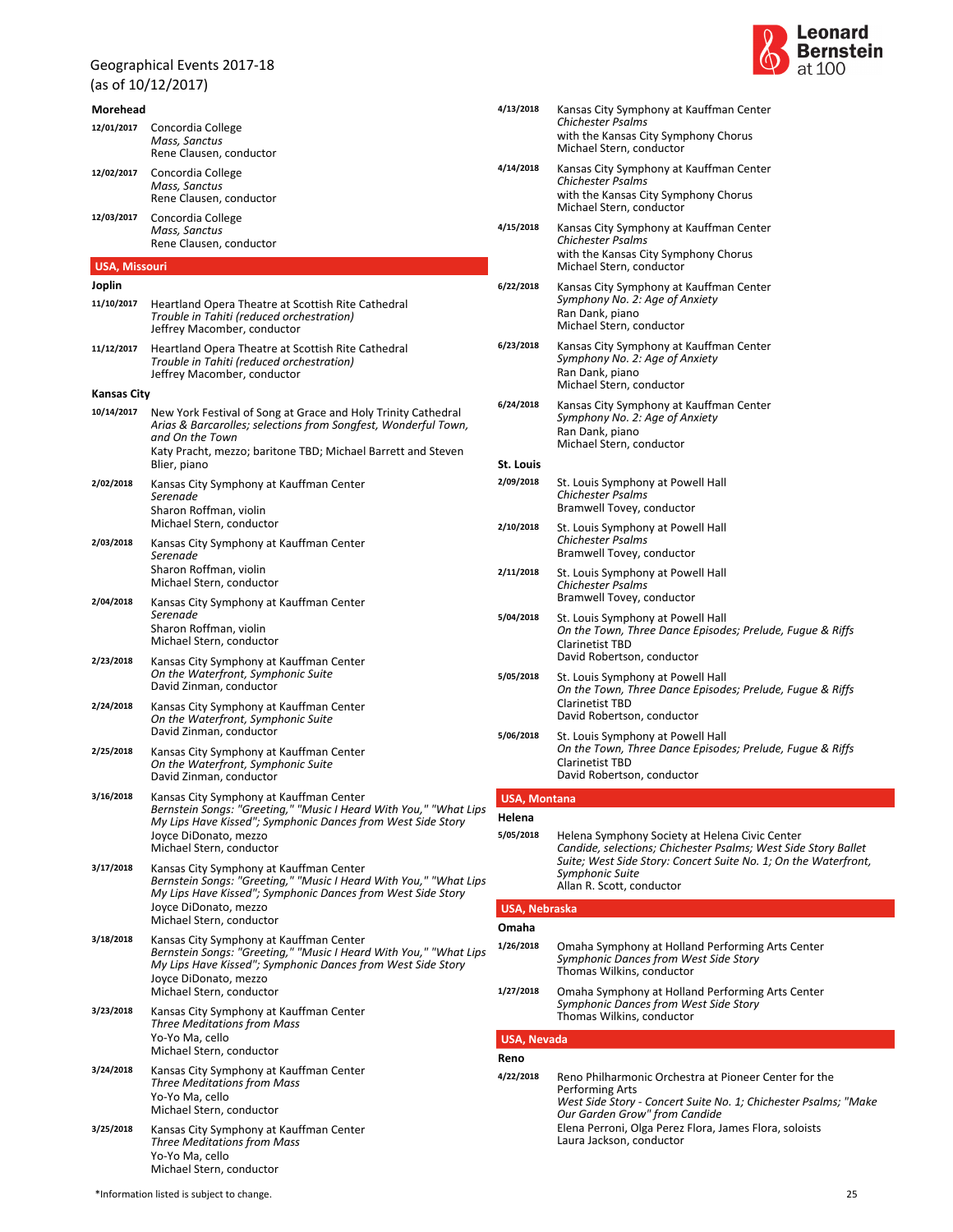|                        | (as of 10/12/2017)                                                                                                                                                                                                                                                 |  |  |  |  |
|------------------------|--------------------------------------------------------------------------------------------------------------------------------------------------------------------------------------------------------------------------------------------------------------------|--|--|--|--|
| 4/24/2018              | Reno Philharmonic Orchestra at Pioneer Center for the<br>Performing Arts<br>West Side Story - Concert Suite No. 1; Chichester Psalms; "Make<br>Our Garden Grow" from Candide<br>Elena Perroni, Olga Perez Flora, James Flora, soloists<br>Laura Jackson, conductor |  |  |  |  |
| <b>USA, New Jersey</b> |                                                                                                                                                                                                                                                                    |  |  |  |  |
| <b>Jersey City</b>     |                                                                                                                                                                                                                                                                    |  |  |  |  |
| 11/16/2017             | New Jersey City University<br>Trouble in Tahiti                                                                                                                                                                                                                    |  |  |  |  |
| 11/17/2017             | New Jersey City University<br>Trouble in Tahiti                                                                                                                                                                                                                    |  |  |  |  |
| 11/18/2017             | New Jersey City University<br>Trouble in Tahiti                                                                                                                                                                                                                    |  |  |  |  |
| 11/19/2017             | New Jersey City University<br>Trouble in Tahiti                                                                                                                                                                                                                    |  |  |  |  |
| Monmouth               |                                                                                                                                                                                                                                                                    |  |  |  |  |
| 4/21/2018              | Monmouth Civic Chorus at Axelrod Performing Arts Center<br>Chichester Psalms; West Side Story, selections; Candide, selections<br>With Cabaret for Life<br>Dr. Ryan James Brandau, conductor                                                                       |  |  |  |  |
| 4/22/2018              | Monmouth Civic Chorus at Axelrod Performing Arts Center<br>Chichester Psalms; West Side Story, selections; Candide, selections<br>With Cabaret for Life<br>Dr. Ryan James Brandau, conductor                                                                       |  |  |  |  |
| Newark                 |                                                                                                                                                                                                                                                                    |  |  |  |  |
| 6/07/2018              | New Jersey Symphony Orchestra at New Jersey Performing Arts<br>Center (NJPAC)<br>Candide Overture<br>Xian Zhang, conductor                                                                                                                                         |  |  |  |  |
| 6/08/2018              | New Jersey Symphony Orchestra at New Jersey Performing Arts<br>Center (NJPAC)<br>Candide Overture<br>Xian Zhang, conductor                                                                                                                                         |  |  |  |  |
| 6/09/2018              | New Jersey Symphony Orchestra at New Jersey Performing Arts<br>Center (NJPAC)<br>Candide Overture<br>Xian Zhang, conductor                                                                                                                                         |  |  |  |  |
| 6/10/2018              | New Jersey Symphony Orchestra at New Jersey Performing Arts<br>Center (NJPAC)<br>Candide Overture<br>Xian Zhang, conductor                                                                                                                                         |  |  |  |  |
| <b>South Orange</b>    |                                                                                                                                                                                                                                                                    |  |  |  |  |
|                        | 10/28/2017 Society of Musical Arts at Columbia High School<br>Candide, concert version<br>Stephen Culbertson, conductor                                                                                                                                            |  |  |  |  |
| <b>USA, New Mexico</b> |                                                                                                                                                                                                                                                                    |  |  |  |  |
| <b>Los Alamos</b>      |                                                                                                                                                                                                                                                                    |  |  |  |  |
| 4/20/2018              | Los Alamos Symphony Orchestra at Crossroads Bible Church<br>Candide, selections<br>David Chavez, conductor                                                                                                                                                         |  |  |  |  |
| Santa Fe               |                                                                                                                                                                                                                                                                    |  |  |  |  |
| 6/29/2018              | Santa Fe Opera at the Opera House<br>Candide<br><b>Conductor TBD</b><br>Laurent Pelly, director                                                                                                                                                                    |  |  |  |  |
| 7/04/2018              | Santa Fe Opera at the Opera House<br>Candide<br><b>Conductor TBD</b><br>Laurent Pelly, director                                                                                                                                                                    |  |  |  |  |
| 7/07/2018              | Santa Fe Opera at the Opera House<br>Candide<br>Conductor TBD<br>Laurent Pelly, director                                                                                                                                                                           |  |  |  |  |
| 7/13/2018              | Santa Fe Opera at the Opera House<br>Candide<br>Conductor TBD<br>Laurent Pelly, director                                                                                                                                                                           |  |  |  |  |



| 7/31/2018            | Santa Fe Opera at the Opera House<br>Candide<br><b>Conductor TBD</b><br>Laurent Pelly, director                                                                                                                    |
|----------------------|--------------------------------------------------------------------------------------------------------------------------------------------------------------------------------------------------------------------|
| 8/06/2018            | Santa Fe Opera at the Opera House<br>Candide<br>Conductor TBD<br>Laurent Pelly, director                                                                                                                           |
| 8/11/2018            | Santa Fe Opera at the Opera House<br>Candide<br><b>Conductor TBD</b><br>Laurent Pelly, director                                                                                                                    |
| 8/14/2018            | Santa Fe Opera at the Opera House<br>Candide<br><b>Conductor TBD</b><br>Laurent Pelly, director                                                                                                                    |
| 8/25/2018            | Santa Fe Opera at the Opera House<br>Candide<br><b>Conductor TBD</b><br>Laurent Pelly, director                                                                                                                    |
| <b>USA, New York</b> |                                                                                                                                                                                                                    |
| Buffalo              |                                                                                                                                                                                                                    |
| 3/10/2018            | Buffalo Philharmonic at Kleinhans Music Hall<br>Symphonic Dances from West Side Story<br>JoAnn Falletta, conductor                                                                                                 |
| 3/11/2018            | Buffalo Philharmonic at Kleinhans Music Hall<br>Symphonic Dances from West Side Story<br>JoAnn Falletta, conductor                                                                                                 |
| Clinton              |                                                                                                                                                                                                                    |
| 11/28/2017           | Hamilton College at Wellin Hall<br>Chichester Psalms<br>G. Roberts Kolb, conductor                                                                                                                                 |
| Fredonia             |                                                                                                                                                                                                                    |
| 10/20/2017           | SUNY Fredonia at King Concert Hall<br>Make Our Garden Grow<br>David Rudge, conductor                                                                                                                               |
| Ithaca               |                                                                                                                                                                                                                    |
| 10/31/2017           | Ithaca College at Hoerner Theatre<br>Wonderful Town                                                                                                                                                                |
| 11/02/2017           | Ithaca College at Hoerner Theatre<br><b>Wonderful Town</b>                                                                                                                                                         |
| 11/03/2017           | Ithaca College at Hoerner Theatre<br>Wonderful Town                                                                                                                                                                |
| 11/04/2017           | Ithaca College at Hoerner Theatre<br><b>Wonderful Town</b>                                                                                                                                                         |
| 11/05/2017           | Ithaca College at Hoerner Theatre<br><b>Wonderful Town</b>                                                                                                                                                         |
| 11/09/2017           | Ithaca College at Hoerner Theatre<br>Wonderful Town                                                                                                                                                                |
| 11/10/2017           | Ithaca College at Hoerner Theatre<br><b>Wonderful Town</b>                                                                                                                                                         |
| 11/11/2017           | Ithaca College at Hoerner Theatre<br><b>Wonderful Town</b>                                                                                                                                                         |
| New York             |                                                                                                                                                                                                                    |
| 9/19/2017            | New York Philharmonic at Lincoln Center, David Geffen Hall,<br><b>Bruno Walter Gallery</b><br>Leonard Bernstein: The Philharmonic's First American Voice;<br>archival exhibit that runs through November 14, 2017. |
| 10/13/2017           | New York University, Steinhardt School at Skirball Center for the<br>Performing Arts<br>On the Town                                                                                                                |
| 10/14/2017           | New York University, Steinhardt School at Skirball Center for the<br>Performing Arts<br>On the Town                                                                                                                |
| 10/15/2017           | New York University, Steinhardt School at Skirball Center for the<br><b>Performing Arts</b>                                                                                                                        |

*On the Town*

Performing Arts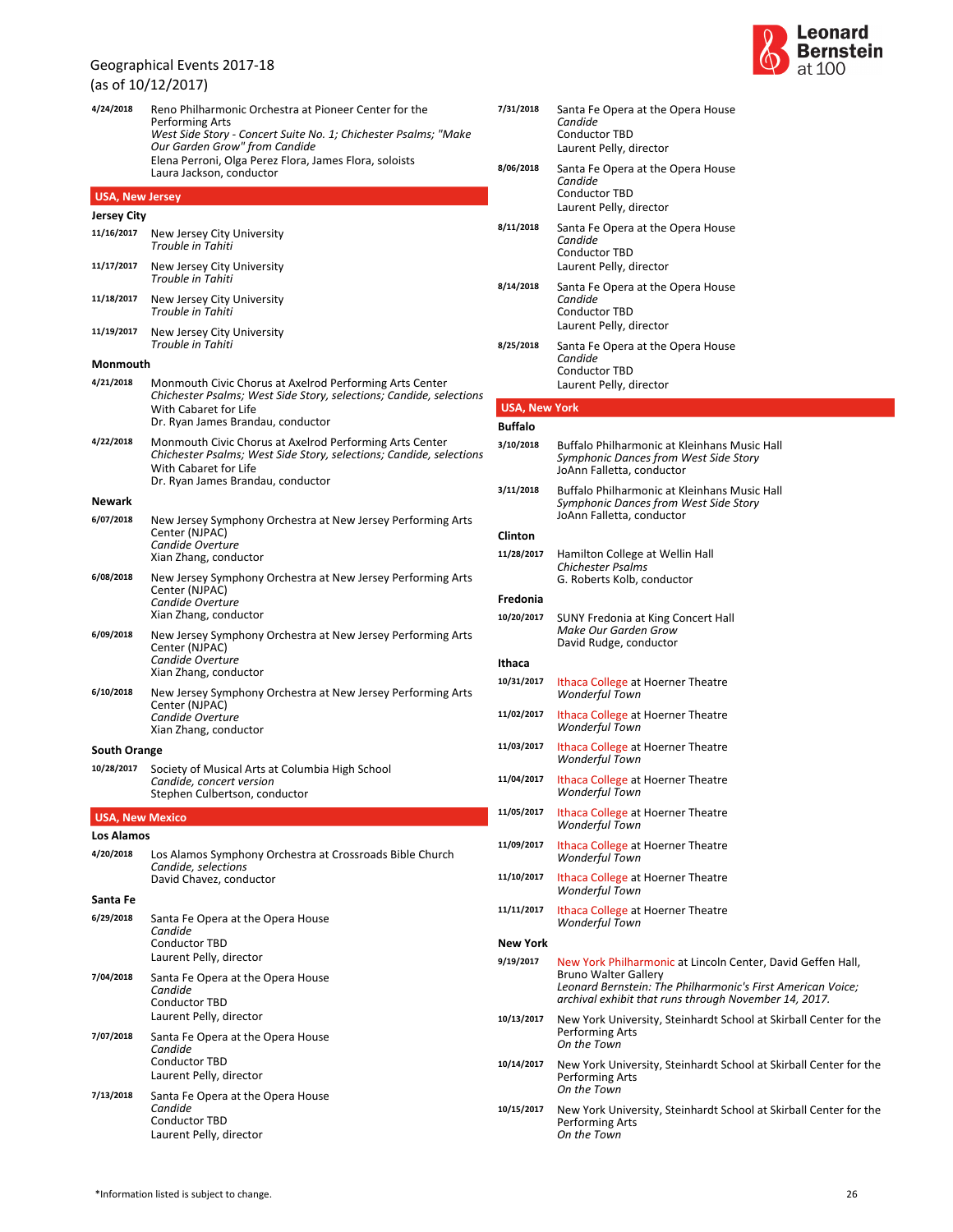(as of 10/12/2017)

|            | (as of 10/12/2017)                                                                                                                                                                                                          |
|------------|-----------------------------------------------------------------------------------------------------------------------------------------------------------------------------------------------------------------------------|
| 10/19/2017 | 92nd Street Y at S Building, Room S251<br>Leonard Bernstein on Music; class on Bernstein's lectures.; Session<br>3 of 11<br>Louis Rosen, instructor                                                                         |
| 10/19/2017 | American Ballet Theater at Lincoln Center, Koch Theater<br>Serenade<br>Ormsby Wilkins, conductor<br>Alexei Ratmansky, choreographer                                                                                         |
| 10/21/2017 | American Ballet Theater at Lincoln Center, Koch Theater<br>Serenade<br>Ormsby Wilkins, conductor<br>Alexei Ratmansky, choreographer                                                                                         |
| 10/23/2017 | Ensemble Connect at Carnegie Hall, Weill Recital Hall<br>Sonata for Clarinet and Piano<br>Yoonah Kim, clarinet; Lee Dionne or Mika Sasaki, piano                                                                            |
| 10/24/2017 | Jamie Bernstein, Amy Burton, John Musto, Michael Boriskin at<br>Lincoln Center<br>Late Night with LB                                                                                                                        |
| 10/24/2017 | Jewish Museum of Vienna at Austrian Cultural Center<br>Exhibit Announcement Event                                                                                                                                           |
| 10/25/2017 | New York Philharmonic at Lincoln Center, David Geffen Hall<br>Symphony No. 1: Jeremiah; Serenade<br>Joshua Bell, violin; Kelley O'Connor, mezzo<br>Alan Gilbert, conductor                                                  |
| 10/26/2017 | 92nd Street Y<br>Bernstein on Conducting and Prelude, Fugue and Riffs; class<br>session<br>Louis Rosen, instructor                                                                                                          |
| 10/26/2017 | 92nd Street Y at S Building, Room S251<br>Leonard Bernstein on Music; class on Bernstein's lectures.; Session<br>4 of 11<br>Louis Rosen, instructor                                                                         |
| 10/26/2017 | New York Philharmonic at Lincoln Center, David Geffen Hall<br>Symphony No. 1: Jeremiah; Serenade<br>Joshua Bell, violin; Kelley O'Connor, mezzo<br>Alan Gilbert, conductor                                                  |
| 10/27/2017 | American Ballet Theater at Lincoln Center, Koch Theater<br>Serenade<br>Ormsby Wilkins, conductor<br>Alexei Ratmansky, choreographer                                                                                         |
| 10/27/2017 | New York Philharmonic at Lincoln Center, David Geffen Hall<br>Symphony No. 1: Jeremiah; Serenade<br>Joshua Bell, violin; Kelley O'Connor, mezzo<br>Alan Gilbert, conductor                                                  |
| 10/28/2017 | New York Philharmonic at Lincoln Center, David Geffen Hall<br>Symphony No. 1: Jeremiah; Serenade<br>Joshua Bell, violin; Kelley O'Connor, mezzo<br>Alan Gilbert, conductor                                                  |
| 10/29/2017 | American Ballet Theater at Lincoln Center, Koch Theater<br>Serenade<br>Ormsby Wilkins, conductor<br>Alexei Ratmansky, choreographer                                                                                         |
| 10/29/2017 | Chamber Music Society of Lincoln Center at Lincoln Center, Alice<br>Tully Hall<br>Arias & Barcarolles (piano)<br>Tamara Mumford, mezzo; Nathan Gunn, baritone; Sebastian<br>Knauer & Anne-Marie McDermott, piano four hands |
| 10/31/2017 | New York Philharmonic at Lincoln Center, David Geffen Hall<br>Symphony No. 1: Jeremiah; Serenade<br>Joshua Bell, violin; Kelley O'Connor, mezzo<br>Alan Gilbert, conductor                                                  |
| 11/02/2017 | 92nd Street Y at S Building, Room S251<br>Leonard Bernstein on Music; class on Bernstein's lectures.; Session<br>5 of 11<br>Louis Rosen, instructor                                                                         |
| 11/02/2017 | New York Philharmonic at Lincoln Center, David Geffen Hall<br>Symphony No. 2: Age of Anxiety; Prelude, Fugue & Riffs<br>Anthony McGill, clarinet; Makoto Ozone, piano<br>Alan Gilbert, conductor                            |
| 11/03/2017 | New York Philharmonic at Lincoln Center, David Geffen Hall<br>Symphony No. 2: Age of Anxiety; Prelude, Fugue & Riffs<br>Anthony McGill, clarinet; Makoto Ozone, piano                                                       |



| 11/04/2017 | New York Philharmonic at Lincoln Center, David Geffen Hall<br>Symphony No. 2: Age of Anxiety; Prelude, Fugue & Riffs<br>Anthony McGill, clarinet: Makoto Ozone, piano<br>Alan Gilbert, conductor                      |
|------------|-----------------------------------------------------------------------------------------------------------------------------------------------------------------------------------------------------------------------|
| 11/07/2017 | American Composers Orchestra at Jazz at Lincoln Center, Rose                                                                                                                                                          |
|            | Hall<br>Sonata for Clarinet and Piano (orchestral version)<br>Derek Bermel, clarinet                                                                                                                                  |
|            | Dennis Russell Davies, conductor                                                                                                                                                                                      |
| 11/07/2017 | New York Festival of Song at Kaufman Music Center<br>Take Care of This House: A Bernstein Celebration; Songfest (small<br>orchestration)                                                                              |
|            | Chelsea Shepard, soprano; Annie Rosen and Lucia Bradford,<br>mezzos; Miles Mykkanen, tenor; Justin Allen, baritone; Adrian<br>Rosas, bass-baritone; Michael Barrett and Steven Blier, pianists;<br>percussionists TBD |
| 11/09/2017 | 92nd Street Y at S Building, Room S251<br>Leonard Bernstein on Music; class on Bernstein's lectures.; Session<br>6 of 11                                                                                              |
| 11/09/2017 | Louis Rosen, instructor                                                                                                                                                                                               |
|            | Jazz at Lincoln Center at Rose Theater<br>Leonard Bernstein at 100<br>Wynton Marsalis, trumpet                                                                                                                        |
| 11/09/2017 | New York Philharmonic at Lincoln Center, David Geffen Hall                                                                                                                                                            |
|            | Symphony No. 3: Kaddish<br>Tamara Wilson, soprano; Jeremy Irons, speaker<br>Leonard Slatkin, conductor                                                                                                                |
| 11/10/2017 | Jazz at Lincoln Center at Rose Theater                                                                                                                                                                                |
|            | Leonard Bernstein at 100<br>Wynton Marsalis, trumpet                                                                                                                                                                  |
| 11/11/2017 | Jazz at Lincoln Center at Rose Theater                                                                                                                                                                                |
|            | Leonard Bernstein at 100<br>Wynton Marsalis, trumpet                                                                                                                                                                  |
| 11/11/2017 | New York Philharmonic at Lincoln Center, David Geffen Hall                                                                                                                                                            |
|            | Symphony No. 3: Kaddish<br>Tamara Wilson, soprano; Jeremy Irons, speaker<br>Leonard Slatkin, conductor                                                                                                                |
| 11/11/2017 | New York Philharmonic at Lincoln Center, David Geffen Hall<br>Young People's Concert Inspirations and Tributes: Celebrating<br>Leonard Bernstein<br>Leonard Slatkin, conductor                                        |
| 11/11/2017 | New York Philharmonic at Lincoln Center, David Rubenstein                                                                                                                                                             |
|            | Atrium<br>Inside the Orchestra: Working with Bernstein; Philharmonic                                                                                                                                                  |
|            | musicians, past and present, reflect on Bernstein as a conductor<br>and colleague<br>Barbara Haws, moderator                                                                                                          |
| 11/14/2017 | New York Philharmonic at Lincoln Center, David Geffen Hall                                                                                                                                                            |
|            | Symphony No. 3: Kaddish<br>Tamara Wilson, soprano; Jeremy Irons, speaker                                                                                                                                              |
|            | Leonard Slatkin, conductor                                                                                                                                                                                            |
| 11/16/2017 | 92nd Street Y<br>Bernstein and Elia Kazan: On the Waterfront; class session<br>Louis Rosen, instructor                                                                                                                |
| 11/16/2017 | 92nd Street Y at S Building, Room S251<br>Leonard Bernstein on Music; class on Bernstein's lectures.; Session<br>7 of 11                                                                                              |
|            | Louis Rosen, instructor                                                                                                                                                                                               |
| 11/16/2017 | The Juilliard School at Lincoln Center, Alice Tully Hall<br>Symphonic Dances from West Side Story<br>Adam Glaser, conductor                                                                                           |
| 11/30/2017 | 92nd Street Y at S Building, Room S251<br>Leonard Bernstein on Music; class on Bernstein's lectures.; Session<br>8 of 11                                                                                              |
|            | Louis Rosen, instructor                                                                                                                                                                                               |
| 12/07/2017 | 92nd Street Y at S Building, Room S251<br>Leonard Bernstein on Music; class on Bernstein's lectures.; Session<br>9 of 11<br>Louis Rosen, instructor                                                                   |
| 12/08/2017 | Philadelphia Orchestra at Carnegie Hall                                                                                                                                                                               |
|            | Serenade<br>Hilary Hahn, violin<br>Yannick Nezet-Seguin, conductor                                                                                                                                                    |

Alan Gilbert, conductor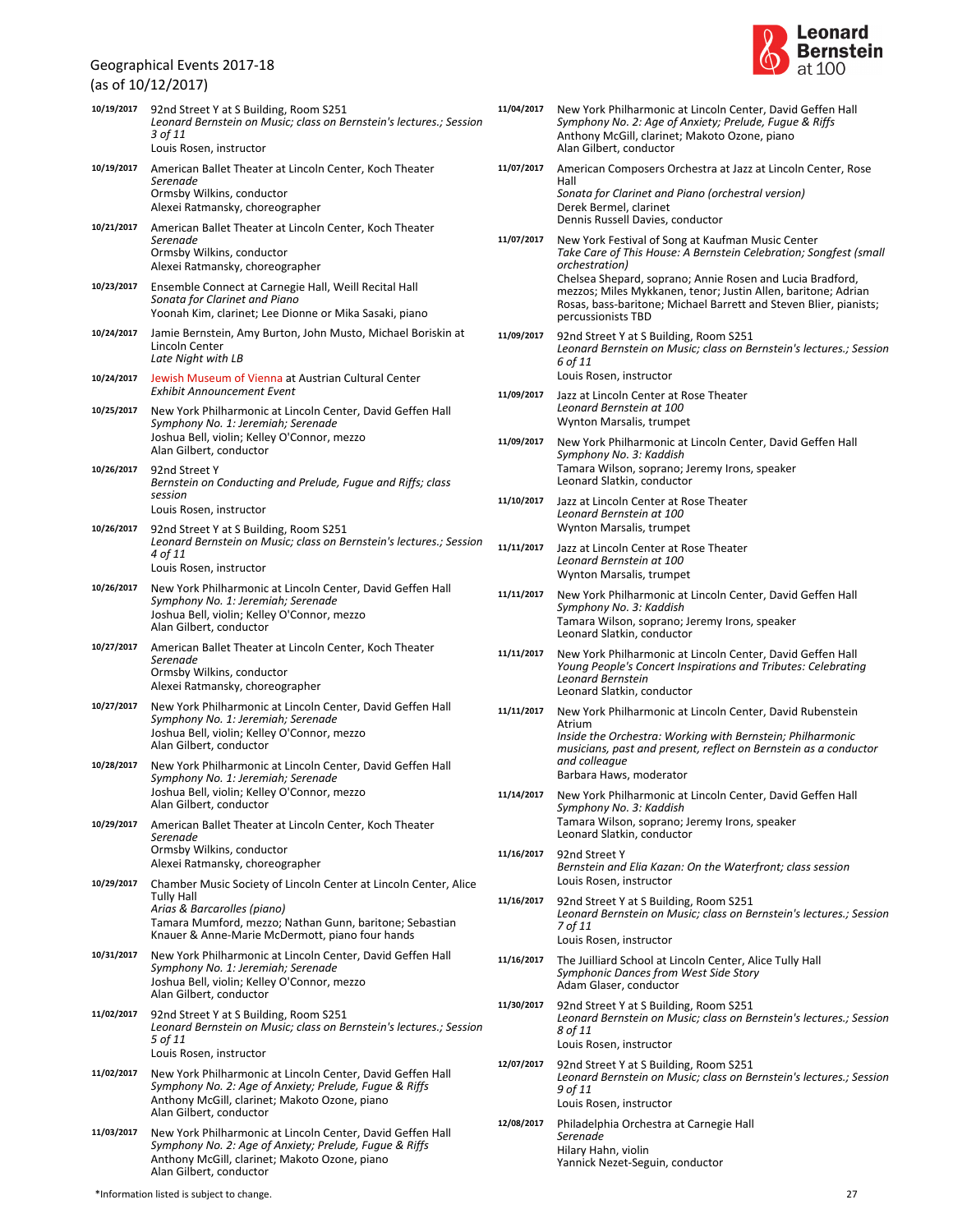(as of 10/12/2017)

| 12/09/2017 | Grammy Exhibition at the New York Public Library for the<br>Performing Arts, Lincoln Center<br>Will run through 3/24/2018                                                                                                                                                                                           |
|------------|---------------------------------------------------------------------------------------------------------------------------------------------------------------------------------------------------------------------------------------------------------------------------------------------------------------------|
| 12/11/2017 | New York Festival of Song at CUNY Graduate Center, Elebash Hall<br>Leonard Bernstein Marathon Concert<br>Alexander Bernstein, narrator; Michael Barrett, Justin Snyder,<br>Leann Osterkamp, and Lara Downes, pianists; Carla Dirlikov, Amy<br>Owens, Shea Owens, and others TBD, vocalists; Paula Robison,<br>flute |
| 12/14/2017 | 92nd Street Y<br>The Making of West Side Story; class session<br>Louis Rosen, instructor                                                                                                                                                                                                                            |
| 12/14/2017 | 92nd Street Y at S Building, Room S251<br>Leonard Bernstein on Music; class on Bernstein's lectures.; Session<br>10 of 11<br>Louis Rosen, instructor                                                                                                                                                                |
| 12/21/2017 | 92nd Street Y at S Building, Room S251<br>Leonard Bernstein on Music; class on Bernstein's lectures.; Session<br>11 of 11<br>Louis Rosen, instructor                                                                                                                                                                |
| 12/31/2017 | New York Philharmonic at Lincoln Center, David Geffen Hall<br>Selections from On the Town, Wonderful Town, West Side Story,<br>and Candide<br>Bramwell Tovey, conductor                                                                                                                                             |
| 1/19/2018  | New York City Ballet at Lincoln Center, Koch Theater<br>Candide Overture; Fancy Free<br>Peter Martins, Ballet Master in Chief                                                                                                                                                                                       |
| 1/24/2018  | New York City Ballet at Lincoln Center, Koch Theater<br><b>Fancy Free</b><br>Peter Martins, Ballet Master in Chief<br>Jerome Robbins, choreographer                                                                                                                                                                 |
| 1/28/2018  | Broadway Playhouse at Kaufman Music Center<br>Children learn about American musical writers; featuring songs<br>from On the Town, West Side Story, Candide, and Wonderful Town                                                                                                                                      |
| 1/28/2018  | Marilyn Horne Song Celebration at Carnegie Hall, Zankel Hall<br>Nicole Cabell and Susanna Phillips, sopranos; Beste Kalender and<br>Isabel Leonard, mezzos; Leonardo Capalbo and Russell Thomas,<br>tenors; Lester Lynch and Edward Parks, baritones; Warren Jones<br>and Martin Katz, piano                        |
| 1/28/2018  | New York City Ballet at Lincoln Center, Koch Theater<br><b>Fancy Free</b><br>Peter Martins, Ballet Master in Chief<br>Jerome Robbins, choreographer                                                                                                                                                                 |
| 1/30/2018  | New York City Ballet at Lincoln Center, Koch Theater<br><b>Fancy Free</b><br>Peter Martins, Ballet Master in Chief<br>Jerome Robbins, choreographer                                                                                                                                                                 |
| 1/31/2018  | New York City Ballet at Lincoln Center, Koch Theater<br><b>Fancy Free</b><br>Peter Martins, Ballet Master in Chief<br>Jerome Robbins, choreographer                                                                                                                                                                 |
| 2/07/2018  | Lara Downes at National Sawdust<br>Anniversaries Project                                                                                                                                                                                                                                                            |
| 2/22/2018  | New York Philharmonic at Lincoln Center, David Geffen Hall<br>Symphonic Dances from West Side Story<br>Joshua Gersen, conductor                                                                                                                                                                                     |
| 2/23/2018  | New York Philharmonic at Lincoln Center, David Geffen Hall<br>Symphonic Dances from West Side Story<br>Joshua Gersen, conductor                                                                                                                                                                                     |
| 2/24/2018  | 92nd Street Y<br>Lenny's Lyricists: The Lyrics of Leonard Bernstein; part of the "Lyrics<br>and Lyricists" series.                                                                                                                                                                                                  |
| 2/24/2018  | New York Philharmonic at Lincoln Center, David Geffen Hall<br>Symphonic Dances from West Side Story<br>Joshua Gersen, conductor                                                                                                                                                                                     |
| 2/25/2018  | 92nd Street Y<br>Lenny's Lyricists: The Lyrics of Leonard Bernstein                                                                                                                                                                                                                                                 |
| 2/25/2018  | Film Society of Lincoln Center at Walter Reade Theater<br>Music on Film Series: Leonard Bernstein conducts Shostakovich's<br>5th Symphony                                                                                                                                                                           |



| 2/25/2018 | New York Philharmonic Archives at Lincoln Center, David<br>Rubenstein Atrium<br>Mahler Marathon; a 13-hour expedition through Bernstein's<br>complete Mahler symphony recordings |
|-----------|----------------------------------------------------------------------------------------------------------------------------------------------------------------------------------|
| 2/25/2018 | The Choir of Trinity Wall Street and NOVUS NY Brass at Trinity<br>Church<br>Chichester Psalms<br>Julian Wachner, conductor                                                       |
| 2/26/2018 | 92nd Street Y<br>Lenny's Lyricists: The Lyrics of Leonard Bernstein                                                                                                              |
| 3/13/2018 | Curtis Institute/Opera Philadelphia at Hunter College, Kaye<br>Playhouse<br>A Quiet Place, chamber version<br>Corrado Rovaris, conductor<br>Daniel Fish, director                |
| 3/22/2018 | International Contemporary Ensemble at New York Public Library<br>for the Performing Arts, Bruno Walter Auditorium<br>Lecture-Performance about the Norton Lectures              |
| 4/10/2018 | Philadelphia Orchestra at Carnegie Hall<br>Chichester Psalms<br>With the Westminster Symphonic Choir and Community Voices of<br>Philadelphia<br>Yannick Nezet-Seguin, conductor  |
| 4/11/2018 | Boston Symphony Orchestra at Carnegie Hall<br>Symphony No. 2: Age of Anxiety<br>Jean-Yves Thibaudet, piano<br>Andris Nelsons, conductor                                          |
| 4/12/2018 | NOVUS NY at Trinity Church, St. Paul's Chapel<br>TOTAL EMBRACE: Leonard Bernstein at 100 Series; Songfest (small<br>orchestration)<br>Julian Wachner, conductor                  |
| 4/18/2018 | Orchestra of St. Luke's at Carnegie Hall<br>Candide, concert version<br>Erin Morley, soprano (Cunegonde)<br>Rob Fisher, conductor                                                |
| 4/19/2018 | NOVUS NY at Trinity Church, St. Paul's Chapel<br>TOTAL EMBRACE: Leonard Bernstein at 100 Series; La Bonne<br>Cuisine & I Hate Music<br>Julian Wachner, conductor                 |
| 4/29/2018 | Los Angeles Philharmonic w/ LA Master Chorale at Lincoln Center,<br>David Geffen Hall<br>Chichester Psalms<br>Gustavo Dudamel, conductor                                         |
| 5/03/2018 | New York City Ballet at Lincoln Center, Koch Theater<br>Facsimile; premiere performance<br>Justin Peck, choreographer                                                            |
| 5/05/2018 | New York City Ballet at Lincoln Center, Koch Theater<br>Facsimile; Fancy Free; Dybbuk; West Side Story Suite<br>Justin Peck, choreographer (Facsimile only)                      |
| 5/05/2018 | New York City Ballet at Lincoln Center, Koch Theater<br>Facsimile; Fancy Free; Dybbuk; West Side Story Suite<br>Justin Peck, choreographer (Facsimile only)                      |
| 5/06/2018 | New York City Ballet at Lincoln Center, Koch Theater<br>Facsimile<br>Justin Peck, choreographer                                                                                  |
| 5/08/2018 | New York City Ballet at Lincoln Center, Koch Theater<br>Fancy Free; Dybbuk; West Side Story Suite<br>Jerome Robbins, choreographer                                               |
| 5/10/2018 | New York City Ballet at Lincoln Center, Koch Theater<br>Facsimile<br>Justin Peck, choreographer                                                                                  |
| 5/10/2018 | NOVUS NY at Trinity Church, St. Paul's Chapel<br>TOTAL EMBRACE: Leonard Bernstein at 100 Series; Arias &<br>Barcarolles (arr. Coughlin)<br>Julian Wachner, conductor             |
| 5/12/2018 | New York City Ballet at Lincoln Center, Koch Theater<br>Facsimile<br>Justin Peck, choreographer                                                                                  |
| 5/13/2018 | New York City Ballet at Lincoln Center, Koch Theater<br>Facsimile<br>Justin Peck, choreographer                                                                                  |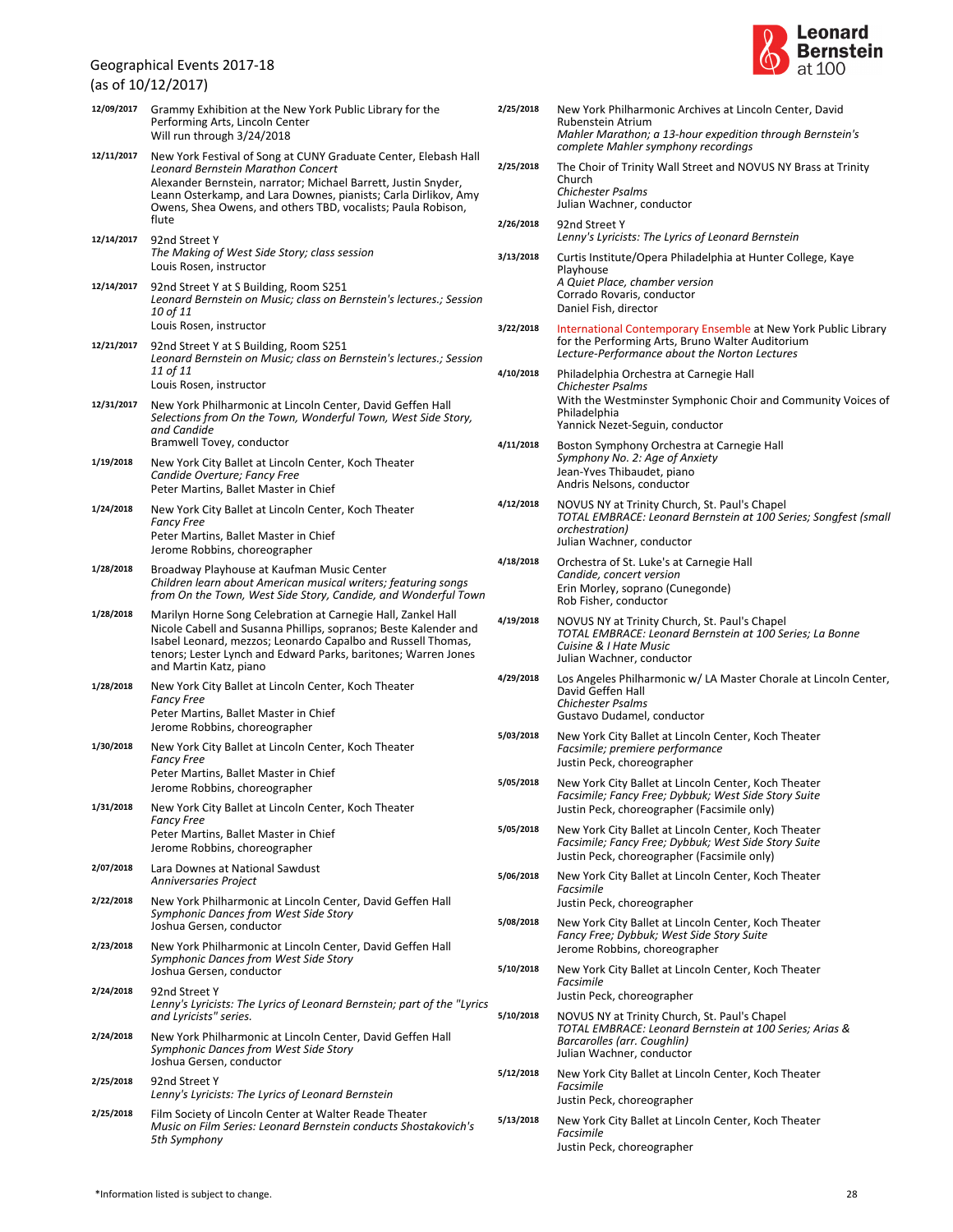(as of 10/12/2017)

|                         | (as of IU/IZ/Z0I7)                                                                                                                                                                                                |  |  |  |
|-------------------------|-------------------------------------------------------------------------------------------------------------------------------------------------------------------------------------------------------------------|--|--|--|
| 5/19/2018               | Symphony Space<br>Wall to Wall Bernstein; a day-long event with vocal performances,<br>dance events, film screenings, conversations, and more.                                                                    |  |  |  |
| 5/20/2018               | New York City Ballet at Lincoln Center, Koch Theater<br>Fancy Free; Dybbuk; West Side Story Suite<br>Jerome Robbins, choreographer                                                                                |  |  |  |
| 5/24/2018               | NOVUS NY at Trinity Church, St. Paul's Chapel<br>TOTAL EMBRACE: Leonard Bernstein at 100 Series; Halil; Serenade<br>Julian Wachner, conductor                                                                     |  |  |  |
| 5/31/2018               | <b>NOVUS NY at Trinity Church</b><br>TOTAL EMBRACE: Leonard Bernstein at 100 Series; Dybbuk, Suite<br>#2<br>Julian Wachner, conductor                                                                             |  |  |  |
| 6/01/2018               | NOVUS NY at Trinity Church<br>TOTAL EMBRACE: Leonard Bernstein at 100 Series; Anniversaries<br>for Orchestra<br>Julian Wachner, conductor                                                                         |  |  |  |
| 6/02/2018               | Lara Downes at Trinity Church<br>TOTAL EMBRACE: Leonard Bernstein at 100 Series; Anniversaries<br>Project<br>Julian Wachner, conductor                                                                            |  |  |  |
| 6/02/2018               | The Choir of Trinity Wall Street; Downtown Voices; Trinity Youth<br>Chorus; NOVUS NY at Trinity Church<br>TOTAL EMBRACE: Leonard Bernstein at 100 Series; Symphony No.<br>3: Kaddish<br>Julian Wachner, conductor |  |  |  |
| <b>Port Washington</b>  |                                                                                                                                                                                                                   |  |  |  |
| 3/03/2018               | Landmark on Main St: Bill Charlap Trio at Jeanne Rimsky Theater<br>Somewhere: The Songs of Leonard Bernstein                                                                                                      |  |  |  |
| Rochester               |                                                                                                                                                                                                                   |  |  |  |
| 3/01/2018               | Rochester Philharmonic<br>Symphony No. 2: Age of Anxiety<br>Misha Dichter, piano<br>Ward Stare, conductor                                                                                                         |  |  |  |
| 3/03/2018               | Rochester Philharmonic<br>Symphony No. 2: Age of Anxiety<br>Misha Dichter, piano<br>Ward Stare, conductor                                                                                                         |  |  |  |
| <b>Rockville Centre</b> |                                                                                                                                                                                                                   |  |  |  |
| 5/12/2018               | <b>Molloy College</b><br>On the Town                                                                                                                                                                              |  |  |  |
| 5/13/2018               | <b>Molloy College</b><br>On the Town                                                                                                                                                                              |  |  |  |
|                         | <b>USA, North Carolina</b>                                                                                                                                                                                        |  |  |  |
| Charlotte<br>3/23/2018  | Charlotte Symphony at Belk Theater<br>Symphony No. 1: Jeremiah; On the Waterfront, Symphonic Suite;<br>Symphonic Dances from West Side Story<br>Kelley O'Connor, mezzo<br>Christopher Warren-Green, conductor     |  |  |  |
| 3/24/2018               | Charlotte Symphony at Belk Theater<br>Symphony No. 1 (Jeremiah); On the Waterfront, Symphonic Suite;<br>Symphonic Dances from West Side Story<br>Kelley O'Connor, mezzo<br>Christopher Warren-Green, conductor    |  |  |  |
| Raleigh                 |                                                                                                                                                                                                                   |  |  |  |
| 1/26/2018               | North Carolina Symphony<br><b>Fancy Free; Serenade</b><br>Philippe Quint, violin<br>Grant Llewellyn, conductor                                                                                                    |  |  |  |
| 1/27/2018               | North Carolina Symphony<br>Fancy Free; Serenade<br>Philippe Quint, violin<br>Grant Llewellyn, conductor                                                                                                           |  |  |  |
| 2/09/2018               | North Carolina Symphony<br><b>Chichester Psalms</b><br>Grant Llewellyn, conductor                                                                                                                                 |  |  |  |
| 2/10/2018               | North Carolina Symphony<br>Chichester Psalms                                                                                                                                                                      |  |  |  |



| Jamestown            |                                                                                                                                |  |  |
|----------------------|--------------------------------------------------------------------------------------------------------------------------------|--|--|
| 11/02/2017           | University of Jamestown<br>On the Town                                                                                         |  |  |
| 11/03/2017           | University of Jamestown<br>On the Town                                                                                         |  |  |
| 11/04/2017           | University of Jamestown<br>On the Town                                                                                         |  |  |
| USA, Ohio            |                                                                                                                                |  |  |
| Cincinnati           |                                                                                                                                |  |  |
| 11/16/2017           | University of Cincinnati at Patricia Corbett Theater<br>Candide; New York City Opera House version<br>Mark Gibson, conductor   |  |  |
| 11/17/2017           | University of Cincinnati at Patricia Corbett Theater<br>Candide; New York City Opera House version<br>Mark Gibson, conductor   |  |  |
| 11/18/2017           | University of Cincinnati at Patricia Corbett Theater<br>Candide; New York City Opera House version<br>Mark Gibson, conductor   |  |  |
| 11/19/2017           | University of Cincinnati at Patricia Corbett Theater<br>Candide; New York City Opera House version<br>Mark Gibson, conductor   |  |  |
| 2/23/2018            | Cincinnati Symphony Orchestra<br>Serenade<br>Simone Lamsma, violin<br>Juraj Valucha, conductor                                 |  |  |
| 2/24/2018            | Cincinnati Symphony Orchestra<br>Serenade<br>Simone Lamsma, violin<br>Juraj Valucha, conductor                                 |  |  |
| 3/15/2018            | Cincinnati Ballet at Aronoff Center<br><b>Fancy Free</b>                                                                       |  |  |
| 3/16/2018            | Cincinnati Ballet at Aronoff Center<br><b>Fancy Free</b>                                                                       |  |  |
| 3/17/2018            | Cincinnati Ballet at Aronoff Center<br><b>Fancy Free</b>                                                                       |  |  |
| 3/18/2018            | Cincinnati Ballet at Aronoff Center<br><b>Fancy Free</b>                                                                       |  |  |
| 4/20/2018            | Cincinnati Symphony Orchestra<br>On the Town, Three Dance Episodes; Divertimento for Orchestra<br>Cristian Macelaru, conductor |  |  |
| 4/21/2018            | Cincinnati Symphony Orchestra<br>On the Town, Three Dance Episodes; Divertimento for Orchestra<br>Cristian Macelaru, conductor |  |  |
| 4/27/2018            | Cincinnati Symphony Orchestra at Music Hall<br>West Side Story, Film with Live Orchestra<br>Conductor TBD                      |  |  |
| 4/28/2018            | Cincinnati Symphony Orchestra at Music Hall<br>West Side Story, Film with Live Orchestra<br>Conductor TBD                      |  |  |
| 4/29/2018            | Cincinnati Symphony Orchestra at Music Hall<br>West Side Story, Film with Live Orchestra<br><b>Conductor TBD</b>               |  |  |
| Columbus             |                                                                                                                                |  |  |
| 3/08/2018            | The Ohio State University at Weigel Auditorium<br>Candide                                                                      |  |  |
| 3/09/2018            | The Ohio State University at Weigel Auditorium<br>Candide                                                                      |  |  |
| <b>USA, Oklahoma</b> |                                                                                                                                |  |  |
| Oklahoma City        |                                                                                                                                |  |  |
| 4/20/2018            | <b>Olkahoma City University</b><br>On the Town                                                                                 |  |  |
| 4/21/2018            | <b>Olkahoma City University</b><br>On the Town                                                                                 |  |  |
| 4/22/2018            | <b>Olkahoma City University</b><br>On the Town                                                                                 |  |  |

**USA, Oregon**

Grant Llewellyn, conductor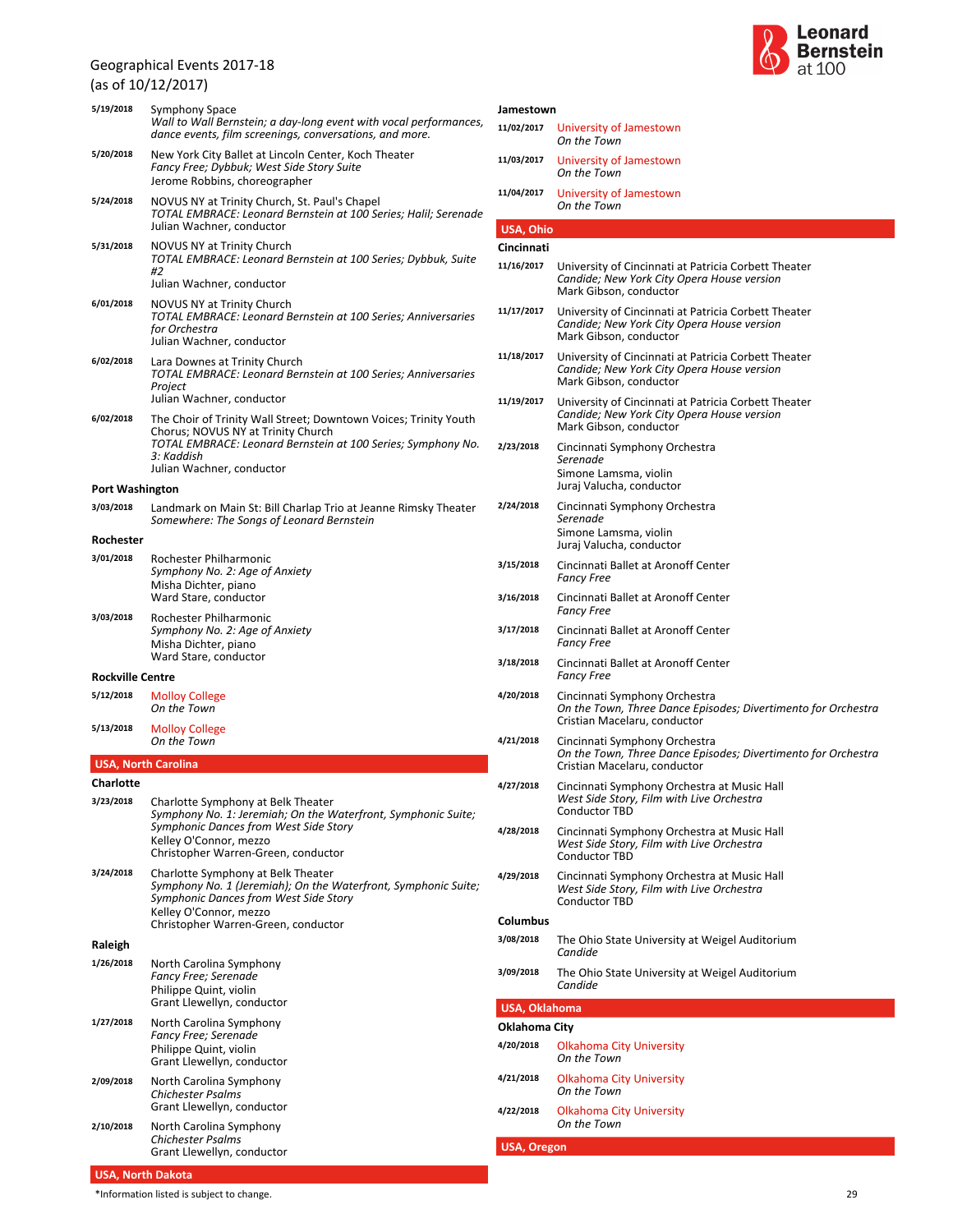(as of 10/12/2017)

| Portland<br>5/12/2018    | Oregon Symphony at Arlene Schnitzer Concert Hall<br>Serenade<br>Joshua Bell, violin<br>Carlos Kalmar, conductor                                                                | 2/04/2018         | Philly Pops at the Kimmel Center<br>Lenny's Revolution: Selections from Candide, Wonderfu<br>Trouble in Tahiti, On the Town, Divertimento, Mass, and<br>Story<br>Lisa Vroman, vocalist |
|--------------------------|--------------------------------------------------------------------------------------------------------------------------------------------------------------------------------|-------------------|----------------------------------------------------------------------------------------------------------------------------------------------------------------------------------------|
| 5/13/2018                | Oregon Symphony at Arlene Schnitzer Concert Hall<br>Serenade<br>Joshua Bell, violin                                                                                            | 3/07/2018         | David Charles Abell, conductor<br>Curtis Institute/Opera Philadelphia at Kimmel Center, F<br>Theater<br>A Quiet Place, chamber version                                                 |
| 5/14/2018                | Carlos Kalmar, conductor<br>Oregon Symphony at Arlene Schnitzer Concert Hall<br>Serenade<br>Joshua Bell, violin                                                                |                   | Corrado Rovaris, conductor<br>Daniel Fish, director<br>David Zinn                                                                                                                      |
|                          | Carlos Kalmar, conductor                                                                                                                                                       | 3/09/2018         | Curtis Institute/Opera Philadelphia at Kimmel Center, F<br>Theater<br>A Quiet Place, chamber version                                                                                   |
| Salem<br>12/20/2017      | Salem Symphony at The Historic Elsinore Theatre<br>Candide Overture<br>Mark Watters, conductor                                                                                 |                   | Corrado Rovaris, conductor<br>Daniel Fish, director<br>David Zinn                                                                                                                      |
| <b>USA, Pennsylvania</b> |                                                                                                                                                                                | 3/11/2018         | Curtis Institute/Opera Philadelphia at Kimmel Center, F<br>Theater                                                                                                                     |
| Erie<br>4/14/2018        | Erie Philharmonic Orchestra at Warner Theatre                                                                                                                                  |                   | A Quiet Place, chamber version<br>Corrado Rovaris, conductor                                                                                                                           |
|                          | Candide, concert version<br>Daniel Meyer, conductor                                                                                                                            |                   | Daniel Fish, director<br>David Zinn                                                                                                                                                    |
| Johnstown                |                                                                                                                                                                                | 3/16/2018         | National Museum of American Jewish History<br>Bernstein Exhibition; on through 9/2/2018.                                                                                               |
| 10/21/2017               | Johnstown Symphony Orchestra at Pasquerilla Performing Arts<br>Center<br>On the Waterfront, Symphonic Suite<br>James Blachly, conductor                                        | 3/16/2018         | Philadelphia Orchestra at the Kimmel Center<br>Symphony No. 2: Age of Anxiety<br>Jean-Yves Thibaudet, piano                                                                            |
| Philadelphia             |                                                                                                                                                                                | 3/17/2018         | Yannick Nezet-Seguin, conductor<br>Philadelphia Orchestra at the Kimmel Center                                                                                                         |
| 10/13/2017               | Philadelphia Orchestra at the Kimmel Center<br>West Side Story, concert version<br>Isabel Leonard, Maria                                                                       |                   | Symphony No. 2: Age of Anxiety<br>Jean-Yves Thibaudet, piano<br>Yannick Nezet-Seguin, conductor                                                                                        |
| 10/14/2017               | Yannick Nézet-Séguin, conductor<br>Philadelphia Orchestra at the Kimmel Center<br>West Side Story, concert version<br>Isabel Leonard, Maria                                    | 3/18/2018         | Philadelphia Orchestra at the Kimmel Center<br>Symphony No. 2: Age of Anxiety<br>Jean-Yves Thibaudet, piano<br>Yannick Nezet-Seguin, conductor                                         |
| 10/15/2017               | Yannick Nézet-Séguin, conductor<br>Philadelphia Orchestra at the Kimmel Center<br>West Side Story, concert version                                                             | 4/05/2018         | Philadelphia Orchestra at the Kimmel Center<br><b>Chichester Psalms</b><br>Yannick Nezet-Seguin, conductor                                                                             |
| 12/07/2017               | Isabel Leonard, Maria<br>Yannick Nézet-Séguin, conductor                                                                                                                       | 4/06/2018         | Philadelphia Orchestra at the Kimmel Center<br><b>Chichester Psalms</b><br>Yannick Nezet-Seguin, conductor                                                                             |
|                          | Philadelphia Orchestra at the Kimmel Center<br>Serenade<br>Hilary Hahn, violin<br>Yannick Nezet-Seguin, conductor                                                              | 4/07/2018         | Philadelphia Orchestra at the Kimmel Center<br><b>Chichester Psalms</b><br>Yannick Nezet-Seguin, conductor                                                                             |
| 12/09/2017               | Philadelphia Orchestra at the Kimmel Center<br>Serenade<br>Hilary Hahn, violin                                                                                                 | 4/21/2018         | Jamie Bernstein, Amy Burton, John Musto, Michael Bor<br>National Museum of American Jewish History<br>Late Night with LB                                                               |
| 12/10/2017               | Yannick Nezet-Seguin, conductor<br>Philadelphia Orchestra at the Kimmel Center                                                                                                 | Pittsburgh        |                                                                                                                                                                                        |
|                          | Serenade<br>Hilary Hahn, violin<br>Yannick Nezet-Seguin, conductor                                                                                                             | 11/10/2017        | Pittsburgh Symphony at Heinz Hall<br>Selections from Candide, On the Town, and West Side S<br>Alli Mauzey and Hugh Panaro, soloists; with the Pittsbu                                  |
| 2/02/2018                | Philly Pops at the Kimmel Center<br>Lenny's Revolution: Selections from Candide, Wonderful Town,<br>Trouble in Tahiti, On the Town, Divertimento, Mass, and West Side<br>Story | 11/11/2017        | Symphony Orchestra Student Chorale<br>Conductor TBD<br>Pittsburgh Symphony at Heinz Hall<br>Selections from Candide, On the Town, and West Side S                                      |
|                          | Lisa Vroman, vocalist<br>David Charles Abell, conductor                                                                                                                        |                   | Alli Mauzey and Hugh Panaro, soloists; with the Pittsbu<br>Symphony Orchestra Student Chorale<br>Conductor TBD                                                                         |
| 2/03/2018                | Philadelphia Orchestra at the Kimmel Center<br>Bernstein: 100 Years Young<br>Jamie Bernstein, host<br>Kensho Watanabe, conductor                                               | 11/12/2017        | Pittsburgh Symphony at Heinz Hall<br>Selections from Candide, On the Town, and West Side S<br>Alli Mauzey and Hugh Panaro, soloists; with the Pittsbu                                  |
| 2/03/2018                | Philly Pops at the Kimmel Center<br>Lenny's Revolution: Selections from Candide, Wonderful Town,                                                                               |                   | Symphony Orchestra Student Chorale<br>Conductor TBD                                                                                                                                    |
|                          | Trouble in Tahiti, On the Town, Divertimento, Mass, and West Side<br>Story                                                                                                     | <b>Charleston</b> | <b>USA, South Carolina</b>                                                                                                                                                             |
|                          | Lisa Vroman, vocalist<br>David Charles Abell, conductor                                                                                                                        | 2/02/2018         | Charleston Symphony Orchestra at The Gaillard Center                                                                                                                                   |
|                          |                                                                                                                                                                                |                   | Prelude, Fugue & Riffs; Symphony No. 2: Age of Anxiety<br>Conrad Tao, piano                                                                                                            |



|      | 2/04/2018                  | Philly Pops at the Kimmel Center<br>Lenny's Revolution: Selections from Candide, Wonderful Town,<br>Trouble in Tahiti, On the Town, Divertimento, Mass, and West Side<br>Story<br>Lisa Vroman, vocalist<br>David Charles Abell, conductor |
|------|----------------------------|-------------------------------------------------------------------------------------------------------------------------------------------------------------------------------------------------------------------------------------------|
|      | 3/07/2018                  | Curtis Institute/Opera Philadelphia at Kimmel Center, Perelman<br>Theater<br>A Quiet Place, chamber version<br>Corrado Rovaris, conductor<br>Daniel Fish, director<br>David Zinn                                                          |
|      | 3/09/2018                  | Curtis Institute/Opera Philadelphia at Kimmel Center, Perelman<br>Theater<br>A Quiet Place, chamber version<br>Corrado Rovaris, conductor<br>Daniel Fish, director<br>David Zinn                                                          |
|      | 3/11/2018                  | Curtis Institute/Opera Philadelphia at Kimmel Center, Perelman<br>Theater<br>A Quiet Place, chamber version<br>Corrado Rovaris, conductor<br>Daniel Fish, director<br>David Zinn                                                          |
|      | 3/16/2018                  | National Museum of American Jewish History<br>Bernstein Exhibition; on through 9/2/2018.                                                                                                                                                  |
|      | 3/16/2018                  | Philadelphia Orchestra at the Kimmel Center<br>Symphony No. 2: Age of Anxiety<br>Jean-Yves Thibaudet, piano<br>Yannick Nezet-Seguin, conductor                                                                                            |
|      | 3/17/2018                  | Philadelphia Orchestra at the Kimmel Center<br>Symphony No. 2: Age of Anxiety<br>Jean-Yves Thibaudet, piano<br>Yannick Nezet-Seguin, conductor                                                                                            |
|      | 3/18/2018                  | Philadelphia Orchestra at the Kimmel Center<br>Symphony No. 2: Age of Anxiety<br>Jean-Yves Thibaudet, piano<br>Yannick Nezet-Seguin, conductor                                                                                            |
|      | 4/05/2018                  | Philadelphia Orchestra at the Kimmel Center<br><b>Chichester Psalms</b><br>Yannick Nezet-Seguin, conductor                                                                                                                                |
|      | 4/06/2018                  | Philadelphia Orchestra at the Kimmel Center<br>Chichester Psalms<br>Yannick Nezet-Seguin, conductor                                                                                                                                       |
|      | 4/07/2018                  | Philadelphia Orchestra at the Kimmel Center<br>Chichester Psalms<br>Yannick Nezet-Seguin, conductor                                                                                                                                       |
|      | 4/21/2018                  | Jamie Bernstein, Amy Burton, John Musto, Michael Boriskin at<br>National Museum of American Jewish History<br>Late Night with LB                                                                                                          |
|      | Pittsburgh                 |                                                                                                                                                                                                                                           |
|      | 11/10/2017                 | Pittsburgh Symphony at Heinz Hall<br>Selections from Candide, On the Town, and West Side Story<br>Alli Mauzey and Hugh Panaro, soloists; with the Pittsburgh<br>Symphony Orchestra Student Chorale<br>Conductor TBD                       |
| ide: | 11/11/2017                 | Pittsburgh Symphony at Heinz Hall<br>Selections from Candide, On the Town, and West Side Story<br>Alli Mauzey and Hugh Panaro, soloists; with the Pittsburgh<br>Symphony Orchestra Student Chorale<br>Conductor TBD                       |
|      | 11/12/2017                 | Pittsburgh Symphony at Heinz Hall<br>Selections from Candide, On the Town, and West Side Story<br>Alli Mauzey and Hugh Panaro, soloists; with the Pittsburgh<br>Symphony Orchestra Student Chorale<br>Conductor TBD                       |
| ide: | <b>USA, South Carolina</b> |                                                                                                                                                                                                                                           |
|      | Charleston                 |                                                                                                                                                                                                                                           |
|      | 2/02/2018                  | Charleston Symphony Orchestra at The Gaillard Center                                                                                                                                                                                      |

Ken Lam, conductor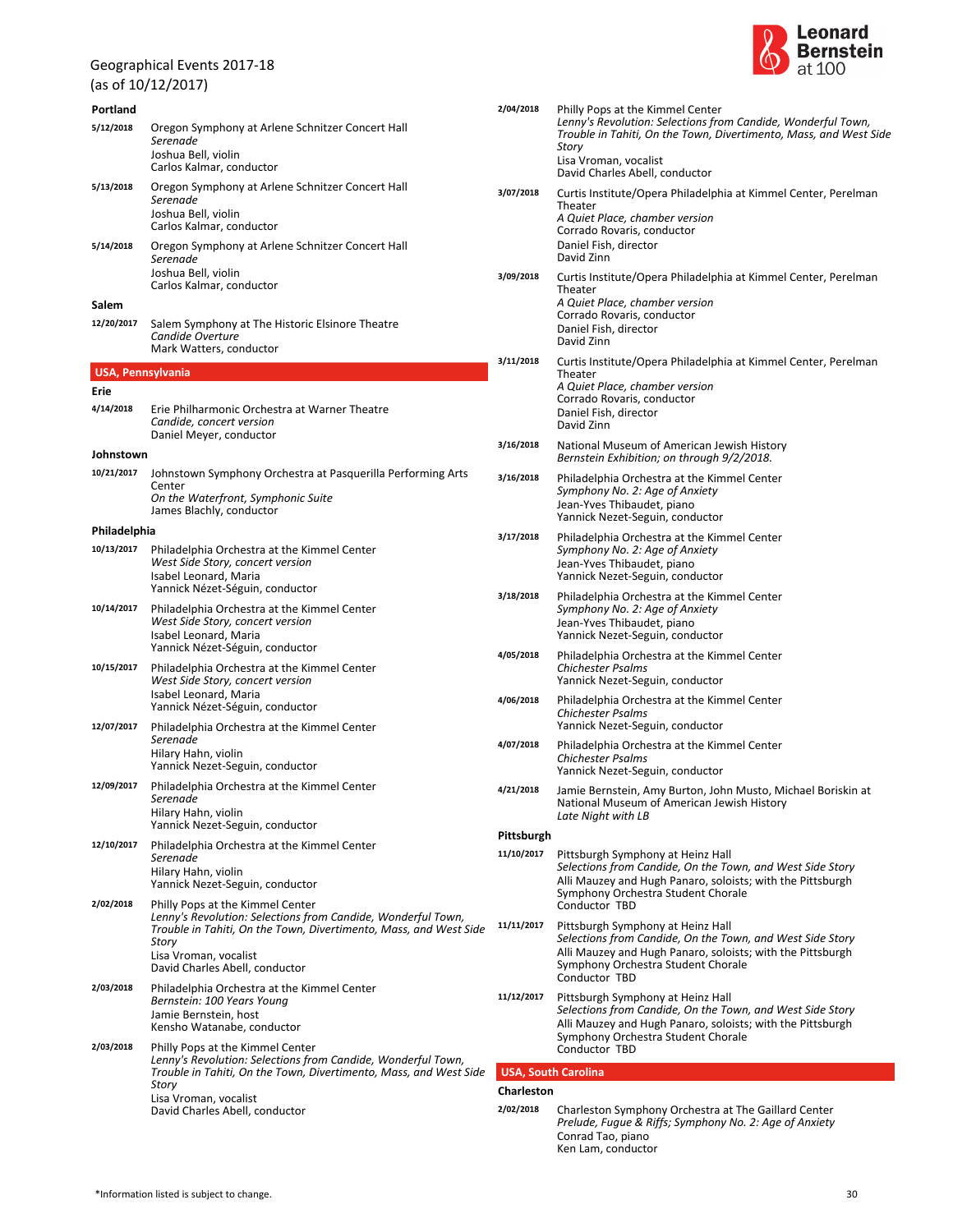### (as of 10/12/2017)

| 2/03/2018             | Charleston Symphony Orchestra at The Gaillard Center<br>Prelude, Fugue & Riffs; Symphony No. 2: Age of Anxiety<br>Conrad Tao, piano<br>Ken Lam. conductor                                                                       |
|-----------------------|---------------------------------------------------------------------------------------------------------------------------------------------------------------------------------------------------------------------------------|
| 2/18/2018             | Charleston Symphony Orchestra at The Gaillard Center<br>Candide Overture; West Side Story Concert Suite No. 1; Symphonic<br>Dances from West Side Story<br>Yuriy Bekker, conductor                                              |
| Columbia              |                                                                                                                                                                                                                                 |
| 3/02/2018             | University of South Carolina at Koger Center for the Performing<br>Arts<br>Mass<br>Scott Weiss, conductor; Neil Casey, assistant conductor<br>Ellen Douglas Schlaefer, stage director; Alicia Walker, chorus<br>director/master |
| 3/03/2018             | University of South Carolina at Koger Center for the Performing<br>Arts<br>Mass<br>Scott Weiss, conductor; Neil Casey, assistant conductor<br>Ellen Douglas Schlaefer, stage director; Alicia Walker, chorus<br>director/master |
| 3/04/2018             | University of South Carolina at Koger Center for the Performing<br>Arts<br>Mass                                                                                                                                                 |
|                       | Scott Weiss, conductor; Neil Casey, assistant conductor<br>Ellen Douglas Schlaefer, stage director; Alicia Walker, chorus<br>director/master                                                                                    |
|                       | <b>USA, South Dakota</b>                                                                                                                                                                                                        |
| <b>Sioux Falls</b>    |                                                                                                                                                                                                                                 |
| 4/21/2018             | South Dakota Symphony at Washington Pavilion<br>Candide, concert version<br>Delta David Grier, conductor<br>Sara Burman-Schollmeyer, director                                                                                   |
| 4/22/2018             | South Dakota Symphony at Washington Pavilion<br>Candide, concert version<br>Delta David Grier, conductor<br>Sara Burman-Schollmeyer, director                                                                                   |
| <b>USA, Tennessee</b> |                                                                                                                                                                                                                                 |
| Chattanooga           |                                                                                                                                                                                                                                 |
| 4/26/2018             | Chattanooga Symphony at Tivoli Theatre<br>Serenade<br>Frank Almond, violin<br>Kayoko Dan, conductor                                                                                                                             |
| Memphis               |                                                                                                                                                                                                                                 |
| 2/24/2018             | Memphis Symphony<br>Serenade<br>Charles Yang, violin<br>Andres Cladera, conductor                                                                                                                                               |
| 2/25/2018             | Memphis Symphony<br>Serenade<br>Charles Yang, violin<br>Andres Cladera, conductor                                                                                                                                               |
| 3/03/2018             | Memphis Symphony at Cannon Center<br>Symphony No. 3: Kaddish; Chichester Psalms; Simple Song<br>Jamie Bernstein, narrator; Mary Boehlke-Wilson, soprano<br>Robert Moody, conductor                                              |
| 3/04/2018             | Memphis Symphony at GPAC<br>Symphony No. 3: Kaddish; Chichester Psalms; Simple Song<br>Jamie Bernstein, narrator; Mary Boehlke-Wilson, soprano<br>Robert Moody, conductor                                                       |
| <b>USA, Texas</b>     |                                                                                                                                                                                                                                 |
| Austin                |                                                                                                                                                                                                                                 |
| 11/05/2017            | Austin Civic Orchestra at ISD Performing Arts Center<br>West Side Story Overture<br>Lois Ferrari, conductor                                                                                                                     |
| 6/29/2018             | Austin Symphony Orchestra at Long Center, Dell Hall<br>Mass<br>Peter Bay, conductor                                                                                                                                             |

*Mass* Peter Bay, conductor **6/30/2018** Austin Symphony Orchestra at Long Center, Dell Hall



| <b>Fort Worth</b>  |                                                                                                                                                                                                                                                                                                                |  |  |  |
|--------------------|----------------------------------------------------------------------------------------------------------------------------------------------------------------------------------------------------------------------------------------------------------------------------------------------------------------|--|--|--|
| 4/06/2018          | Fort Worth Symphony at Bass Hall<br>Serenade                                                                                                                                                                                                                                                                   |  |  |  |
|                    | Augustin Hadelich, violin<br>Miguel Harth-Bedoya, conductor                                                                                                                                                                                                                                                    |  |  |  |
| 4/07/2018          | Fort Worth Symphony at Bass Hall<br>Serenade                                                                                                                                                                                                                                                                   |  |  |  |
|                    | Augustin Hadelich, violin<br>Miguel Harth-Bedoya, conductor                                                                                                                                                                                                                                                    |  |  |  |
| <b>Forth Worth</b> |                                                                                                                                                                                                                                                                                                                |  |  |  |
| 11/16/2017         | Isabel Leonard at Kimbell Art Museum Piano Pavilion<br>Recital: All Bernstein Centennial Program                                                                                                                                                                                                               |  |  |  |
| Georgetown         |                                                                                                                                                                                                                                                                                                                |  |  |  |
| 3/06/2018          | Lara Downes at Southwestern University<br><b>Anniversaries Project</b>                                                                                                                                                                                                                                         |  |  |  |
| Houston            |                                                                                                                                                                                                                                                                                                                |  |  |  |
| 2/02/2018          | Houston Symphony at Jones Hall<br>Candide Overture<br>Fabien Gabel, conductor                                                                                                                                                                                                                                  |  |  |  |
| 2/03/2018          | Houston Symphony at Jones Hall<br>Candide Overture<br>Fabien Gabel, conductor                                                                                                                                                                                                                                  |  |  |  |
| 2/04/2018          | Houston Symphony at Jones Hall<br>Candide Overture<br>Fabien Gabel, conductor                                                                                                                                                                                                                                  |  |  |  |
| 3/29/2018          | Houston Symphony at Jones Hall<br>Symphony No. 2: Age of Anxiety<br>Jean-Yves Thibaudet, piano<br>Bramwell Tovey, conductor                                                                                                                                                                                    |  |  |  |
| 3/30/2018          | Houston Symphony at Jones Hall<br>Symphony No. 2: Age of Anxiety<br>Jean-Yves Thibaudet, piano<br>Bramwell Tovey, conductor                                                                                                                                                                                    |  |  |  |
| 3/31/2018          | Houston Symphony at Jones Hall<br>Symphony No. 2: Age of Anxiety<br>Jean-Yves Thibaudet, piano<br>Bramwell Tovey, conductor                                                                                                                                                                                    |  |  |  |
| 4/20/2018          | Houston Grand Opera at Wortham Theater Center<br>West Side Story<br>Andrea Carroll (Maria); Norman Reinhardt (Tony); Alicia Gianni<br>(Anita); Brian Vu (Riff)<br>Timothy Myers, conductor<br>Francesca Zambello, director<br>Peter J. Davidson, sets; Jessica Jahn, costumes; Mark McCullough,<br>Julio Monge |  |  |  |
| 4/22/2018          | Houston Grand Opera at Wortham Theater Center<br>West Side Story<br>Andrea Carroll (Maria); Norman Reinhardt (Tony); Alicia Gianni<br>(Anita); Brian Vu (Riff)<br>Timothy Myers, conductor<br>Francesca Zambello, director<br>Peter J. Davidson, sets; Jessica Jahn, costumes; Mark McCullough,<br>Julio Monge |  |  |  |
| 4/28/2018          | Houston Grand Opera at Wortham Theater Center<br>West Side Story<br>Andrea Carroll (Maria); Norman Reinhardt (Tony); Alicia Gianni<br>(Anita); Brian Vu (Riff)<br>Timothy Myers, conductor<br>Francesca Zambello, director<br>Peter J. Davidson, sets; Jessica Jahn, costumes; Mark McCullough,<br>Julio Monge |  |  |  |
|                    |                                                                                                                                                                                                                                                                                                                |  |  |  |

*West Side Story* Timothy Myers, conductor Andrea Carroll (Maria); Norman Reinhardt (Tony); Alicia Gianni (Anita); Brian Vu (Riff) Francesca Zambello, director **5/01/2018** Houston Grand Opera at Wortham Theater Center Peter J. Davidson, sets; Jessica Jahn, costumes; Mark McCullough, Julio Monge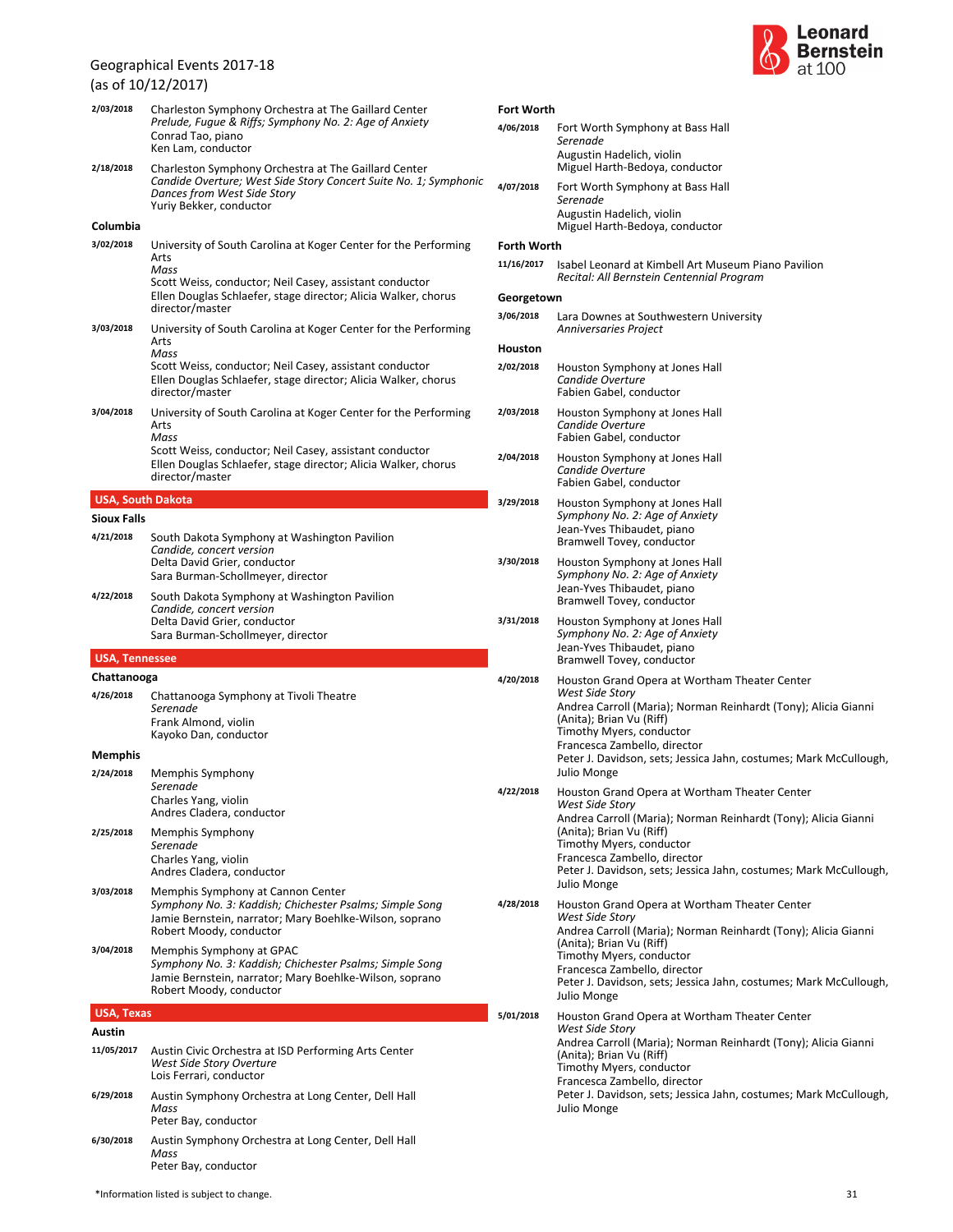### (as of 10/12/2017)

| 5/03/2018      | Houston Grand Opera at Wortham Theater Center<br>West Side Story                                                                                                                                                                                              |
|----------------|---------------------------------------------------------------------------------------------------------------------------------------------------------------------------------------------------------------------------------------------------------------|
|                | Andrea Carroll (Maria); Norman Reinhardt (Tony); Alicia Gianni<br>(Anita); Brian Vu (Riff)<br>Timothy Myers, conductor                                                                                                                                        |
|                | Francesca Zambello, director                                                                                                                                                                                                                                  |
|                | Peter J. Davidson, sets; Jessica Jahn, costumes; Mark McCullough,<br>Julio Monge                                                                                                                                                                              |
| 5/04/2018      | Houston Grand Opera at Wortham Theater Center<br>West Side Story                                                                                                                                                                                              |
|                | Andrea Carroll (Maria); Norman Reinhardt (Tony); Alicia Gianni<br>(Anita); Brian Vu (Riff)<br>Timothy Myers, conductor<br>Francesca Zambello, director<br>Peter J. Davidson, sets; Jessica Jahn, costumes; Mark McCullough,                                   |
| 5/06/2018      | Julio Monge<br>Houston Grand Opera at Wortham Theater Center                                                                                                                                                                                                  |
|                | West Side Story<br>Andrea Carroll (Maria); Norman Reinhardt (Tony); Alicia Gianni<br>(Anita); Brian Vu (Riff)<br>Timothy Myers, conductor<br>Francesca Zambello, director<br>Peter J. Davidson, sets; Jessica Jahn, costumes; Mark McCullough,<br>Julio Monge |
| 5/12/2018      | Houston Chamber Choir<br>Program TBD<br>With Jamie Bernstein<br>Robert Simpson, conductor                                                                                                                                                                     |
| Longview       |                                                                                                                                                                                                                                                               |
| 4/21/2018      | Stephen F. Austin State University at S.E. Belcher Center<br>Symphonic Dances from West Side Story<br>Gene H. Moon, conductor                                                                                                                                 |
| Lubbock        |                                                                                                                                                                                                                                                               |
| 11/10/2017     | Lubbock Symphony Orchestra at Lubbock Memorial Civic Center<br>Symphony No. 2: Age of Anxiety<br>Richard Fountain, piano<br>Donato Cabrera, conductor                                                                                                         |
| 11/11/2017     | Lubbock Symphony Orchestra at Lubbock Memorial Civic Center<br>Symphony No. 2: Age of Anxiety<br>Richard Fountain, piano<br>Donato Cabrera, conductor                                                                                                         |
| San Antonio    |                                                                                                                                                                                                                                                               |
| 2/23/2018      | San Antonio Symphony at Tobin Performing Arts Center<br>On the Town, Three Dance Episodes<br>Sebastian Lang-Lessing, conductor                                                                                                                                |
| 2/24/2018      | San Antonio Symphony at Tobin Performing Arts Center<br>On the Town, Three Dance Episodes<br>Sebastian Lang-Lessing, conductor                                                                                                                                |
| 4/06/2018      | San Antonio Symphony at Tobin Performing Arts Center<br>Serenade<br>Eric Gratz, violin<br>Jeffrey Kahane, conductor                                                                                                                                           |
| 4/07/2018      | San Antonio Symphony at Tobin Performing Arts Center<br>Serenade<br>Eric Gratz, violin                                                                                                                                                                        |
|                | Jeffrey Kahane, conductor                                                                                                                                                                                                                                     |
| USA, Utah      |                                                                                                                                                                                                                                                               |
| Salt Lake City |                                                                                                                                                                                                                                                               |
| 2/23/2018      | Utah Symphony at Abravanel Hall<br>Symphony No. 2: Age of Anxiety<br>Conrad Tao, piano<br>Thierry Fischer, conductor                                                                                                                                          |
| 2/24/2018      | Utah Symphony at Abravanel Hall<br>Symphony No. 2: Age of Anxiety<br>Conrad Tao, piano<br>Thierry Fischer, conductor                                                                                                                                          |
| 3/02/2018      | Utah Symphony at Abravanel Hall<br><b>Chichester Psalms</b><br>Thierry Fischer, conductor                                                                                                                                                                     |
| 3/03/2018      | Utah Symphony at Abravanel Hall<br><b>Chichester Psalms</b>                                                                                                                                                                                                   |



| 2/01/2018                      |                                                                                                                                                                                                               |
|--------------------------------|---------------------------------------------------------------------------------------------------------------------------------------------------------------------------------------------------------------|
|                                | Curtis Institute<br>Bernstein Celebration Tour; Sonata for Clarinet and Piano; West<br>Side Story, selections<br>through April 2018                                                                           |
| <b>USA, Vermont</b>            |                                                                                                                                                                                                               |
| <b>Burlington</b><br>3/23/2018 | Jamie Bernstein, Amy Burton, John Musto, Michael Boriskin at<br>University of Vermont<br>Late Night with LB                                                                                                   |
| <b>USA, Virginia</b>           |                                                                                                                                                                                                               |
| <b>Charlottesville</b>         |                                                                                                                                                                                                               |
| 11/18/2017                     | Charlottesville Symphony & University Symphony Orchestra at<br>University of Virginia, Old Cabell Hall<br>On the Town, Three Dance Episodes<br>Benjamin Rous, conductor                                       |
| 11/19/2017                     | Charlottesville Symphony & University Symphony Orchestra at<br>Martin Luther King Jr. Performing Arts Center<br>On the Town, Three Dance Episodes<br>Benjamin Rous, conductor                                 |
| Roanoke                        |                                                                                                                                                                                                               |
| 10/13/2017                     | <b>Mill Mountain Theatre</b><br><b>West Side Story</b>                                                                                                                                                        |
| 10/14/2017                     | <b>Mill Mountain Theatre</b><br>West Side Story                                                                                                                                                               |
| 10/15/2017                     | <b>Mill Mountain Theatre</b><br>West Side Story                                                                                                                                                               |
| 10/16/2017                     | <b>Mill Mountain Theatre</b><br>West Side Story                                                                                                                                                               |
| 10/17/2017                     | <b>Mill Mountain Theatre</b><br><b>West Side Story</b>                                                                                                                                                        |
| 10/18/2017                     | <b>Mill Mountain Theatre</b><br><b>West Side Story</b>                                                                                                                                                        |
| 10/19/2017                     | <b>Mill Mountain Theatre</b><br><b>West Side Story</b>                                                                                                                                                        |
| 10/20/2017                     | <b>Mill Mountain Theatre</b><br><b>West Side Story</b>                                                                                                                                                        |
| 10/21/2017                     | <b>Mill Mountain Theatre</b><br><b>West Side Story</b>                                                                                                                                                        |
| <b>USA, Washington</b>         |                                                                                                                                                                                                               |
|                                |                                                                                                                                                                                                               |
| <b>Seattle</b>                 |                                                                                                                                                                                                               |
| 6/14/2018                      | Seattle Symphony Orchestra at Benaroya Hall<br>Prelude, Fugue & Riffs; Wonderful Town, selections<br>Benjamin Lulich, clarinet; Jessica Rivera, soprano; Kevin Deas,<br>baritone<br>Ludovic Morlot, conductor |
| 6/16/2018                      | Lake Union Civic Orchestra at First Free Methodist Church<br>Symphonic Dances from West Side Story<br>Christophe Chagnard, conductor                                                                          |
| 6/16/2018                      | Seattle Symphony Orchestra at Benaroya Hall<br>Prelude, Fugue & Riffs; Wonderful Town, selections<br>Benjamin Lulich, clarinet; Jessica Rivera, soprano; Kevin Deas,<br>baritone<br>Ludovic Morlot, conductor |
| 6/21/2018                      | Seattle Symphony Orchestra at Benaroya Hall<br>Candide Overture<br>Ludovic Morlot, conductor                                                                                                                  |
| 6/23/2018                      | Seattle Symphony Orchestra at Benaroya Hall<br>Candide Overture<br>Ludovic Morlot, conductor                                                                                                                  |
| Tacoma                         |                                                                                                                                                                                                               |

**USA, various**

Thierry Fischer, conductor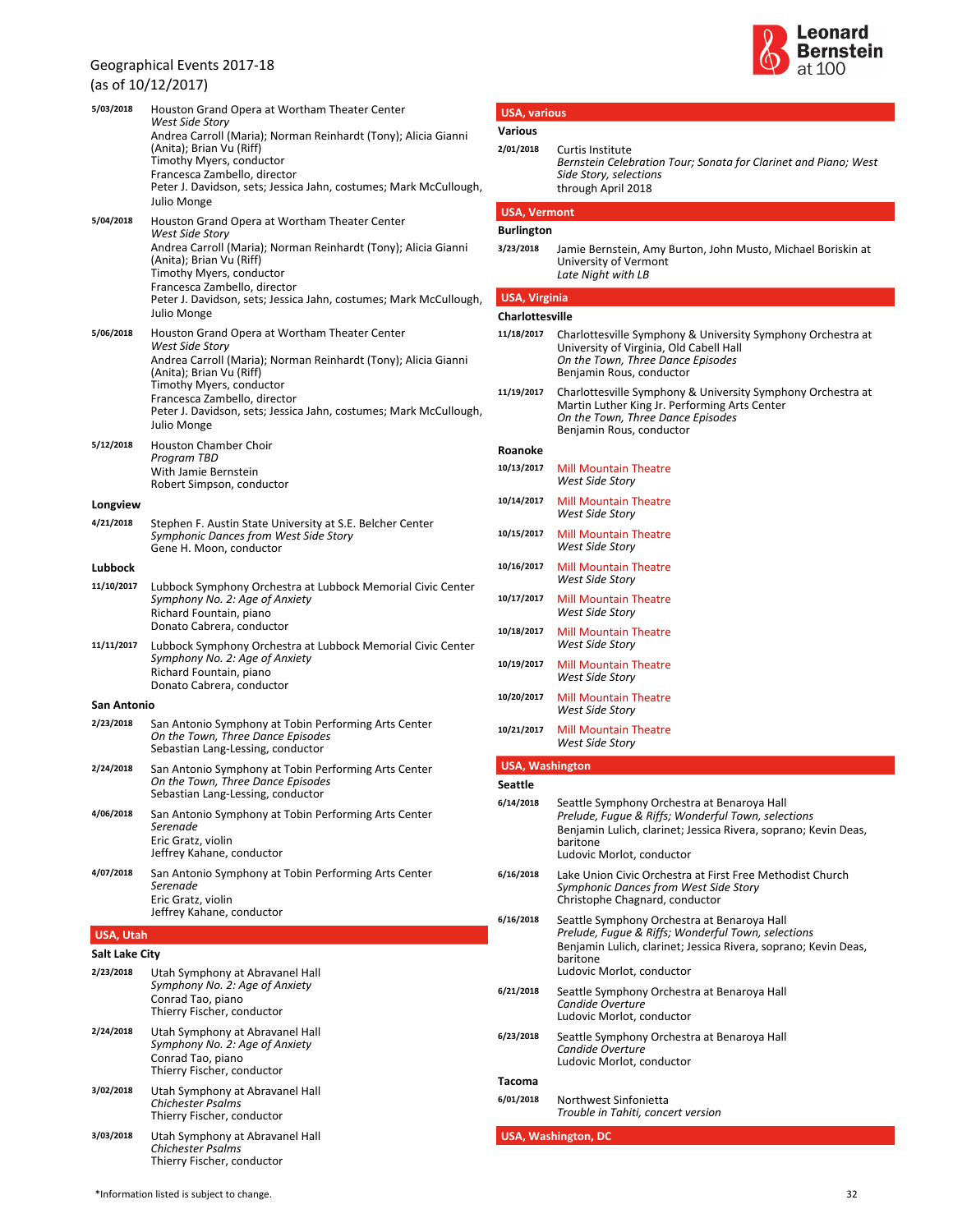(as of 10/12/2017)



|            | <b>Washington, DC</b>                                                                                                                                                                                                                                                                             |           | National Symphony at the Kennedy Center                                                                                                                                                                  |
|------------|---------------------------------------------------------------------------------------------------------------------------------------------------------------------------------------------------------------------------------------------------------------------------------------------------|-----------|----------------------------------------------------------------------------------------------------------------------------------------------------------------------------------------------------------|
| 11/02/2017 | National Symphony at the Kennedy Center<br>Songfest; Slava! A Political Overture                                                                                                                                                                                                                  |           | West Side Story, concert version<br>Steven Reineke, conductor                                                                                                                                            |
| 11/03/2017 | Singers from WNO Domingo-Cafritz Young Artist Program<br>Leonard Slatkin, conductor<br>National Symphony at the Kennedy Center                                                                                                                                                                    | 2/15/2018 | National Symphony at the Kennedy Center<br>West Side Story, concert version<br>Steven Reineke, conductor                                                                                                 |
|            | Songfest; Slava! A Political Overture<br>Singers from WNO Domingo-Cafritz Young Artist Program<br>Leonard Slatkin, conductor                                                                                                                                                                      | 2/16/2018 | National Symphony at the Kennedy Center<br>West Side Story, concert version<br>Steven Reineke, conductor                                                                                                 |
| 11/04/2017 | National Symphony at the Kennedy Center<br>Songfest; Slava! A Political Overture<br>Singers from WNO Domingo-Cafritz Young Artist Program                                                                                                                                                         | 2/17/2018 | National Symphony at the Kennedy Center<br>West Side Story, concert version<br>Steven Reineke, conductor                                                                                                 |
| 11/05/2017 | Leonard Slatkin, conductor<br>New York Festival of Song at Kennedy Center, Terrace Theater<br>Take Care of This House: A Bernstein Celebration; other Bernstein<br>songs<br>Chelsea Shepard, soprano; Annie Rosen and Amanda Lynn<br>Bottoms, mezzos; Justin Allen, baritone; Michael Barrett and | 2/18/2018 | Washington Performing Arts, with The United States Air Force<br>Band at Music Center at Strathmore<br>The Bernstein Story<br>Jamie Bernstein, narrator<br>Colonel Larry H. Lang, commander and conductor |
| 1/11/2018  | Steven Blier, pianists; percussionists TBD<br>National Symphony at the Kennedy Center                                                                                                                                                                                                             | 2/20/2018 | Accent Concerts at National Cathedral<br>The Spark of Creation: Vayomer Elohim<br>Judith Clurman, conductor                                                                                              |
|            | Symphony No. 2: Age of Anxiety<br>Jean-Yves Thibaudet, piano<br>Yutaka Sado, conductor                                                                                                                                                                                                            | 3/27/2018 | New York City Ballet at Kennedy Center<br><b>Fancy Free</b><br>Peter Martins, Ballet Master in Chief                                                                                                     |
| 1/12/2018  | National Symphony at the Kennedy Center<br>Symphony No. 2: Age of Anxiety<br>Jean-Yves Thibaudet, piano                                                                                                                                                                                           | 3/28/2018 | Jerome Robbins, choreographer<br>New York City Ballet at Kennedy Center                                                                                                                                  |
| 1/13/2018  | Yutaka Sado, conductor<br>National Symphony at the Kennedy Center                                                                                                                                                                                                                                 |           | <b>Fancy Free</b><br>Peter Martins, Ballet Master in Chief<br>Jerome Robbins, choreographer                                                                                                              |
|            | Symphony No. 2: Age of Anxiety<br>Jean-Yves Thibaudet, piano<br>Yutaka Sado, conductor                                                                                                                                                                                                            | 3/29/2018 | New York City Ballet at Kennedy Center<br><b>Fancy Free</b><br>Peter Martins, Ballet Master in Chief                                                                                                     |
| 1/17/2018  | Company E at Kennedy Center<br>I Never Dreamed It Could Be Like This: LB at 100; evening of dance<br>based on stories from books about Bernstein<br>Paul Gordon Emerson, executive producer/designer/writer<br>Robert J. Priore, principal choreographer                                          | 3/30/2018 | Jerome Robbins, choreographer<br>New York City Ballet at Kennedy Center<br><b>Fancy Free</b><br>Peter Martins, Ballet Master in Chief                                                                    |
| 1/18/2018  | Company E at Kennedy Center<br>I Never Dreamed It Could Be Like This: LB at 100; evening of dance<br>based on stories from books about Bernstein<br>Paul Gordon Emerson, executive producer/designer/writer<br>Robert J. Priore, principal choreographer                                          | 3/31/2018 | Jerome Robbins, choreographer<br>New York City Ballet at Kennedy Center<br><b>Fancy Free</b><br>Peter Martins, Ballet Master in Chief<br>Jerome Robbins, choreographer                                   |
| 1/19/2018  | Company E at Kennedy Center<br>I Never Dreamed It Could Be Like This: LB at 100; evening of dance<br>based on stories from books about Bernstein<br>Paul Gordon Emerson, executive producer/designer/writer<br>Robert J. Priore, principal choreographer                                          | 4/01/2018 | New York City Ballet at Kennedy Center<br><b>Fancy Free</b><br>Peter Martins, Ballet Master in Chief<br>Jerome Robbins, choreographer                                                                    |
| 1/20/2018  | Company E at Kennedy Center<br>I Never Dreamed It Could Be Like This: LB at 100; evening of dance<br>based on stories from books about Bernstein<br>Paul Gordon Emerson, executive producer/designer/writer                                                                                       | 4/07/2018 | New York City Ballet<br>Ballet 360°: Robbins, Bernstein, and New York City Ballet; a<br>discussion on their collaborations, including Fancy Free and West<br>Side Story.                                 |
| 1/20/2018  | Robert J. Priore, principal choreographer<br>Company E at Kennedy Center<br>I Never Dreamed It Could Be Like This: LB at 100; evening of dance                                                                                                                                                    | 4/10/2018 | Fort Worth Symphony at the Kennedy Center<br>Serenade<br>Augustin Hadelich, violin                                                                                                                       |
|            | based on stories from books about Bernstein<br>Paul Gordon Emerson, executive producer/designer/writer<br>Robert J. Priore, principal choreographer                                                                                                                                               | 4/29/2018 | Miguel Harth-Bedoya, conductor<br>National Symphony<br><b>Family Concert</b>                                                                                                                             |
| 1/30/2018  | American Ballet Theater at the Kennedy Center<br>Serenade<br><b>Violinist TBD</b><br><b>Conductor TBD</b><br>Alexei Ratmansky, choreographer                                                                                                                                                      | 5/05/2018 | Conductor TBD<br>Washington National Opera at Kennedy Center<br>Candide<br>Nicole Paiement, conductor<br>Francesca Zambello, director                                                                    |
| 1/31/2018  | American Ballet Theater at the Kennedy Center<br>Serenade<br><b>Violinist TBD</b><br>Conductor TBD                                                                                                                                                                                                | 5/09/2018 | Washington National Opera at Kennedy Center<br>Candide<br>Nicole Paiement, conductor<br>Francesca Zambello, director                                                                                     |
| 2/02/2018  | Alexei Ratmansky, choreographer                                                                                                                                                                                                                                                                   | 5/12/2018 | <b>Library of Congress</b><br>Bernstein Conducts Mahler and Liszt Film Screening                                                                                                                         |
| 2/06/2018  | New York Festival of Song at Wolf Trap, The Barns<br>Arias & Barcarolles; other Bernstein songs<br>Rebecca Jo Loeb, mezzo; baritone TBD; Michael Barrett and Steven<br>Blier, piano                                                                                                               | 5/12/2018 | Washington National Opera at Kennedy Center<br>Candide<br>Nicole Paiement, conductor<br>Francesca Zambello, director                                                                                     |
|            | Fortas Chamber Music Ensemble at the Kennedy Center<br>Leonard Bernstein: His World Through His Music                                                                                                                                                                                             |           |                                                                                                                                                                                                          |

Alex Bernstein, narrator; Carla Dirlikov Canales, mezzo; Justin